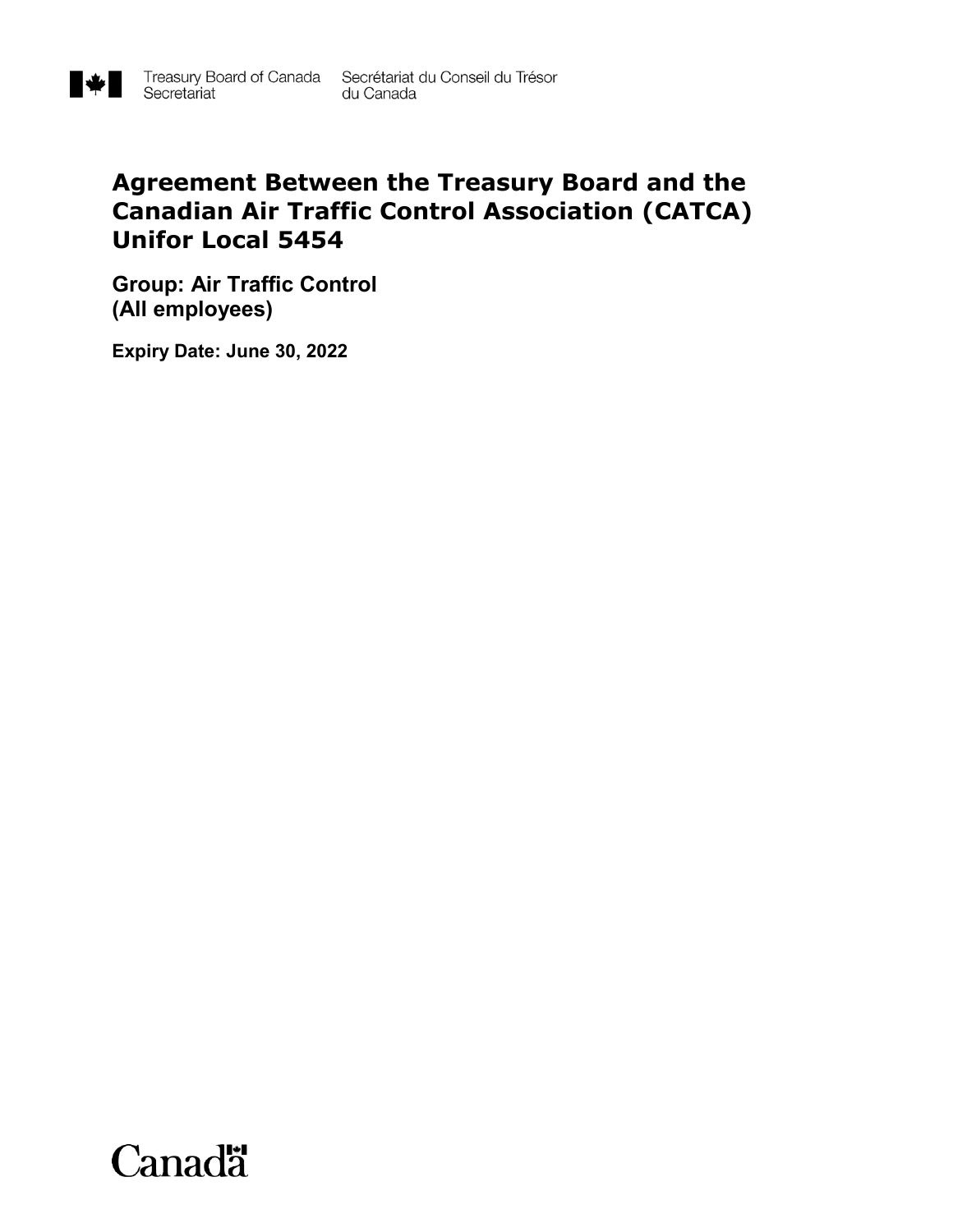# **This Agreement covers the following Classifications.**

**Code Classification**

402 Air Traffic Control (AI)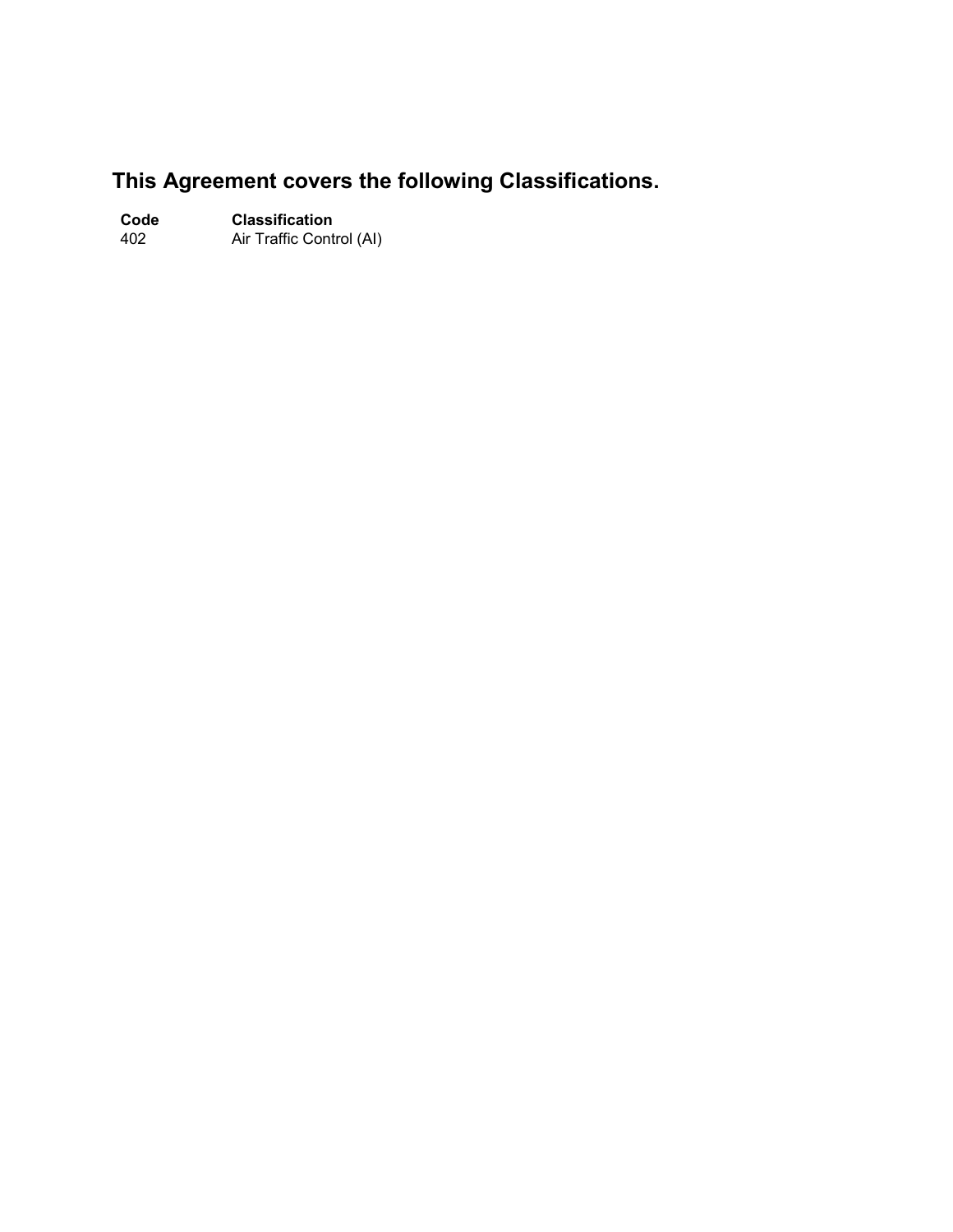Treasury Board of Canada Secretariat Employment Conditions and Labour Relations 219 Laurier West Ottawa ON K1A 0R5

> © Her Majesty the Queen in Right of Canada, represented by the President of the Treasury Board, 2019

> > Catalogue No.: BT42-402/2022E-PDF ISBN: 978-0-660-32965-9

This document is available on the Treasury Board Secretariat website at the following address:

http://www.tbs-sct.gc.ca/agreements-conventions/index-eng.aspx

The Canadian Air Traffic Control Association (CATCA) Unifor Local 5454 304-265 Carling Ave Ottawa ON K1S 2E1

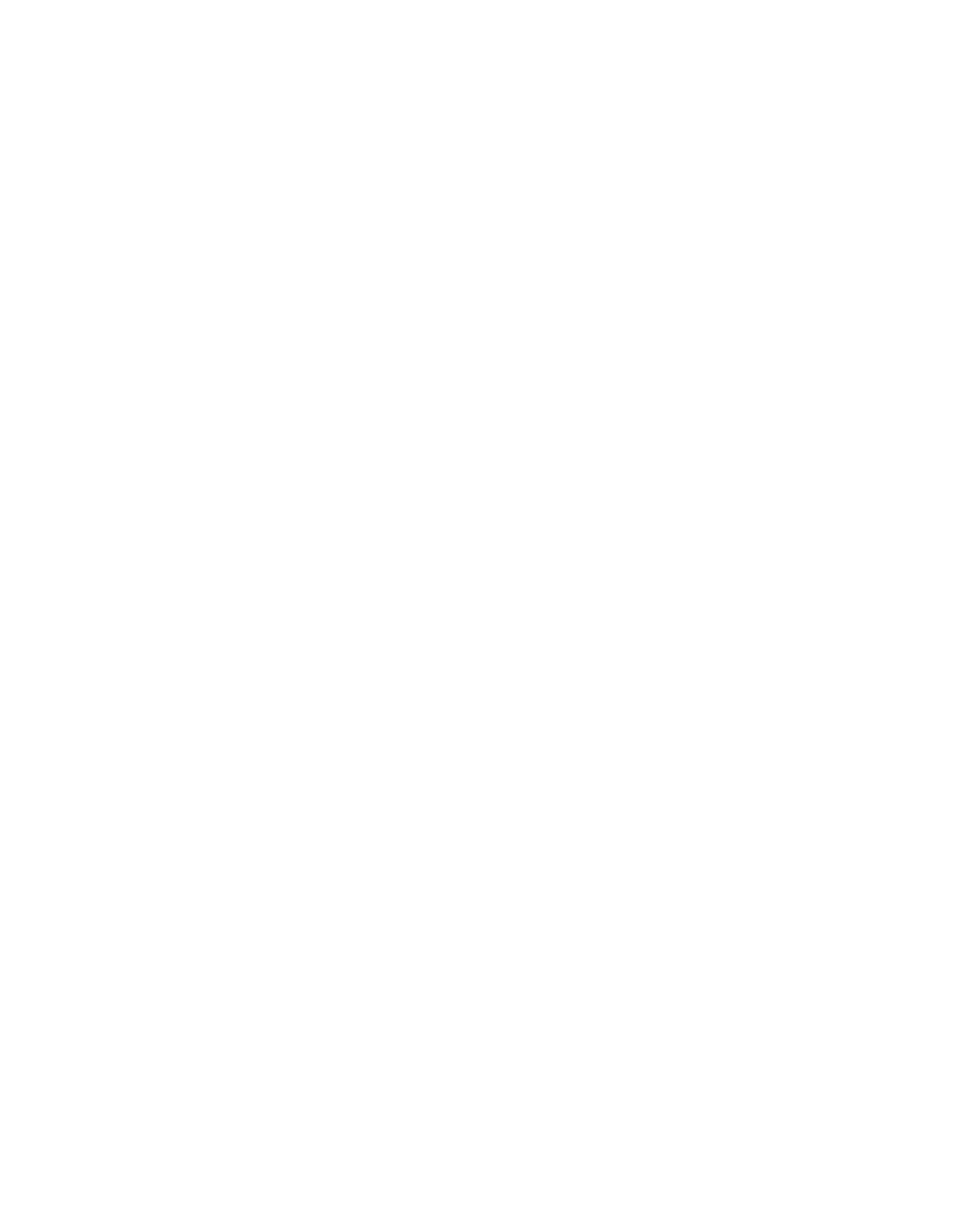# **Table of Contents**

| Article 7: recognition and employee representatives 3 |  |
|-------------------------------------------------------|--|
|                                                       |  |
|                                                       |  |
|                                                       |  |
|                                                       |  |
|                                                       |  |
|                                                       |  |
|                                                       |  |
| Article 15: National Joint Council agreements  12     |  |
|                                                       |  |
|                                                       |  |
|                                                       |  |
|                                                       |  |
|                                                       |  |
|                                                       |  |
|                                                       |  |
|                                                       |  |
|                                                       |  |
|                                                       |  |
|                                                       |  |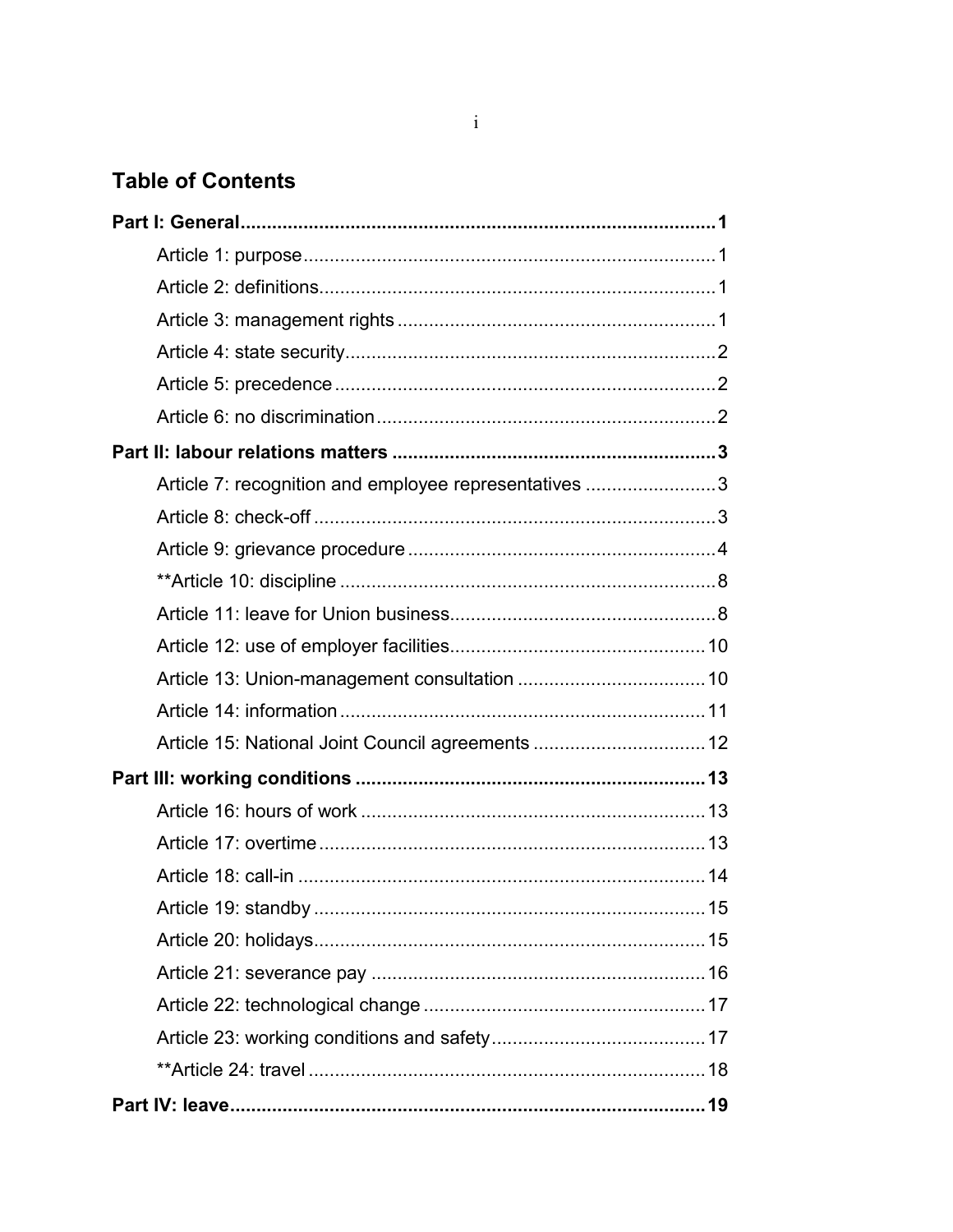| **Article 31: leave with pay for family-related responsibilities  35                                                                                                                     |  |
|------------------------------------------------------------------------------------------------------------------------------------------------------------------------------------------|--|
| **Article 32: leave without pay for the care of family36                                                                                                                                 |  |
|                                                                                                                                                                                          |  |
|                                                                                                                                                                                          |  |
|                                                                                                                                                                                          |  |
| Article 36: education and career development leave 39                                                                                                                                    |  |
|                                                                                                                                                                                          |  |
|                                                                                                                                                                                          |  |
|                                                                                                                                                                                          |  |
| Article 40: leave with or without pay for other reasons42                                                                                                                                |  |
|                                                                                                                                                                                          |  |
|                                                                                                                                                                                          |  |
|                                                                                                                                                                                          |  |
|                                                                                                                                                                                          |  |
|                                                                                                                                                                                          |  |
| Appendix "B": Archived Provisions for the Elimination of<br>Severance Pay for Voluntary Separations (Resignation and                                                                     |  |
| **Appendix "C": Memorandum of Agreement on Supporting                                                                                                                                    |  |
| **Appendix "D": Memorandum of Understanding between the<br>Treasury Board of Canada and the CATCA Unifor Local 5454 with<br>Respect to the Implementation of the Collective Agreement 63 |  |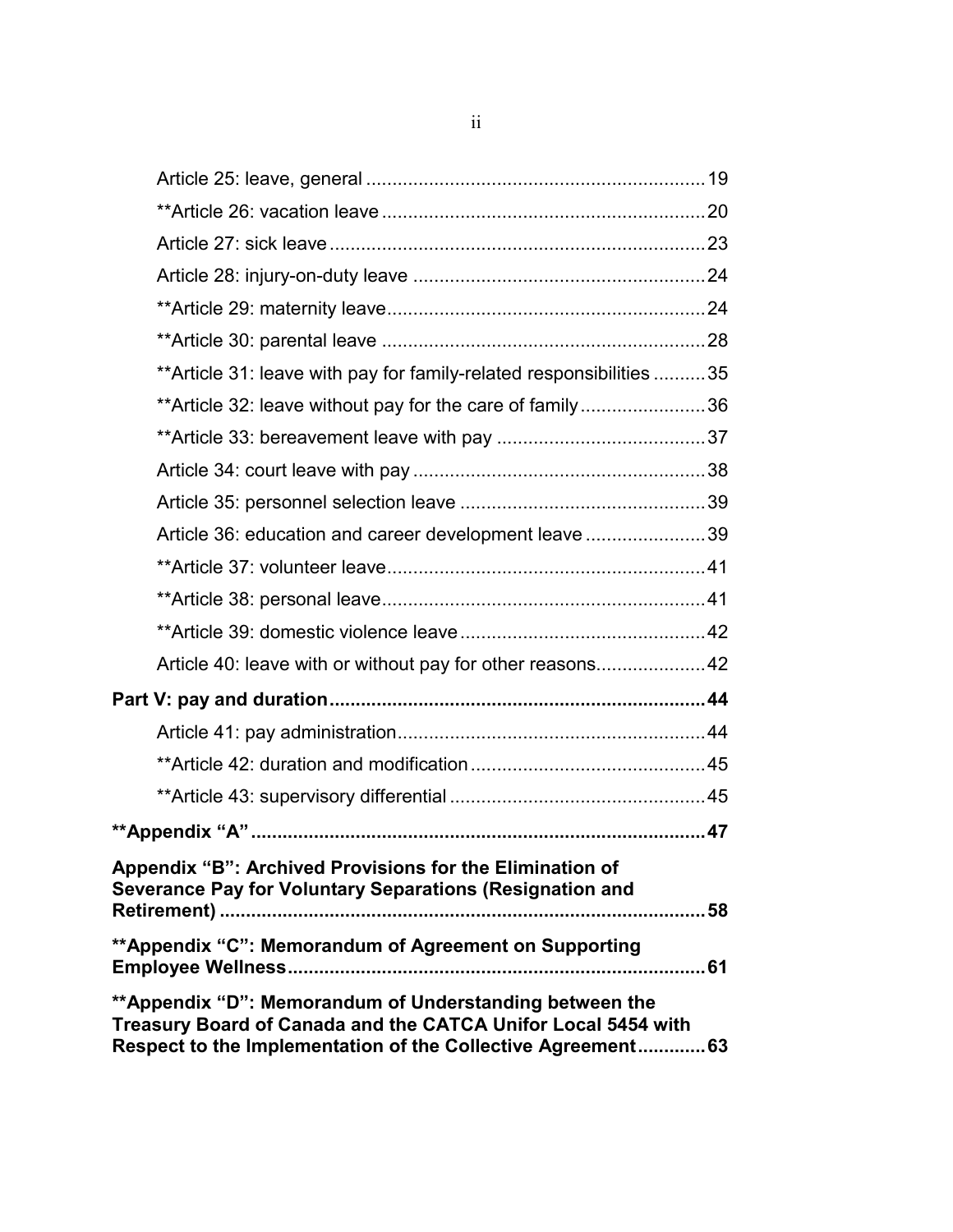# **Part I: General**

### **Article 1: purpose**

**1.01** The purpose of this agreement is to maintain harmonious relationships between the Employer, the Union and the employees and to set forth certain terms and conditions of employment affecting employees covered by this agreement.

**1.02** The parties to this agreement share a desire to contribute toward the improvement of aviation safety and to advance the well-being of its employees so as to promote the safe provision of air traffic control services to the public.

## **Article 2: definitions**

Unless specified elsewhere in this agreement, the following definitions will apply throughout this agreement:

"**designated holiday**" means the twenty-four (24) hour period commencing at 00:00 hours of a day designated as a holiday in this agreement (jours fériés désignés).

"**employee**" means a person so defined in the *Federal Public Sector Labour Relations Act*, and who is a member of the Air Traffic Control bargaining unit (employé).

"**Employer**" means Her Majesty in right of Canada as represented by the Treasury Board, and includes any person authorized to exercise the authority of the Treasury Board (Employeur).

"**normal pay**" means compensation for the performance of duties of a position including Supervisory Differential, but exclusive of allowances, special remuneration, overtime, other compensation, and other gratuities (rémunération normale).

"**straight-time rate**" means an employee's weekly rate of pay divided by thirty-seven decimal five (37.5) (taux horaire normal).

"**the Union**" means CATCA Unifor Local 5454 (syndicat).

"**weekly rate of pay**" means an employee's annual normal pay divided by 52.176 (taux de rémunération hebdomadaire).

### **Article 3: management rights**

**3.01** All the functions, rights, powers and authority which the Employer has not specifically abridged, delegated or modified by this agreement are recognized by the Union as being retained by the Employer.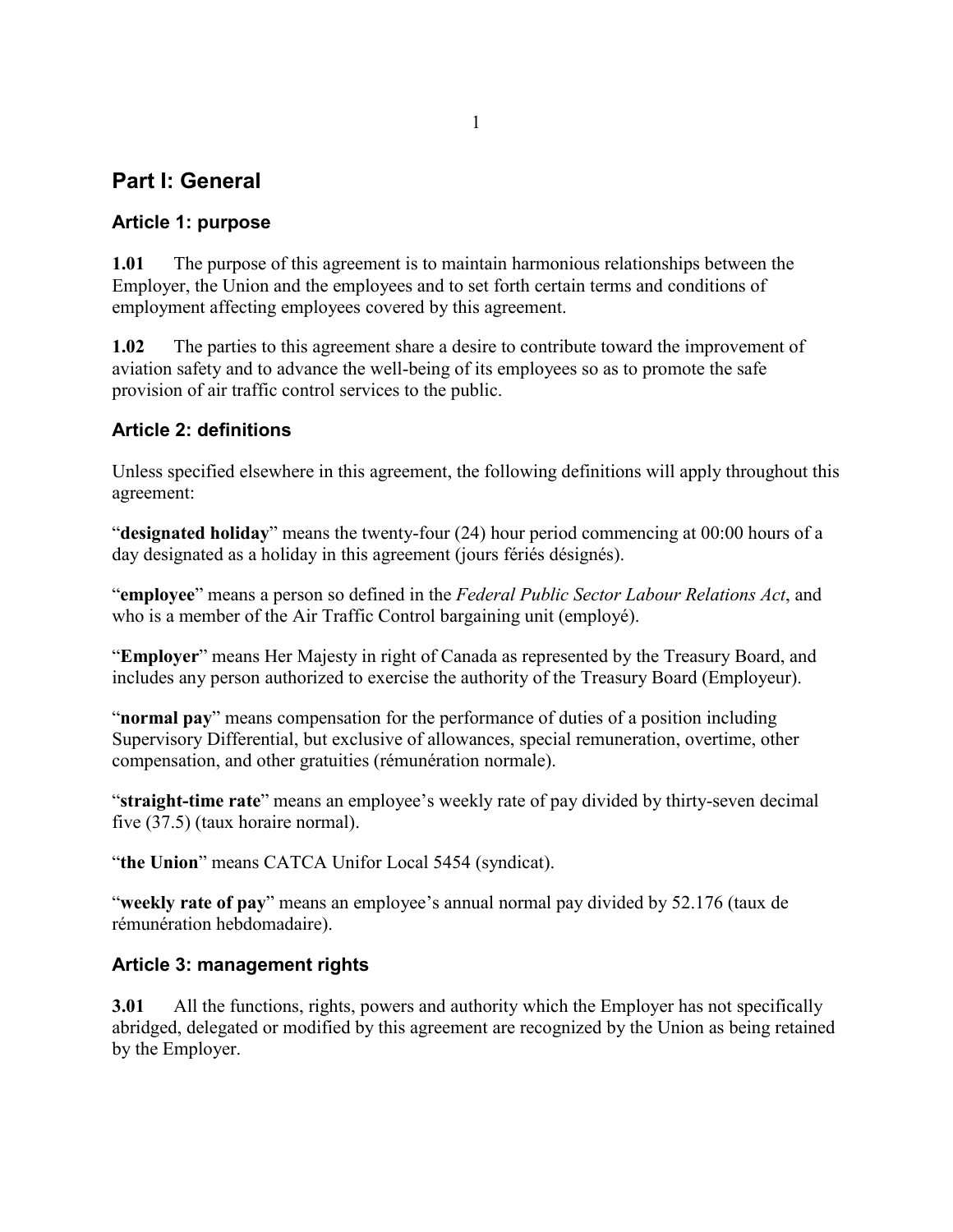#### **Article 4: state security**

**4.01** Nothing in this agreement shall be construed to require the Employer to do or refrain from doing anything contrary to any instruction, direction or regulations given or made by or on behalf of the Government of Canada in the interest of the safety or security of Canada or any state allied or associated with Canada.

### **Article 5: precedence**

**5.01** Where there is a conflict between this collective agreement and any regulation or directive, except as provided under section 113 of the *Federal Public Sector Labour Relations Act*, this agreement shall take precedence over said regulation or directive.

## **Article 6: no discrimination**

**6.01** The parties agree that there shall be no discrimination exercised or practised with respect to an employee by reason of race, national or ethnic origin, colour, religion, age, sex, sexual orientation, marital status, family status, disability, a conviction for which a pardon has been granted, or membership or activity in the Union.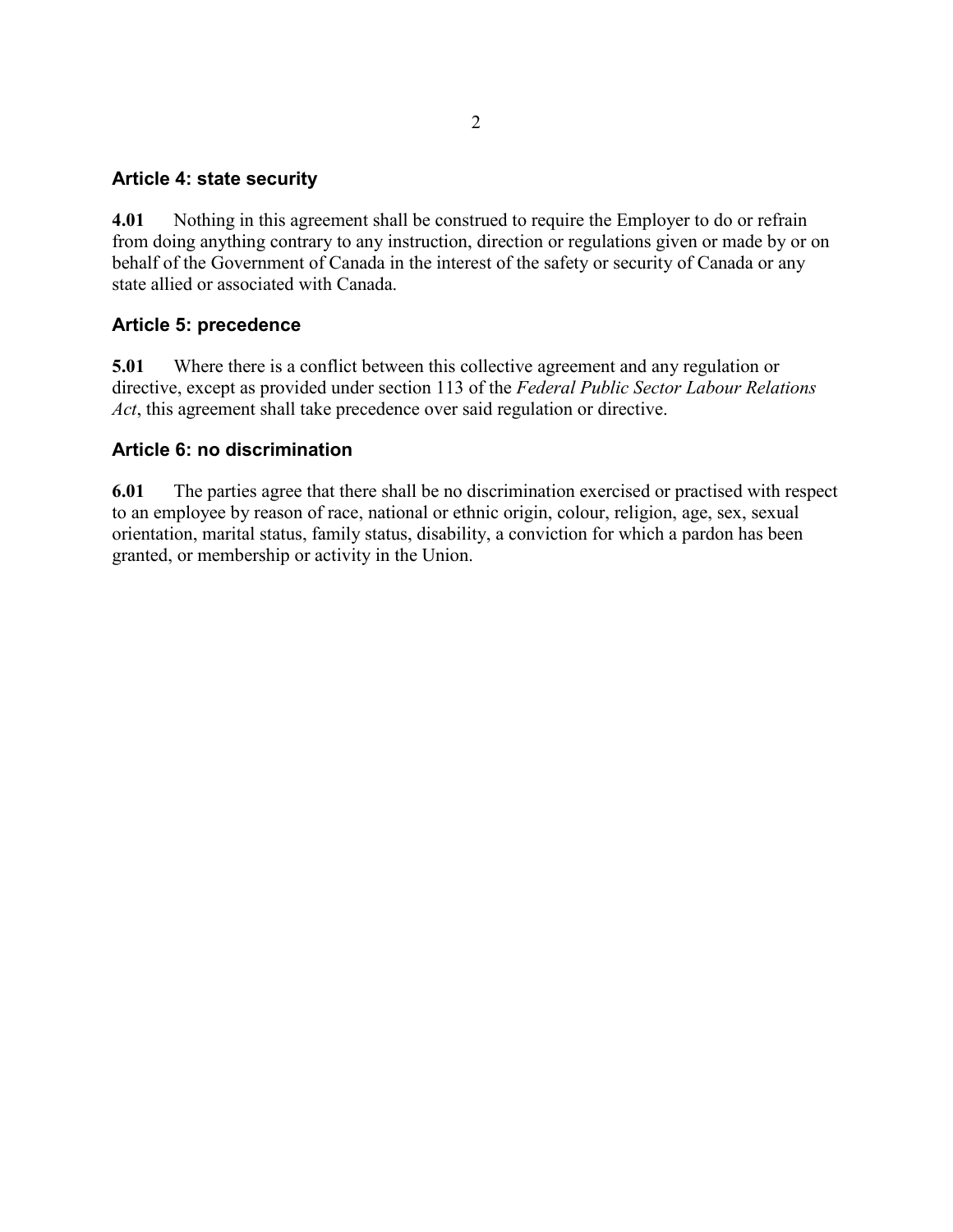# **Part II: labour relations matters**

# **Article 7: recognition and employee representatives**

**7.01** The Employer recognizes the CATCA Unifor Local 5454 as the exclusive bargaining agent for all employees in the bargaining unit as defined in the certificate issued by the former Public Service Staff Relations Board on the twenty-eighth (28th) day of November 1967 amended on the seventh (7th) day of June 1999 on the twenty-sixth (26th) day of August 2005 and amended again on the thirtieth (30th) day of January 2014.

**7.02** The Union shall notify the Employer promptly and in writing of the names of its representatives, the respective dates of their appointment and the names, if any, of those representatives who are being replaced or discontinued.

**7.03** The Employer acknowledges the right of the Union to appoint employees as stewards. The Union and Employer jointly shall determine the jurisdiction of the steward having regard to the plan of organization, the disbursement of employees at the workplace, and the administrative structure implied in the grievance procedure.

**7.04** The Union recognizes that employees who are representatives of the Union have regular duties to perform in connection with their work for the Employer.

**7.05** A steward shall obtain the permission of his or her immediate supervisor before leaving his or her work to investigate complaints or grievances of an urgent nature, to meet with local management for the purpose of dealing with these matters and to attend meetings called by management. Such permission shall not be unreasonably withheld. The steward shall report back to his or her supervisor before resuming his or her normal duties.

# **Article 8: check-off**

**8.01** Subject to the provisions of this article, the Employer will, as a condition of employment, deduct Union membership dues from the monthly pay of all employees in the bargaining unit.

**8.02** The provisions of clause 8.01 will be applied effective the first (1st) of the month following the signing of this agreement and the deductions from the pay for each employee in respect of each month will start with the first (1st) full month of employment. Where an employee does not have sufficient earnings in respect of any month to permit deduction the Employer shall not be obliged to make such deduction from subsequent salary.

**8.03** The amounts deducted in accordance with clause 8.01 shall be remitted by electronic payment to CATCA Unifor Local 5454 within a reasonable period of time after deductions are made and shall be accompanied by particulars identifying each employee and the amount of the deduction made on behalf of each employee.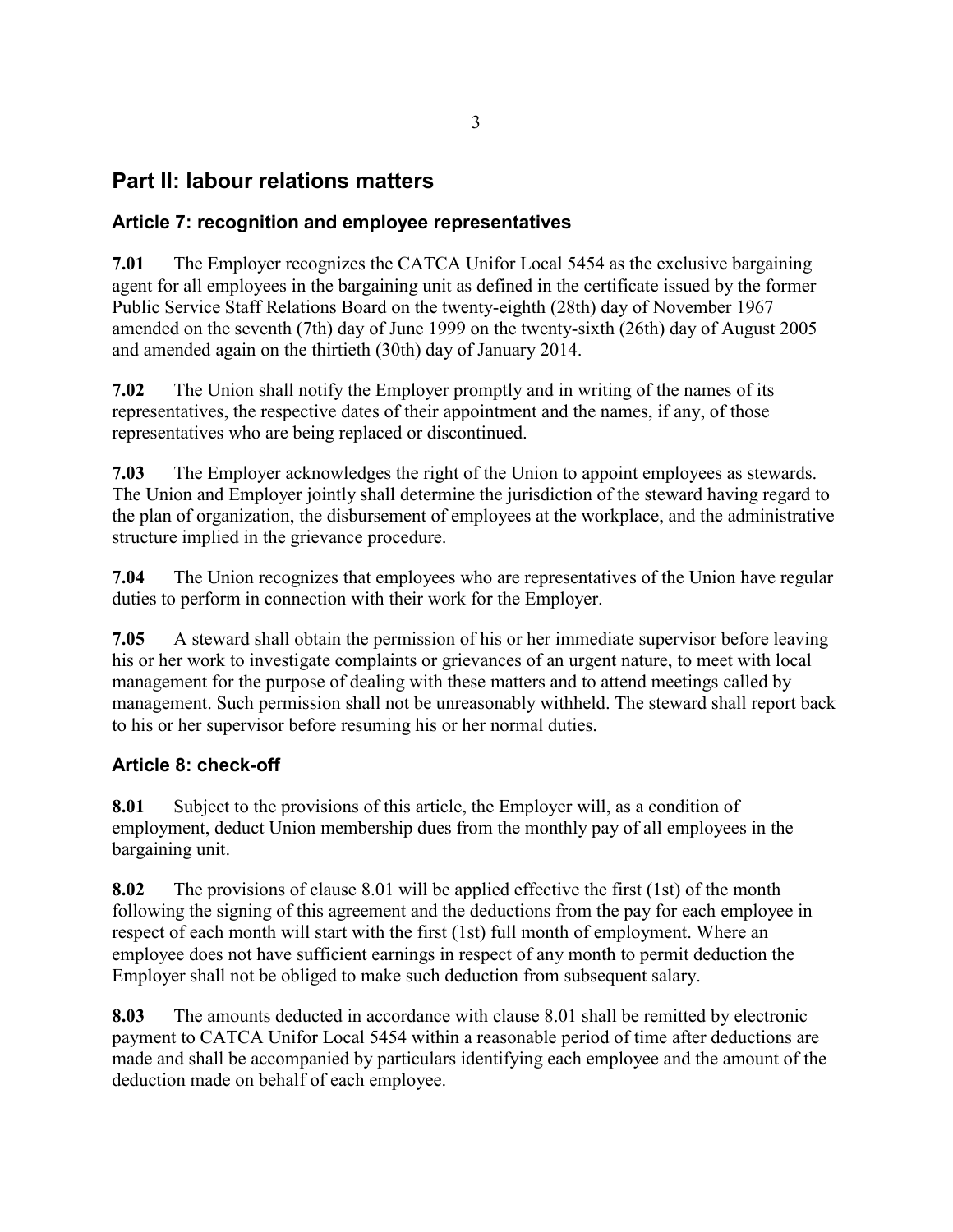**8.04** The Employer shall provide a voluntary revocable check-off of premiums payable on health and sickness, and life insurance plans provided by the Union for its members on the basis of production of appropriate documentation, provided that the amounts so deducted are combined with Union dues in a single monthly deduction.

**8.05** The Union agrees to indemnify and save the Employer harmless against any claim or liability arising out of the application of this article.

**8.06** If a general revision in the amount of membership dues is to be made during the term of the agreement, the Union agrees to notify the Employer in writing at least sixty (60) days prior to the effective date of such revision.

**8.07** No employee organization, as defined in section 2 of the *Federal Public Sector Labour Relations Act*, other than the Union, shall be permitted to have membership dues and/or other monies deducted by the Employer from the pay of employees in the bargaining unit.

**8.08** An employee who satisfies the Union as to the bona fides of his or her claim and declares in an affidavit that he or she is a member of a religious organization whose doctrine prevents him or her as a matter of conscience from making financial contributions to an employee organization and that he or she will make contributions to a charitable organization registered pursuant to the *Income Tax Act*, equal to dues, shall not be subject to this article, provided that the affidavit submitted by the employee is countersigned by an official representative of the religious organization involved. The Union will inform the Employer accordingly.

### **Article 9: grievance procedure**

**9.01** Employee complaints or grievances will be dealt with in accordance with the procedure set forth in this article.

### **9.02 Definitions**

- a. **Days:** All "days" referred to in this procedure are calendar days exclusive of Saturdays, Sundays and designated holidays.
- b. **Immediate supervisor:** The "immediate supervisor" is the supervisor who has been specified by the department to deal with a complaint from employees in his or her work area, and to receive written grievances and process them to the appropriate step in the procedure.
- c. **Management representative:** The "management representative" is the officer identified by the Employer as an authorized representative whose decision constitutes a step in the grievance procedure.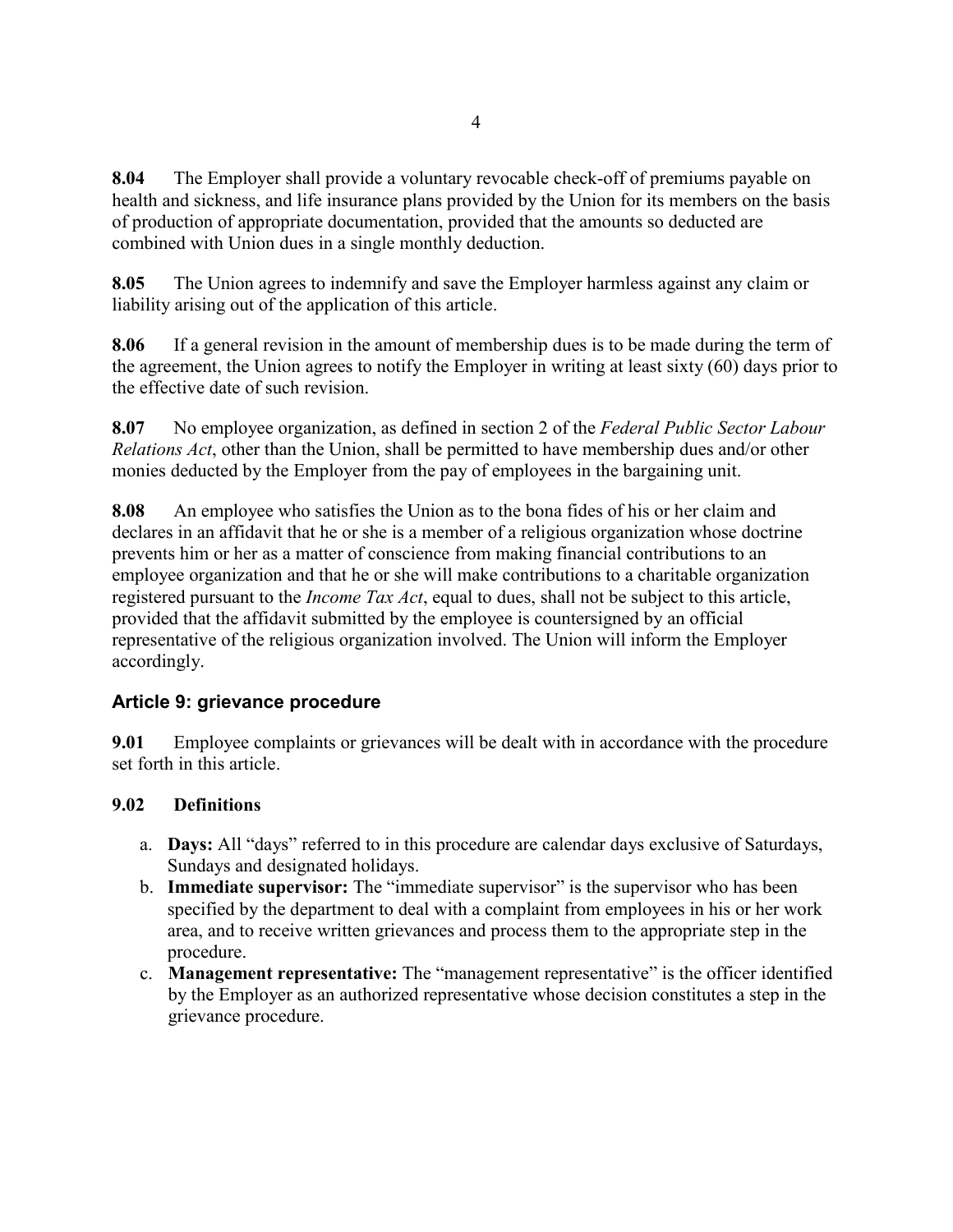#### **9.03 Right to present grievances**

Subject to and as provided in section 208 of the *Federal Public Sector Labour Relations Act*, an employee who feels that he or she has been treated unjustly or considers himself or herself aggrieved by any action or lack of action by the Employer in matters other than those which are dealt within the classification grievance process is entitled to present a grievance in accordance with the procedure provided by this article except that:

- a. where there is another administrative procedure provided in or under any act of Parliament to deal with an employee's specific complaint such procedures must be followed,
	- and
- b. where the grievance relates to the interpretation or application of this collective agreement or an arbitral award relating thereto the employee is not entitled to present the grievance unless the employee has the approval of and is represented by the Union.

A grievance must be presented not later than twenty-five (25) days from the day on which the employee was notified or informed of the decision or circumstance that is the subject of his or her grievance.

#### **9.04 Representation**

An employee may be assisted and/or represented by an authorized representative of the Union when presenting a grievance at any step. Such representative may meet with the Employer to discuss a grievance at each or any step of the grievance procedure.

#### **9.05 Procedure**

**Complaints:** An employee who has a complaint should attempt to resolve the same through discussion with his or her immediate supervisor.

#### **9.06 Step One**

An employee may present his or her grievance in writing to his or her immediate supervisor within the twenty-five (25) day period referred to in clause 9.03 above. The immediate supervisor shall sign the form indicating the time and date received. A receipted copy will be returned to the employee and a copy forwarded to the management representative authorized to make a decision at Step One. The management representative shall give the decision as quickly as possible and not later than fifteen (15) days after the day on which the grievance was presented. The decision will be in writing and a copy will be returned, through the immediate supervisor, to the employee.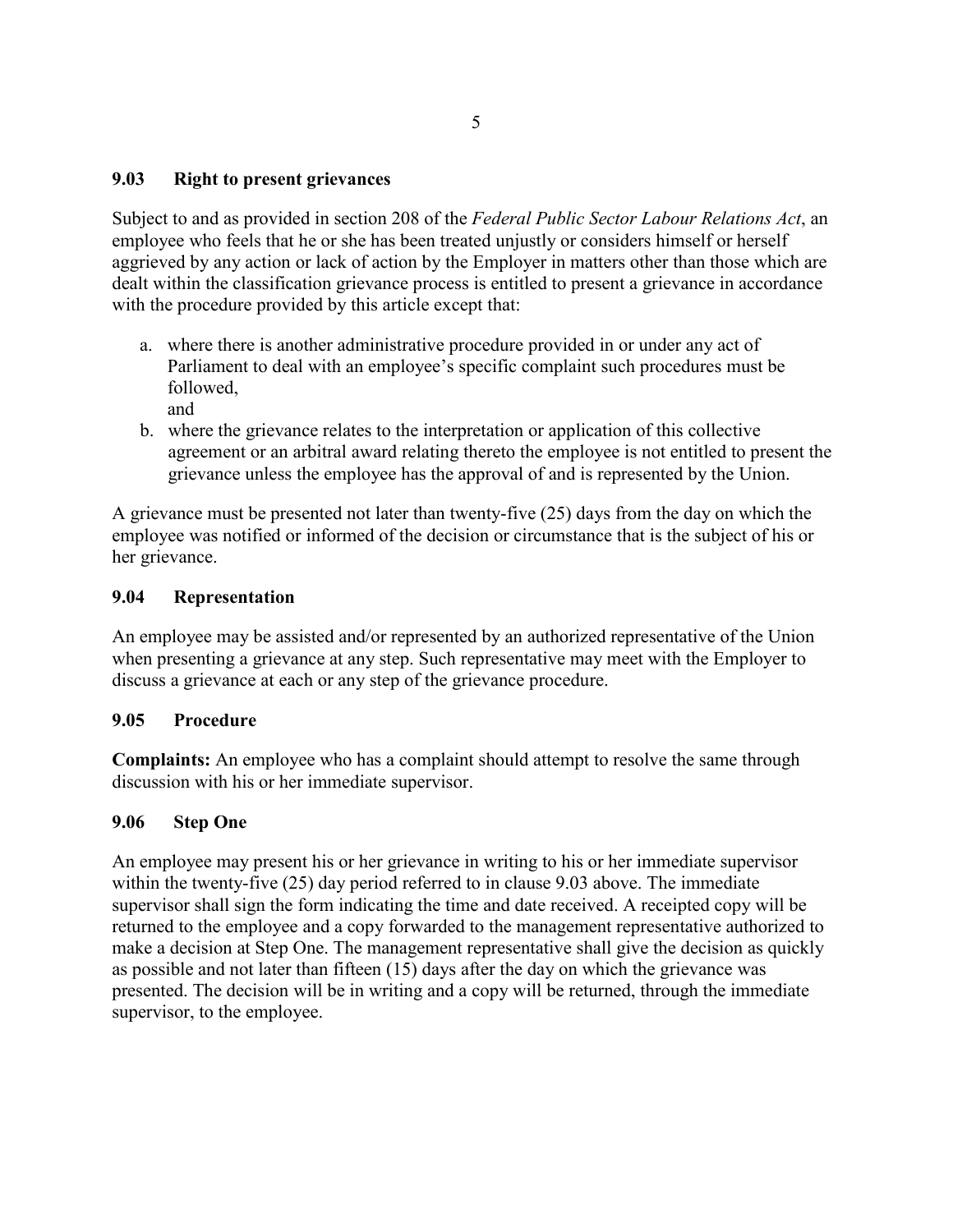#### **9.07 Step Two**

If a decision in Step One is not acceptable to the employee, he or she may, not later than ten (10) days after receipt of the decision in Step One, or if no decision was received, not later than fifteen (15) days after the last day on which he or she was entitled to receive a decision, present the written grievance to his or her immediate supervisor who will sign it indicating the time and date received. A receipted copy will be returned to the employee and a copy forwarded to the management representative authorized to make a decision at Step Two. The management representative shall give the decision as quickly as possible and not later than fifteen (15) days after the grievance was presented. The decision will be in writing and the employee copy will be returned, through the immediate supervisor, to the employee.

#### **9.08 Step Three**

If a decision in Step Two is not acceptable to the employee, he or she may, not later than ten (10) days after receipt of the decision in Step Two, or if no decision was received, not later than fifteen (15) days after the last day on which he or she was entitled to receive a decision, present the written grievance to his or her immediate supervisor who will sign it indicating the time and the date received. A receipted copy will be returned to the employee and a copy forwarded to the deputy minister or delegated representative authorized to make a decision at Step Three. The deputy minister or delegated representative shall give the decision as quickly as possible and not later than twenty (20) days after the grievance was presented. The decision will be in writing and the employee copy will be returned, through the immediate supervisor, to the employee. The decision of the deputy minister or delegated representative at the final step of the grievance procedure shall be final and binding upon the employee unless the grievance is a class of grievance that may be referred to adjudication.

#### **9.09 Copy to Union**

Where a grievance relates to the interpretation or application in respect of an employee of a provision of this collective agreement or an arbitral award relating thereto, or where the employee has indicated that he or she is being represented by the Union, a copy of the reply at each step of this procedure shall be forwarded to the authorized representative of the Union.

#### **9.10 Demotion or termination for cause**

A grievance resulting from the demotion or termination of an employee for cause pursuant to paragraph 12(1)(c), (d), or (e) of the *Financial Administration Act* shall begin at the final step of the grievance procedure. The written decision of the deputy minister or delegated representative shall be given as quickly as possible and not later than thirty (30) days after the grievance is presented.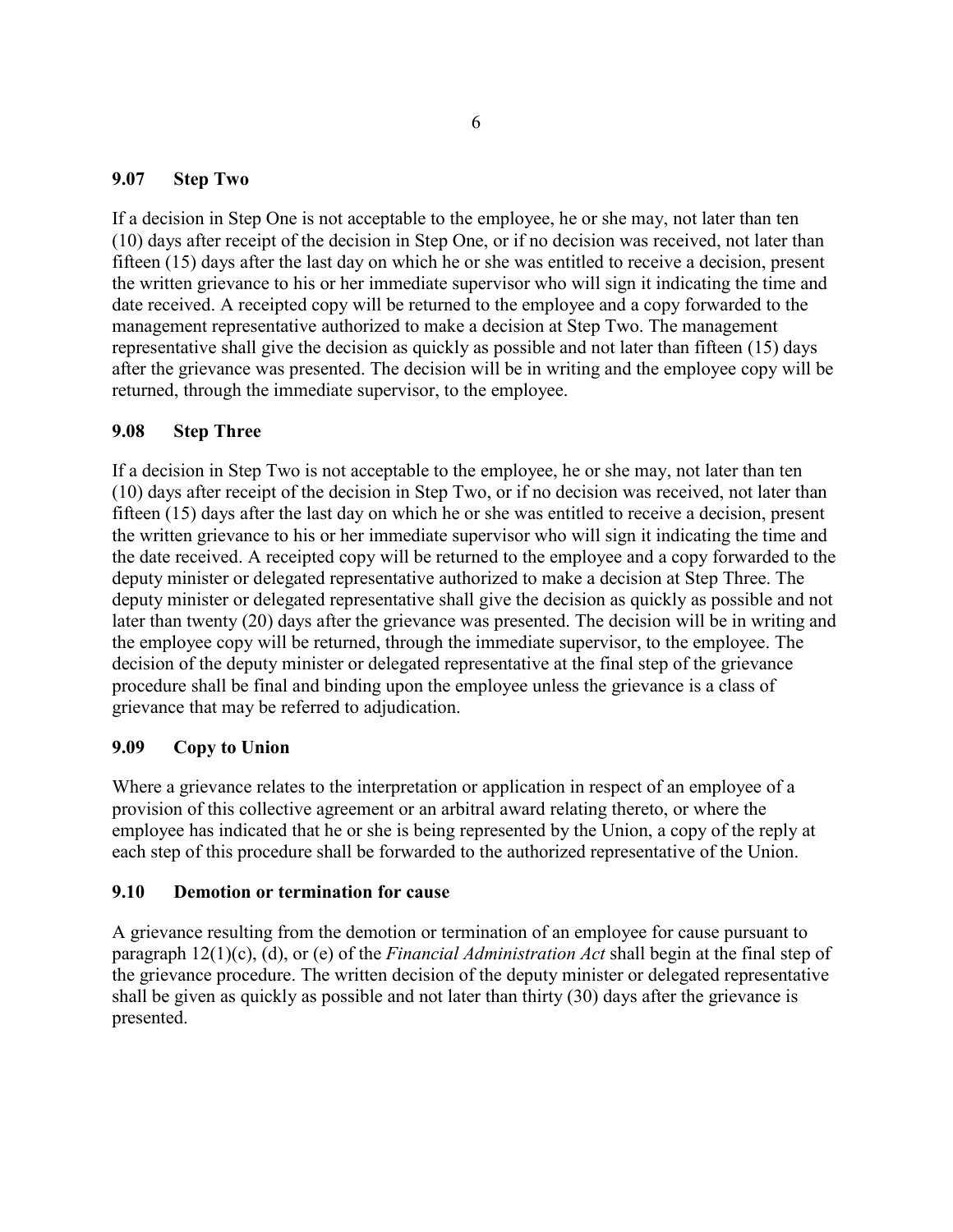#### **9.11 Permission to enter premises or offices**

A representative of the Union other than an employee will be permitted access to the Employer's premises to assist in the settlement of a grievance, provided the Union has formally identified the representative in writing to the Employer and the prior approval of the Employer has been obtained.

### **9.12 Adjudication of grievances**

Where an employee has presented a grievance up to and including the final step in the grievance procedure with respect to:

- a. the interpretation or application in respect of the employee of a provision of this collective agreement or an arbitral award relating thereto, or
- b. disciplinary action resulting in suspension or a financial penalty, or
- c. termination of employment or demotion pursuant to paragraph  $12(1)(c)$ , (d), or (e) of the *Financial Administration Act*,

and the employee's grievance has not been dealt with to his or her satisfaction, the employee may refer the grievance to adjudication.

**9.13** Where a grievance that may be presented by an employee to adjudication is a grievance relating to the interpretation or application in respect of him or her of a provision of this collective agreement or an arbitral award relating thereto, the employee is not entitled to refer the grievance to adjudication unless the Union signifies in prescribed manner:

- a. its approval of the reference of the grievance to adjudication; and
- b. its willingness to represent the employee in the adjudication proceedings.

### **9.14 Extension of normal time limit**

The time limits stipulated in this procedure may be extended by mutual agreement between the management representative and the employee, and the Union representative where the Union is representing the employee.

### **9.15 Abandonment**

An employee may, by written notice to his or her immediate supervisor or local officer-incharge, abandon a grievance at any time during the grievance process. If the grievance in question has been processed with the support of the Union, the Employer will notify the Union that the employee has abandoned the grievance. The abandonment of a grievance shall not prejudice the position of the Union in dealing with grievances of a similar nature.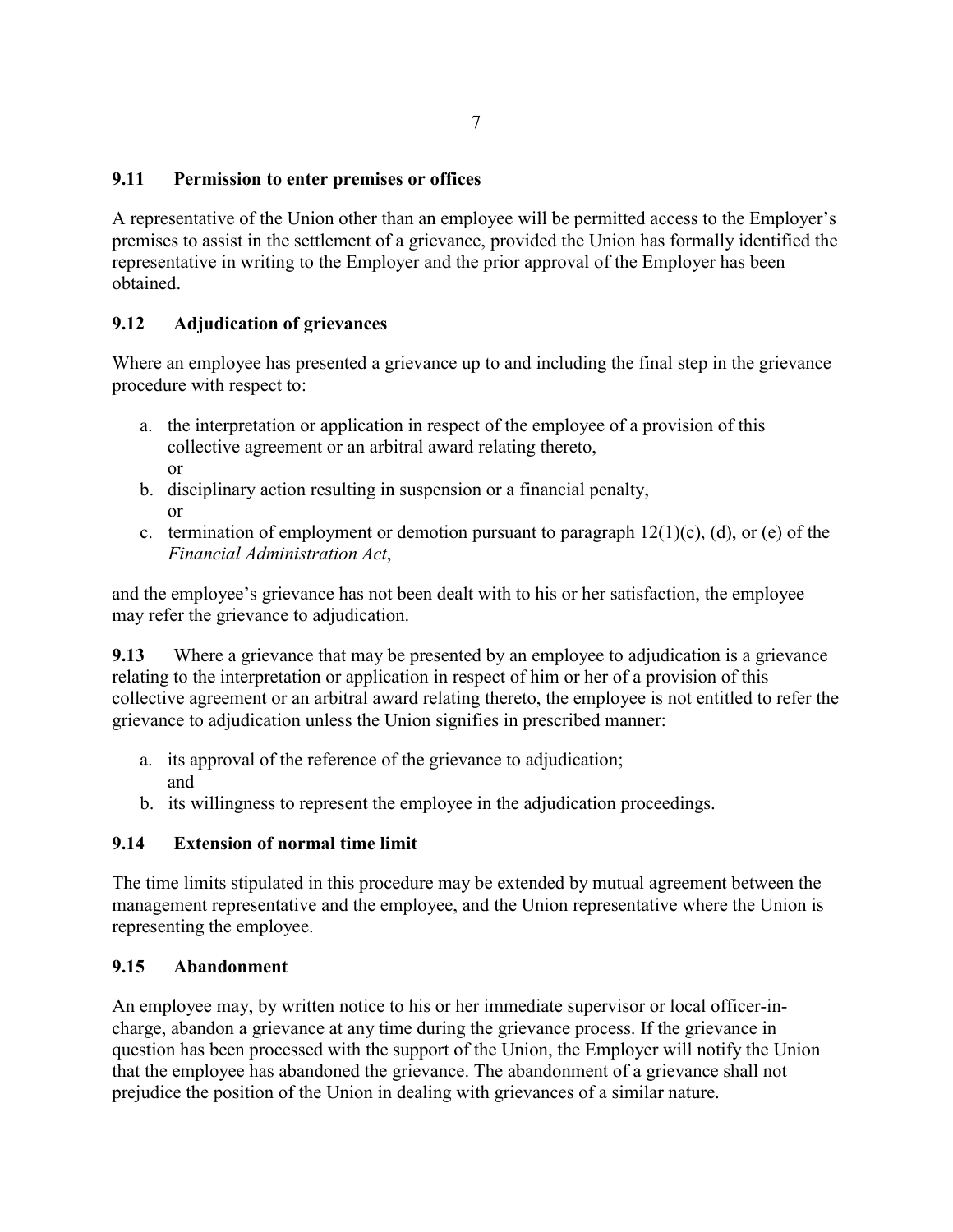**9.16** Where an employee fails to present a grievance to the next higher step within the prescribed time limits the employee shall be deemed to have abandoned the grievance.

**9.17** In cases of alleged misinterpretation or misapplication arising out of agreements concluded by the National Joint Council (NJC) of the public service on items which may be included in a collective agreement and which the NJC parties have endorsed, the grievance procedure will be in accordance with Part 15 of the NJC By-Laws.

# **\*\*Article 10: discipline**

**10.01** An employee shall be notified in writing of any disciplinary action, except an oral warning, taken against the employee by the Employer within a reasonable period of that action having been taken.

**10.02** The Employer agrees not to introduce as evidence in a hearing relating to disciplinary action any document from the file of an employee, the existence of which the employee was not aware at the time of filing or within a reasonable period thereafter.

\*\*

**10.03** Notice of disciplinary action which may have been placed on the personnel file of an employee shall be destroyed after two (2) years have elapsed since the disciplinary action was taken, exclusive of periods of leave without pay, provided that no further disciplinary action has been recorded during this period.

**10.04** Where any disciplinary notice is placed on an employee's personnel file, a copy of such letter or note must be presented to the employee or sent by registered mail to the employee's last known address within forty-eight (48) hours of its placement on the employee's personnel file.

# **Article 11: leave for Union business**

**11.01** Where operational requirements permit, the Employer will grant leave without pay to an employee who has been elected to a full-time office of the Union. The duration of such leave shall be for the period the employee is elected to hold office.

**11.02** Where operational requirements permit, the Employer will grant leave without pay to a reasonable number of employees at any one time to attend Union Executive Council meetings, congresses and conventions. Leave without pay for this purpose shall be requested in writing to the Employer as far in advance as possible of the date the leave is to commence, but normally not less than fifteen (15) calendar days in advance. Approval of such requests shall not unreasonably be withheld.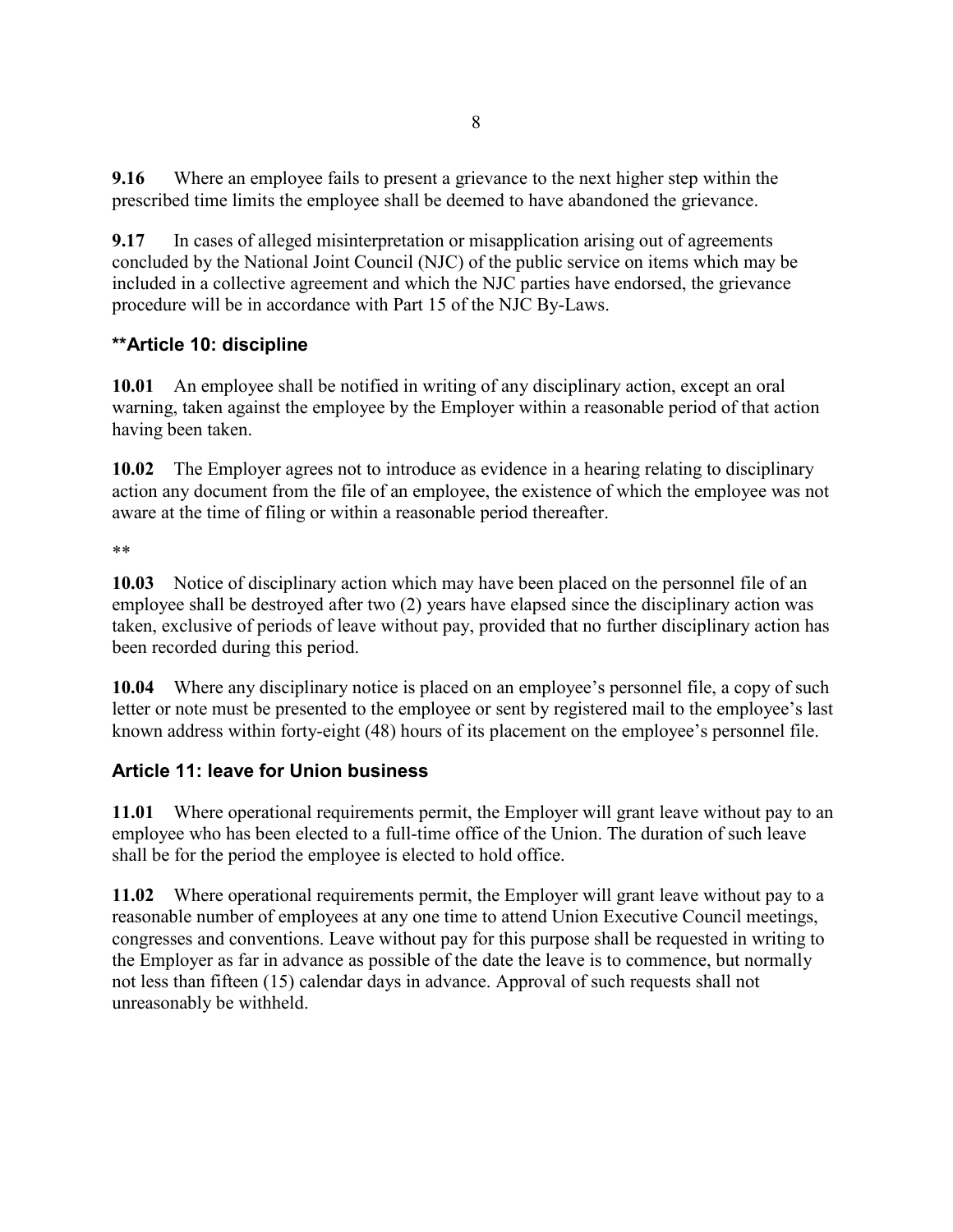#### **11.03 Federal Public Sector Labour Relations and Employment Board hearings pursuant to subsection 190(1) of the** *Federal Public Sector Labour Relations Act* **(FPSLRA)**

Where operational requirements permit, in cases of complaints made to the Federal Public Sector Labour Relations and Employment Board pursuant to section 190(1) of the FPSLRA alleging a breach of sections 157, 186(1)(a), 186(1)(b), 186(2)(a)(i), 186(2)(b), 187, 188(a) or 189(1) of the FPSLRA, the Employer will grant leave with pay:

- a. to an employee who makes a complaint on his own behalf before the Federal Public Sector Labour Relations and Employment Board, and
- b. to an employee who acts on behalf of an employee making a complaint, or who acts on behalf of the Union making a complaint.
- c. The Employer will grant leave with pay to an employee called as a witness by the Federal Public Sector Labour Relations and Employment Board.
- d. Where operational requirements permit, the Employer will grant leave without pay to an employee called as a witness by an employee or the Union.

#### **11.04 Arbitration Board and Public Interest Commission hearings**

- a. Where operational requirements permit, the Employer will grant leave without pay to an employee representing the Union before an arbitration board or Public Interest Commission.
- b. The Employer will grant leave with pay to an employee called as a witness by an arbitration board or Public Interest Commission, and where operational requirements permit, leave without pay to an employee called as a witness by the Union.

#### **11.05 Adjudication**

Where operational requirements permit, the Employer will grant leave with pay to an employee who is:

- a. a party to an adjudication, or
- b. the representative of an employee who is a party to an adjudication, or
- c. a witness called by an employee who is a party to an adjudication.

#### **11.06 Contract negotiations meetings**

- a. The Employer agrees to recognize and deal with a collective bargaining committee comprising a reasonable number of employees for the purposes of negotiating collective agreements between the Employer and the Union.
- b. Where operational requirements permit, members of the collective bargaining committee will be granted leave without pay for meetings with the Employer under paragraph (a).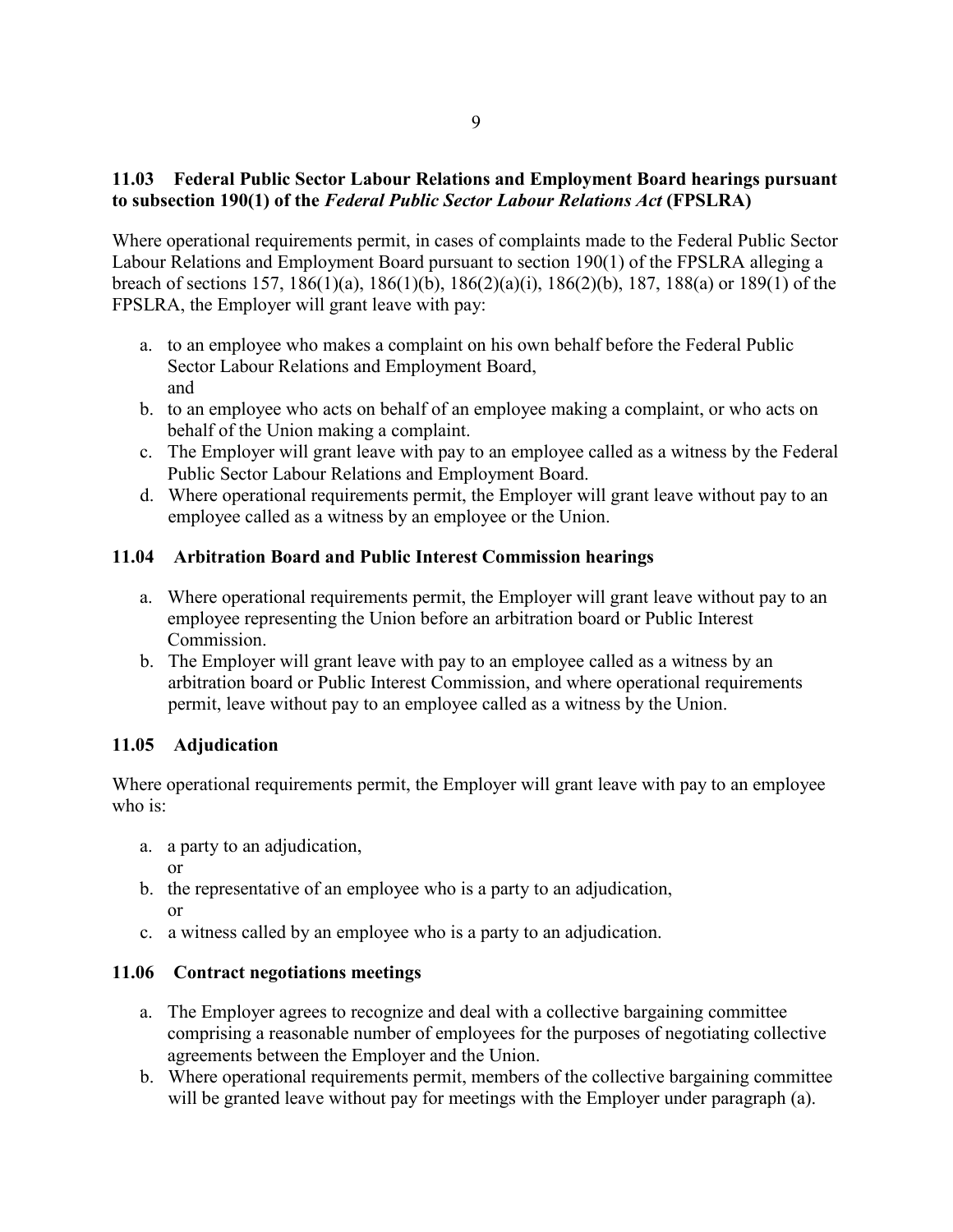#### **11.07 Presentation of grievance**

- a. An employee may be granted time off during working hours to discuss a complaint or grievance provided prior permission of his or her immediate supervisor is obtained.
- b. An employee who is a representative of the Union may, with the permission of his or her immediate supervisor, be granted time off during working hours to assist an employee in the presentation of a grievance. Where such assistance is given during working hours in the representative's area of jurisdiction he or she may be granted time off with pay, and where such assistance is given at locations other than in the representative's area of jurisdiction, leave without pay.
- c. Employees, and employees who are representatives of the Union, will not be entitled to be paid when a discussion or meeting on a complaint or grievance takes place outside their normal working hours.

**11.08** Where operational requirements permit, the Employer shall grant leave without pay to officers of the Union to attend to Union business.

**11.09** Operational requirements permitting, one (1) employee member of the Union's National Executive or his or her appointed alternate, formally invited by federal government agencies to attend joint meetings for discussion of mutual problems, shall be granted leave with pay including reasonable travel time required for attendance at such meetings.

# **Article 12: use of employer facilities**

**12.01** The Employer may permit the Union to use the Employer's premises outside the working hours of the employees for conducting meetings of their members, which are not related to membership recruitment, where refusal to grant permission would make it difficult for the Union to convene a meeting. The Union shall ensure the orderly and proper conduct of its members who attend such meetings and agrees to be responsible for leaving facilities in good order after use.

**12.02** Reasonable space on bulletin boards will be made available to the Union for the posting of official Union notices in convenient locations as determined by the Employer. Notices or other material shall require the prior approval of the Employer, except notices of meetings of their members and elections, the names of Union representatives and social and recreational affairs. Notices or other material pertaining to political matters or membership recruiting, or material which may be interpreted to reflect discredit upon the integrity or motives of the Employer, representatives of management, other employee organizations, or individuals shall not be posted.

### **Article 13: Union-management consultation**

**13.01** The Employer and the Union recognize that consultation and communication on matters of mutual interest outside the terms of the collective agreement should promote constructive and harmonious Employer-Union relations.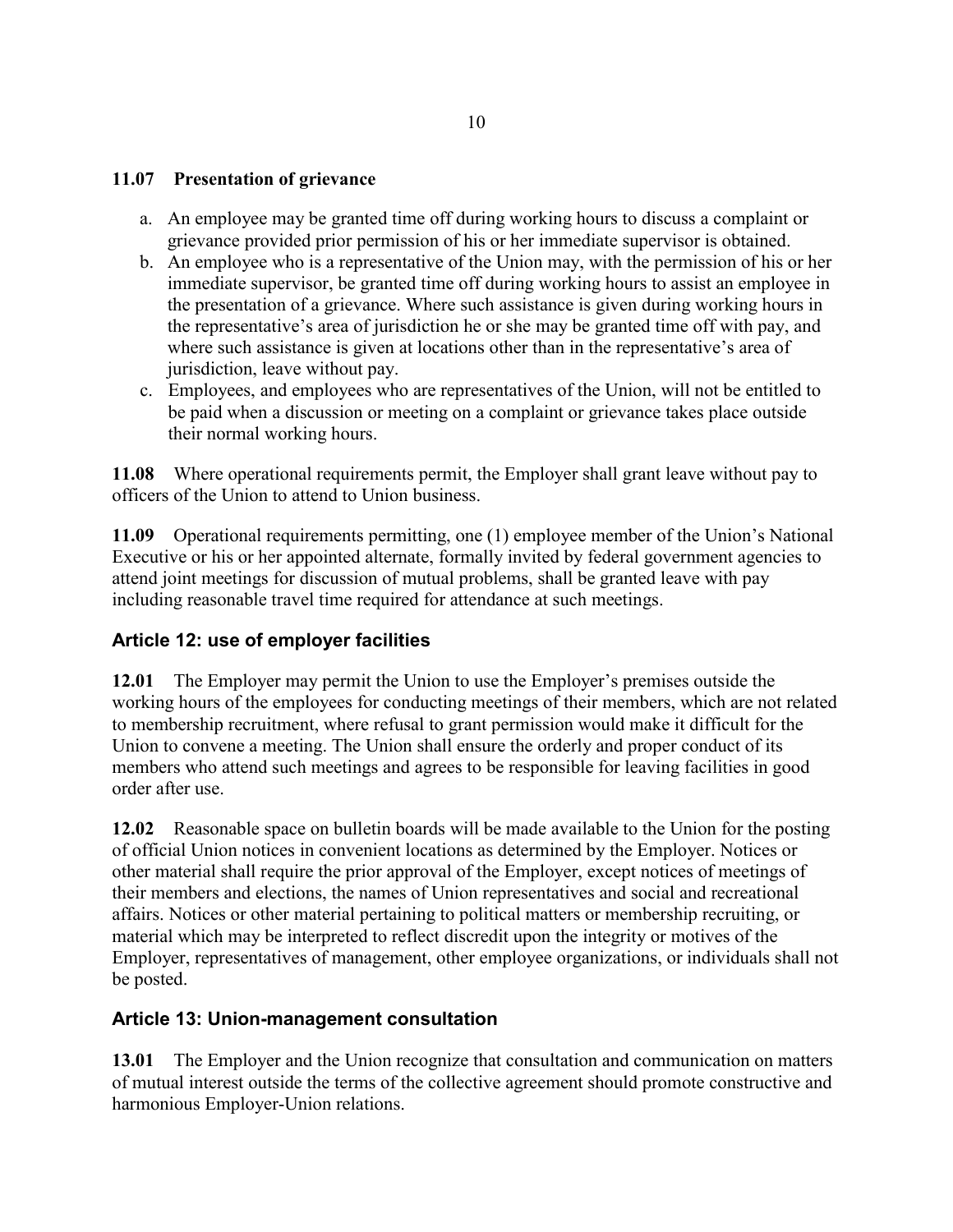**13.02** Wherever possible, the Employer shall consult with representatives of the Union, at the appropriate level, about contemplated changes in conditions of employment or working conditions not governed by this agreement.

**13.03** The Employer shall recognize a Union committee comprised of a reasonable number of employees for the purpose of consulting with management.

**13.04** It is recognized that a subject suggested for discussion may not be within the authority or jurisdiction of either the management or Union representatives. In these circumstances, consultation may take place for the purpose of providing information, discussing the application of policy or airing problems to promote understanding, but it is expressly understood that no commitment may be made by either party on a subject that is not within their authority or jurisdiction, nor shall any commitment made be construed as to alter, amend, add to, or modify the terms of this agreement.

**13.05** Meetings with the Union committee shall take place at least once per calendar year, and by mutual consent, more frequently.

**13.06** All meetings shall be held on the Employer's premises at a time and for a duration determined by mutual agreement.

**13.07** Full-time employees forming the continuing membership of the Union committee shall be protected against any loss of normal pay by reason of attendance at such meetings with management, including reasonable travel time where applicable. Notwithstanding clause 13.06, such meetings shall not be held on such employees' days of rest.

**13.08** A designated representative of the Union committee and management shall exchange written agenda for a meeting as early as possible prior to the effective date of the meeting, but in any case normally not less than fifteen (15) calendar days in advance.

**13.09** The Employer agrees that an employee will not be proposed as a managerial or confidential exclusion solely because the employee may be involved in consultation with a bargaining agent certified under the *Federal Public Sector Labour Relations Act*.

# **Article 14: information**

**14.01** The Employer agrees to provide each employee with a copy of the collective agreement and any amendments thereto. For the purpose of satisfying the Employer's obligation under this clause, employees may be given electronic access to this agreement.

**14.02** The Employer agrees to provide the Union quarterly with the names of new employees, their geographic location and classifications. In addition, a list of changes in employees' status will be forwarded each month to the national office of the Union.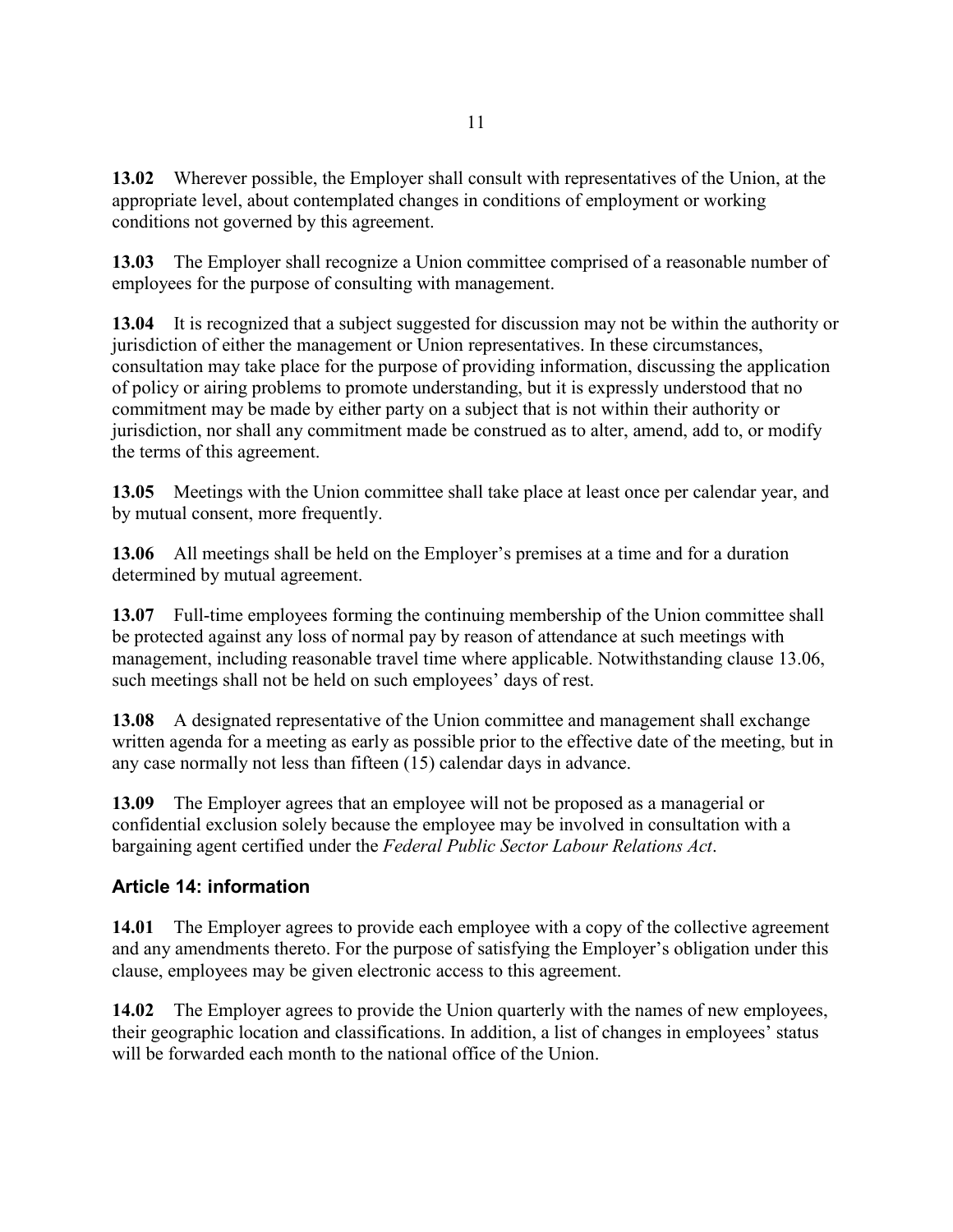#### **Article 15: National Joint Council agreements**

**15.01** Agreements concluded by the National Joint Council of the Public Service on items which may be included in a collective agreement, and which the parties to this agreement have endorsed after December 6, 1978, will form part of this agreement, subject to the Federal Public Sector Labour Relations Act (FPSLRA) and any legislation by Parliament that has been or may be, as the case may be, established pursuant to any act specified in paragraph 113(b) of the FPSLRA.

**15.02** NJC items which may be included in a collective agreement are those items which the parties to the NJC agreements have designated as such or upon which the chairperson of the Federal Public Sector Labour Relations and Employment Board has made a ruling pursuant to (c) of the NJC Memorandum of Understanding which became effective December 6, 1978.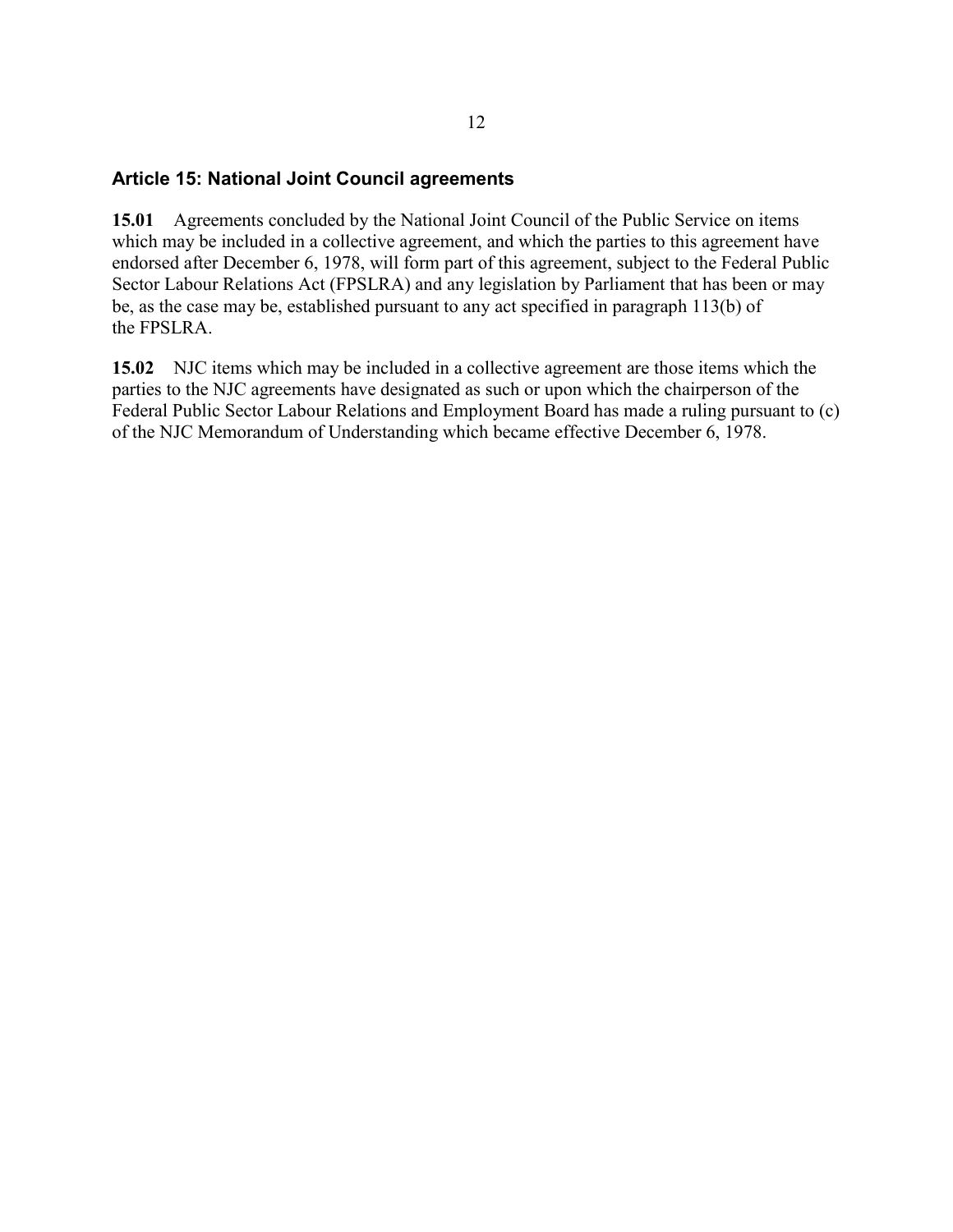# **Part III: working conditions**

### **Article 16: hours of work**

**16.01** Thirty-seven decimal five (37.5) hours exclusive of lunch periods shall constitute the normal workweek.

**16.02** Notwithstanding the provisions of this article, upon request of an employee and the concurrence of the Employer, an employee may complete his or her weekly hours of employment in a period other than five (5) full days provided that over a period of fourteen (14) calendar days the employee works an average of thirty-seven decimal five (37.5) hours per week. As part of the provisions of this clause, attendance reporting shall be mutually agreed between the employee and the Employer. In every fourteen (14) day period, such an employee shall be granted days of rest on such days as are not scheduled as a normal workday for him or her.

**16.03** Notwithstanding anything to the contrary contained in this agreement, the implementation of any variation in hours shall not result in any additional overtime work or additional payment by reason only of such variation, nor shall it be deemed to prohibit the right of the Employer to schedule any hours of work permitted by the terms of this agreement.

**16.04** Employees will submit weekly attendance registration only to report leave or overtime.

**16.05** Where operational requirements permit, the Employer will provide employees with meal and relief breaks.

### **Article 17: overtime**

**17.01** Time worked by an employee in excess of his or her scheduled hours of work shall be considered as overtime.

#### **17.02 Overtime compensation**

- a. An employee shall be paid for overtime worked at one and one half  $(1\ 1/2)$  times his or her straight-time hourly rate for the first seven decimal five (7.5) hours of overtime and double (2) time thereafter, except that if the overtime is worked by the employee on two (2) or more consecutive and contiguous days of rest, the employee shall be paid at two (2) times his or her straight-time hourly rate for each hour worked on the second (2nd) and subsequent days of rest.
- b. An employee is entitled to overtime compensation for each completed fifteen (15) minute period of overtime worked by the employee.
- c. An employee at his or her request, shall be granted time off in lieu of overtime at the appropriate overtime rate. The employee and his or her supervisor shall attempt to reach mutual agreement with respect to the time at which the employee shall take such lieu time off. However, failing such agreement, such lieu time will be accumulated.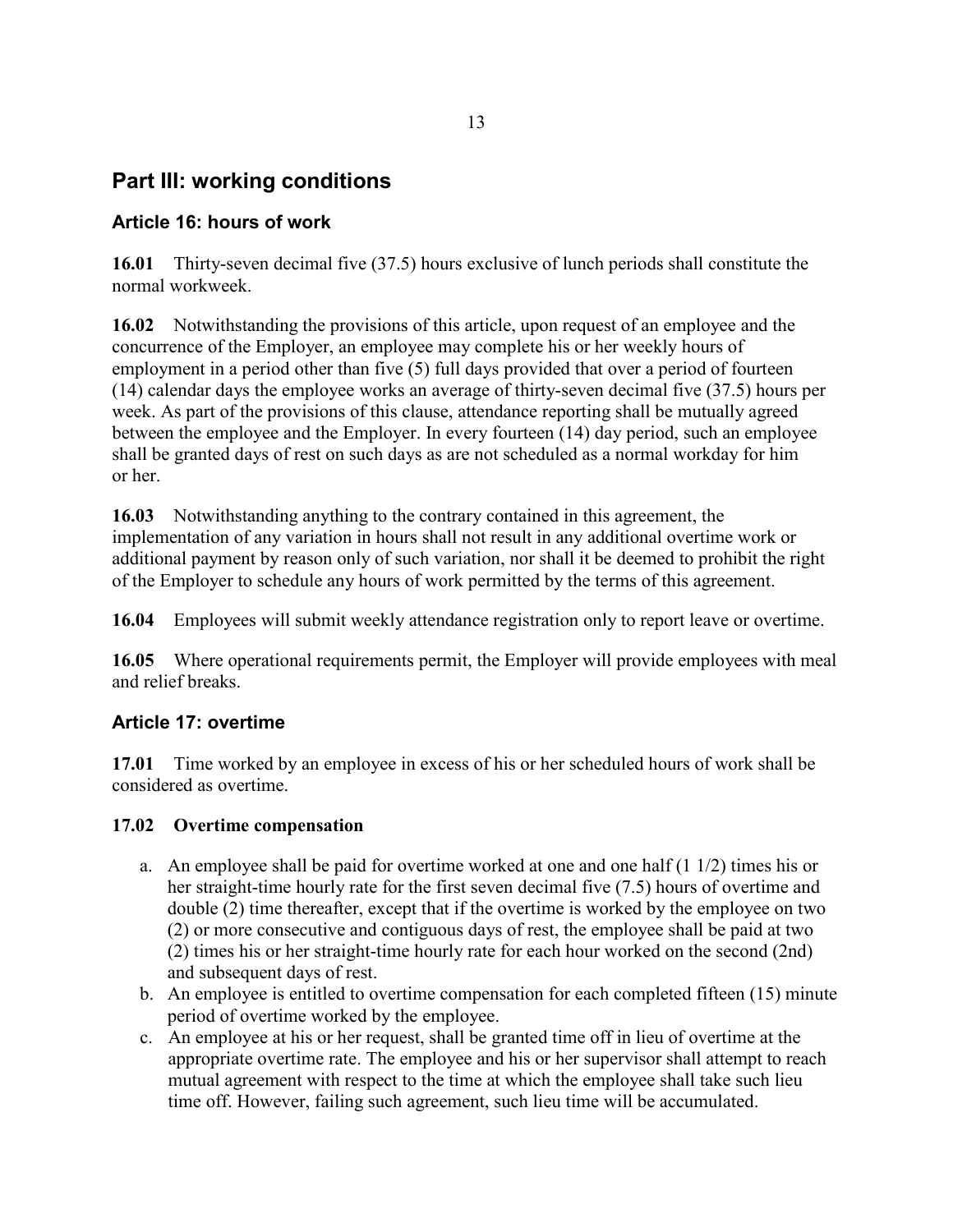Where an employee requests time off in lieu of overtime, the employee must indicate this to his or her supervisor prior to the end of the month in which the overtime occurred.

Where an employee has not utilized accumulated time off in lieu of overtime by the September 30 date following the end of the fiscal year in which the overtime was worked, the unused portion will be paid off at the appropriate overtime rate.

d. Except as provided in paragraph 17.02(c), the Employer will endeavour to make payment for overtime in the month following the month in which the overtime was worked.

**17.03** The Employer will endeavour to keep overtime work to a minimum and shall assign overtime equitably among employees who are qualified to perform the work that is required at the location concerned.

### **17.04**

- a. An employee who works three (3) or more hours of overtime immediately before or immediately following the employee's scheduled hours of work shall be reimbursed expenses for one meal in the amount of twelve dollars (\$12), except where free meals are provided.
- b. When an employee works overtime continuously extending four (4) hours or more beyond the period provided in (a) above, the employee shall be reimbursed for one additional meal in the amount of twelve dollars (\$12), except where free meals are provided.
- c. Reasonable time with pay, to be determined by the Employer, shall be allowed the employee in order that the employee may take a meal break either at or adjacent to his or her place of work.

# **Article 18: call-in**

**18.01** When an employee is called in to work overtime that is not contiguous to the employee's scheduled hours of work, the employee is entitled to the greater of:

- a. compensation at the applicable overtime rate, or
- b. compensation equivalent to four (4) hours at his or her straight-time hourly rate of pay except that this minimum shall only apply once during a single period of eight (8) hours, starting when the employee first commences the work.

**18.02** An employee who receives a call to duty or responds to a telephone or data line call after completing his or her work for the day and leaving his or her place of work may, at the discretion of the Employer, work at the employee's residence or at another place to which the Employer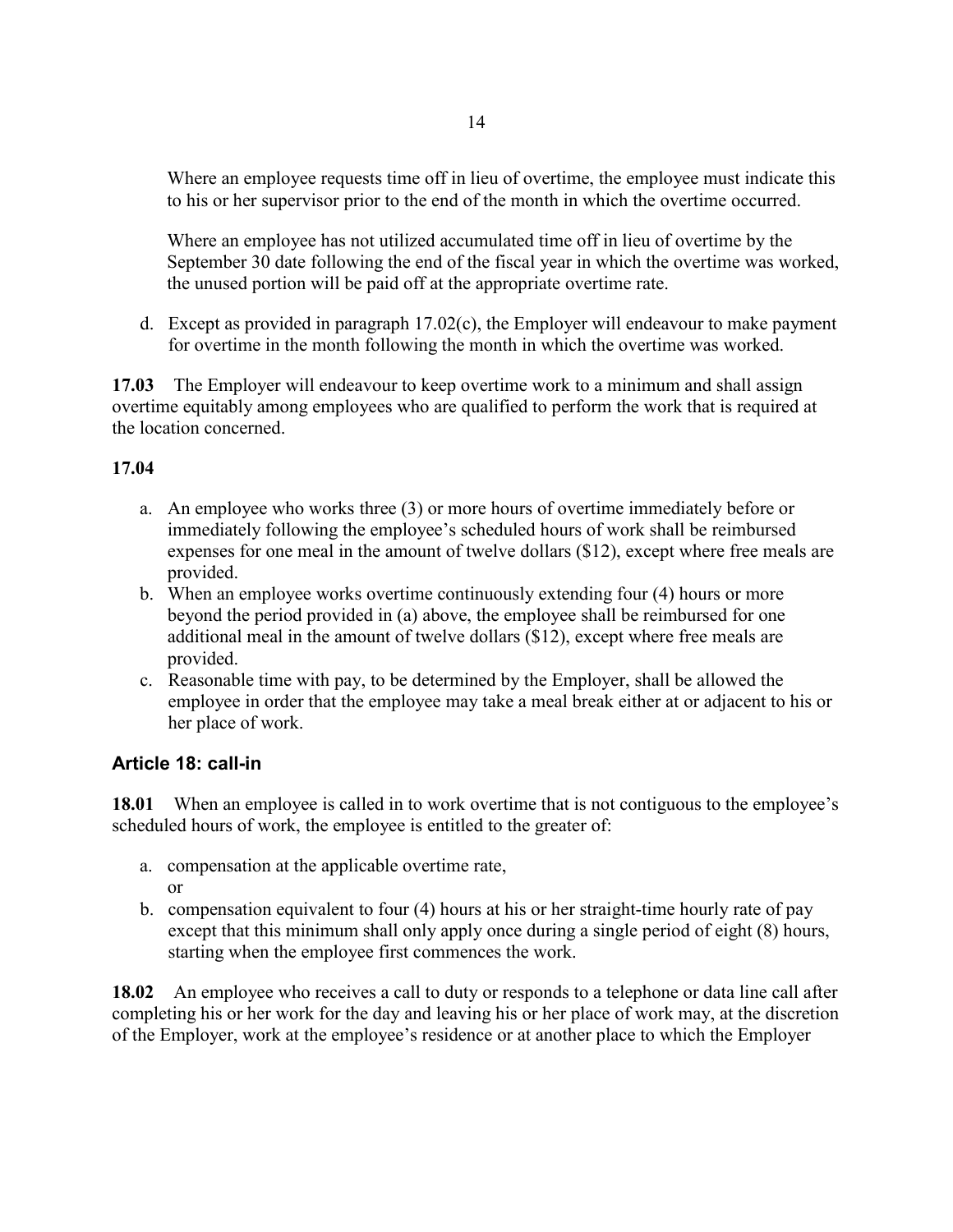agrees, and receive compensation for time worked in accordance with the overtime article. In such instances, the employee shall be paid the greater of:

- a. compensation at the applicable overtime rate for the time worked, or
- b. compensation equivalent to one (1) hour's pay at his or her straight-time hourly rate, which shall apply only the first (1st) time an employee reports for work during a one (1) hour period, starting with the employee's first (1st) reporting.

## **Article 19: standby**

#### **19.01**

Where the Employer requires an employee to be available on standby during off-duty hours, such employee shall be compensated at the rate of one half  $(1/2)$  hour for each four  $(4)$  hour period or part thereof for which the employee has been designated as being on standby duty.

#### **19.02**

- a. An employee designated by letter or by list for standby duty shall be available during his or her period of standby at a known telephone, cellular and/or pager number and be available to return for duty as quickly as possible, if called.
- b. No standby payment shall be granted if an employee is unable to report for duty when required.
- c. An employee on standby who is required to report for work and reports shall be compensated in accordance with clause 18.01.

### **Article 20: holidays**

**20.01** The following days shall be designated holidays for employees:

- a. New Year's Day,
- b. Good Friday,
- c. Easter Monday,
- d. The day fixed by proclamation of the Governor in Council for celebration of the Sovereign's birthday,
- e. Canada Day,
- f. Labour Day,
- g. The day fixed by proclamation of the Governor in Council as a general day of Thanksgiving,
- h. Remembrance Day,
- i. Christmas Day,
- j. Boxing Day,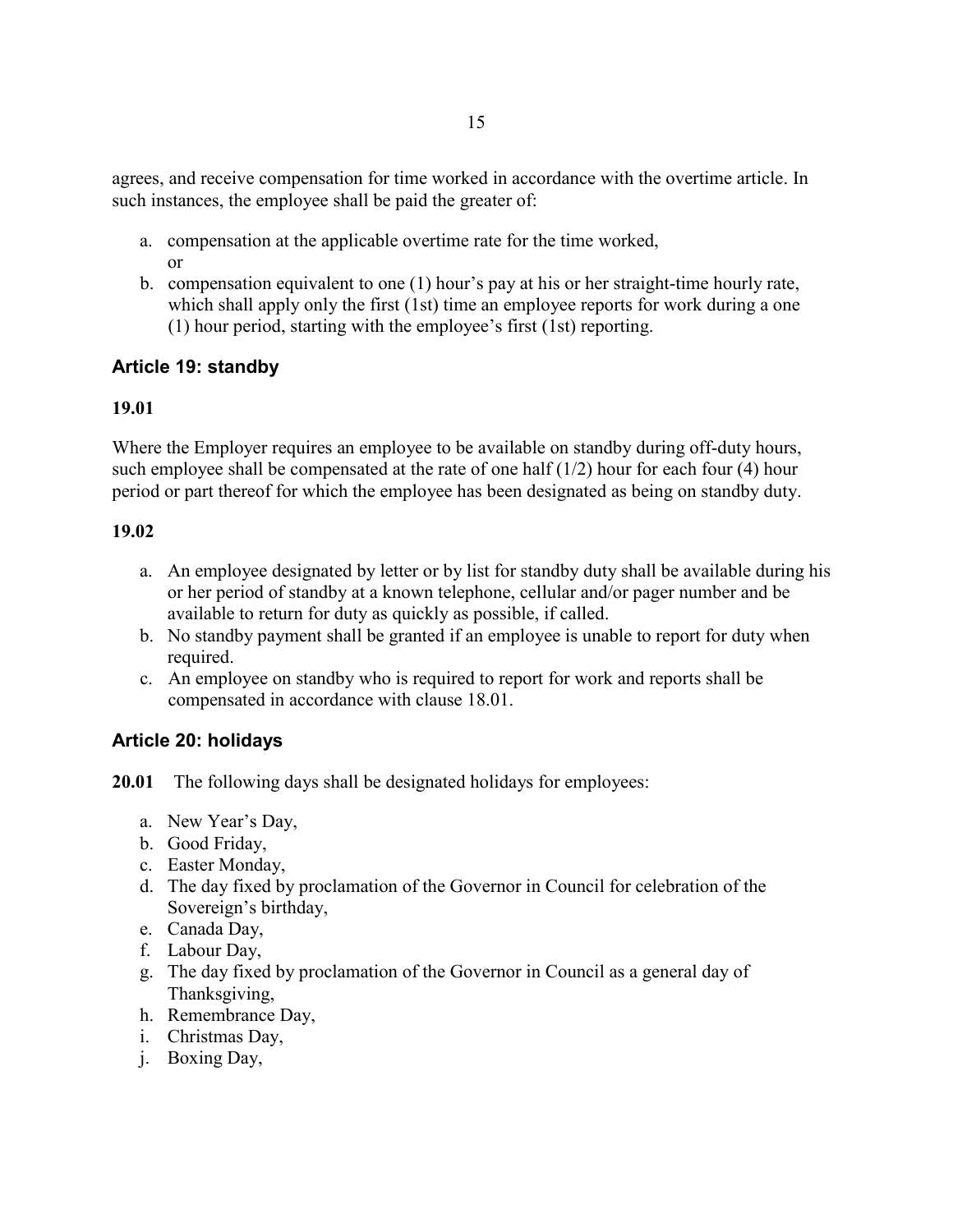- k. One additional day in each year that, in the opinion of the Employer, is recognized to be a provincial or civic holiday in the area in which the employee is employed, or in any area where no such day is so recognized, the first Monday in August,
- l. Any other day that is proclaimed by law as a national holiday.

**20.02** When an employee works on a holiday, the employee shall be paid, in addition to the pay he or she would have received had he or she not worked on the holiday, one and one half (1 1/2) times his or her straight-time hourly rate for all hours worked by him or her on the holiday.

**20.03** The compensation that the employee would have been granted as holiday pay had the employee not worked on a designated paid holiday is seven decimal five (7.5) hours remunerated at straight time.

#### **20.04**

- a. An employee at his or her request, shall be granted time off in lieu of payment at that rate. The employee and his or her supervisor shall attempt to reach mutual agreement with respect to the time at which the employee shall take such lieu time off. However, failing such agreement, such lieu time will be accumulated.
- b. Where an employee requests time off in lieu of payment he or she must indicate this to his or her supervisor prior to the end of the month in which he or she worked on the holiday.
- c. Where an employee has not utilized this accumulated time off by the end of the fiscal year, the unused portion will be paid off at the appropriate rate.

### **20.05**

- a. An employee who is absent without pay on both the working day immediately preceding and the working day following the holiday shall not be paid for the holiday.
- b. An employee who is absent without permission and who is not on sick or special leave on a designated holiday, on which he or she is scheduled to work, shall not be entitled to be paid for the holiday.

### **Article 21: severance pay**

**21.01** Under the following circumstances and subject to clause 21.02, an employee shall receive severance benefits calculated on the basis of his or her weekly rate of pay:

### **a. Layoff**

i. On the first (1st) layoff after March 21, 1979, for the first (1st) complete year of continuous employment, two (2) weeks' pay, or three (3) weeks' pay for employees with ten (10) or more and less than twenty (20) years of continuous employment, or four (4) weeks' pay for employees with twenty (20) or more years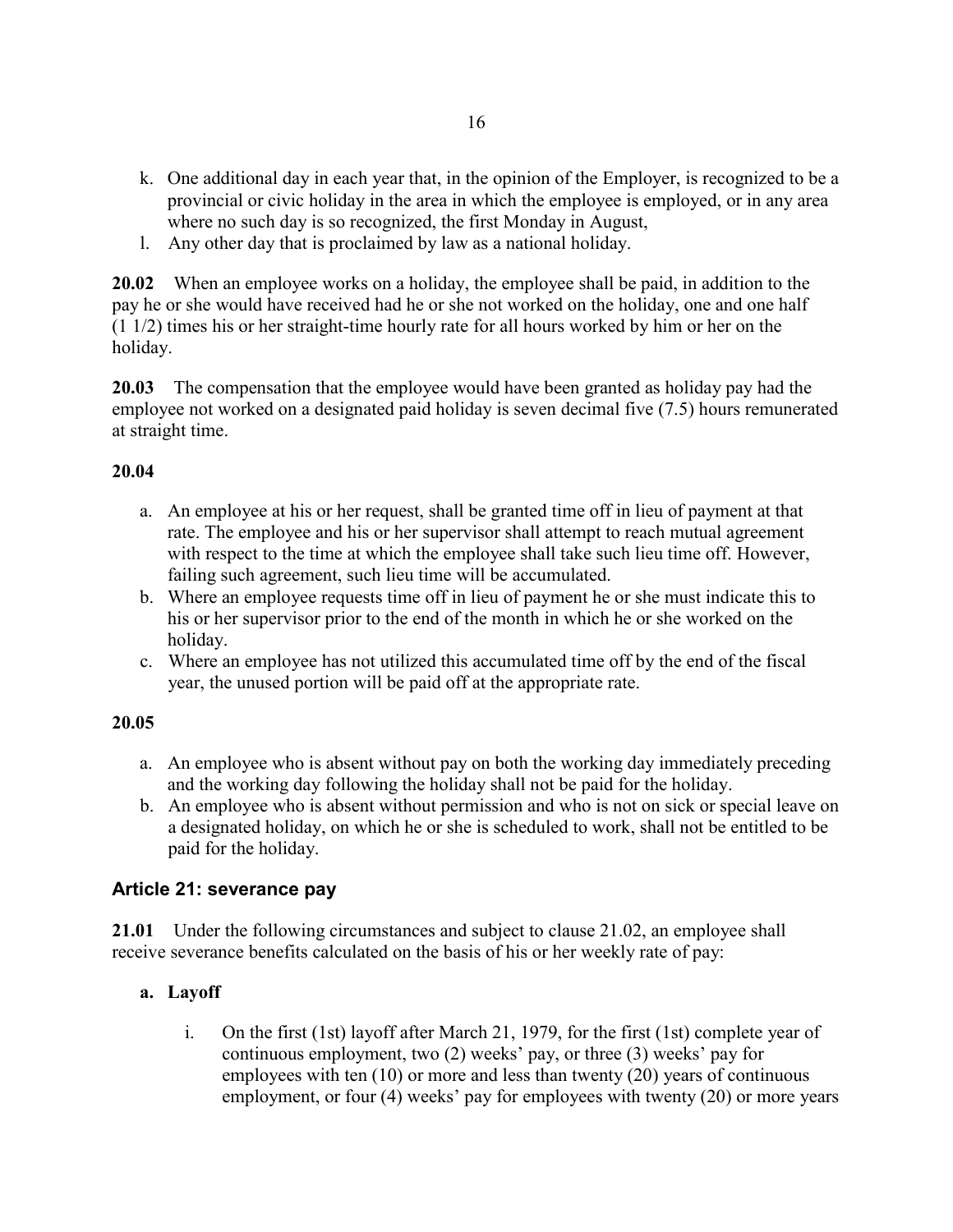of continuous employment, plus one (1) week's pay for each additional complete year of continuous employment with a maximum benefit of thirty (30) weeks' pay.

- ii. On second (2nd) or subsequent layoff after March 21, 1979, one (1) week's pay for each complete year of continuous employment with a maximum benefit of twenty-nine (29) weeks' pay, less any period in respect of which he or she was granted severance pay under subparagraph 21.01(a)(i) above.
- **b. Death**

If an employee dies, there shall be paid to his or her estate, one (1) week's pay for each complete year of continuous employment to a maximum of thirty (30) weeks' pay, regardless of any other benefit payable.

### **c. Termination of employment for reasons of incapacity**

An employee whose employment has been terminated under section  $12(1)(e)$  of the *Financial Administration Act* by reason of incapacity shall on termination of his or her employment be entitled to severance pay on the basis of one (1) week's pay for each complete year of continuous employment with a maximum benefit of twenty-eight (28) weeks' pay.

**21.02** The period of continuous employment used in the calculation of severance benefits payable to an employee under this article shall be reduced by any period of continuous employment in respect of which the employee was already granted any type of termination benefit. Under no circumstances shall the maximum severance pay provided under clause 21.01 and 21.04 be pyramided.

For greater certainty, payments in lieu of severance for voluntary separation (resignation or retirement) made pursuant to paragraphs 21.04 to 21.07 under Appendix "B" (Archived Provisions) or similar provisions in other collective agreements shall be considered as a termination benefit for the administration of clause 21.02.

**21.03** The weekly rate of pay referred to in the above clauses shall be the weekly rate of pay to which the employee is entitled for the classification prescribed in his or her certificate of appointment on the date of the termination of his or her employment.

### **Article 22: technological change**

**22.01** At least ninety (90) days before the introduction of any major technological change which will result in a reduction of staff, the Employer shall notify the Union of the proposed change.

### **Article 23: working conditions and safety**

**23.01** The Employer will continue to make provision for the safe and healthy working conditions of employees and the Union agrees to cooperate fully in the prevention of accidents to employees and in the enforcement of safety rules.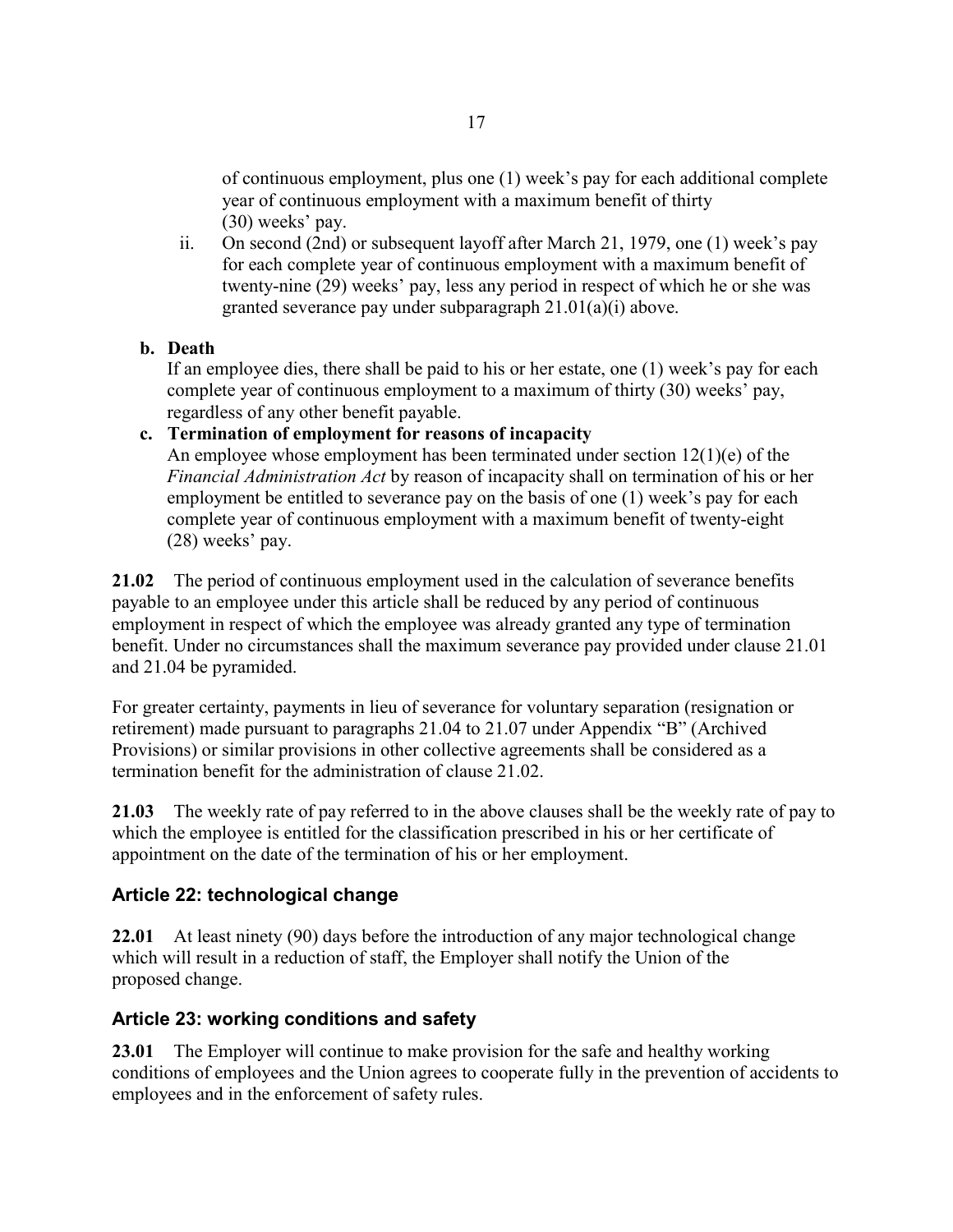#### **\*\*Article 24: travel**

**24.01** Where an employee is required by the Employer to travel to or from the employee's headquarters area as normally defined by the Employer, the employee's method of travel shall be determined by the Employer. However, if an employee wishes to use a different method, the employee's wish will not be arbitrarily refused provided that the method chosen is consistent with the purpose of the travel and does not entail additional costs.

**24.02** When required to travel, the employee will be compensated in the following manner:

- a. On a normal working day on which he or she travels but does not work, the employee shall receive his or her normal pay for the day.
- b. On a normal working day on which the employee travels and works, the employee shall be paid:
	- i. his or her normal pay for the day for a combined period of travel and work but not exceeding his or her normal hours of work, and

\*\*

ii. at the applicable overtime rate for additional travel time in excess of the employee's normal hours of work, with a maximum payment for such additional travel time not to exceed fifteen (15) hours' pay at the applicable straight-time rate in any day.

\*\*

c. On a day of rest or on a designated paid holiday, the employee shall be paid at the applicable overtime rate for hours travelled to a maximum of fifteen (15) hours' pay at the employee's straight-time hourly rate.

**24.03** When an employee is required by the Employer to travel to or from the employee's headquarters area as normally defined by the Employer, the employee may in accordance with clause 24.01 above:

- a. elect to travel via scheduled air carrier at the most economical airfare or its equivalent; or
- b. elect to use privately owned transportation and be reimbursed at the rate shown in clause 2.13 (use at traveller's request) of the NJC *Travel Directive*; or
- c. be requested by the Employer, or elect to use privately owned transportation and be reimbursed at the rate shown in clause 2.12 (use at Employer's request) of the NJC *Travel Directive*.
- d. When the employee elects under paragraph (b) or (c) above to use privately owned transportation, the employee shall be paid at the applicable rate for the time normally required to travel portal to portal by air carrier.
- e. Employees travelling to or from Ottawa for temporary assignments in excess of five (5) days, whose headquarters area is in Newfoundland or the Pacific or Western Region,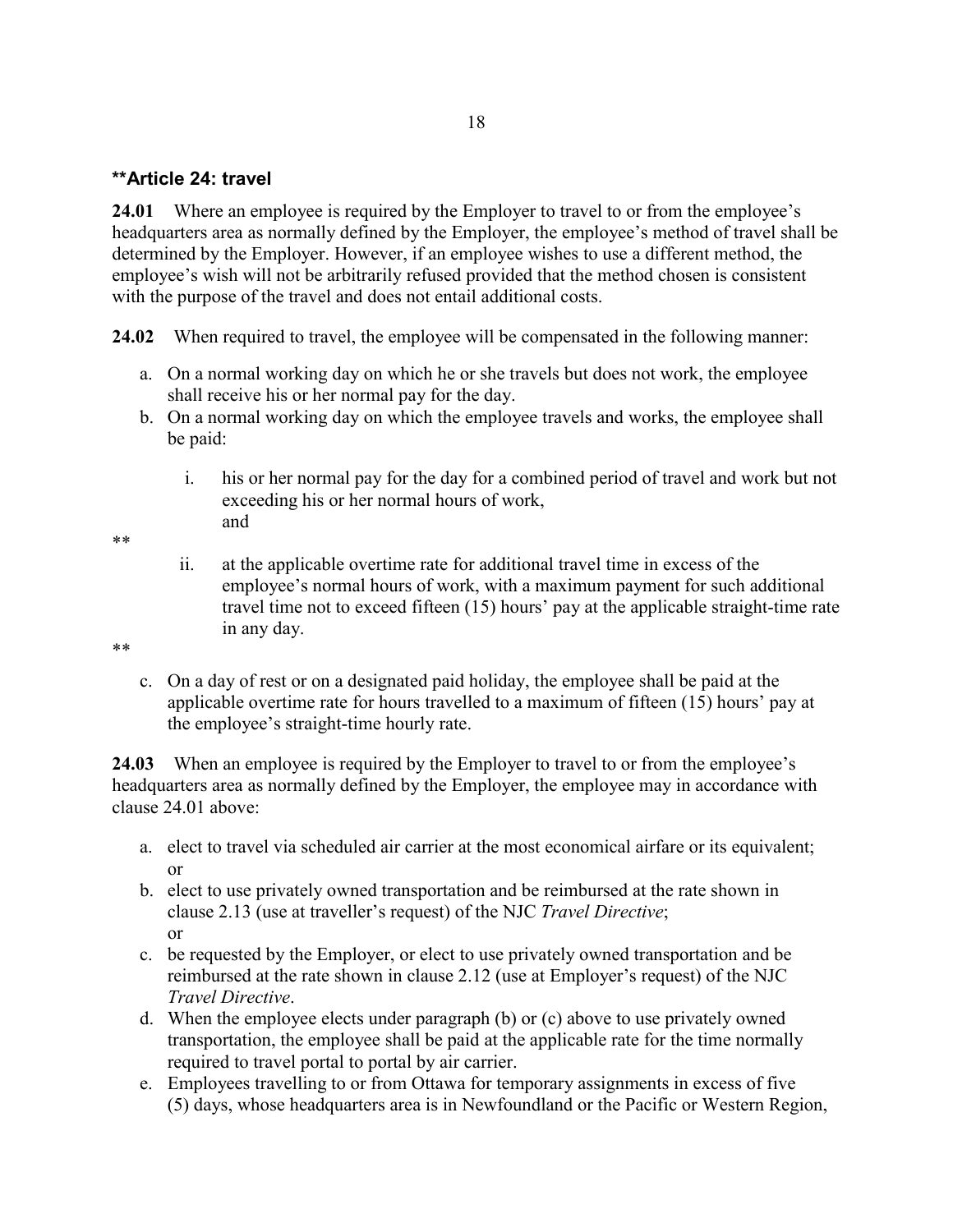who elect to use privately owned transportation under paragraph (b) or (c) above shall be allowed an additional day in which to travel and shall receive normal pay for that day. An employee travelling to or from Ottawa for temporary assignments in excess of five (5) days, whose headquarters is in the Pacific Region will be allowed a day with pay in addition to the day noted immediately above.

f. An employee who elects to use privately owned transportation under paragraph (c) above shall be reimbursed at the rate shown in clause 2.12 of the NJC *Travel Directive*, or an amount equal to the most economical airfare including the normal airport limousine fares, whichever is the least, in lieu of travel expenses.

**24.04** When an employee requires hotel accommodation, the employee will select a hotel that has been approved and is listed in the Public Works and Government Services Hotel Directory. He or she will choose accommodation which his or her supervisor agrees is convenient for the purposes of the travel and which does not require unnecessary related transportation costs. Where the work site is an airport, transportation costs between the airport and the hotel which do not exceed the official airport limousine fares shall not be deemed to be unnecessary related transportation costs.

**24.05** Except as may be modified in this agreement, employees will be reimbursed for all travel expenses in accordance with the current NJC *Travel Directive*.

#### **24.06 Travel status leave**

- a. An employee who is required to travel outside his or her headquarters area on government business, as these expressions are defined by the Employer, and is away from his permanent residence for forty (40) nights during a fiscal year shall be granted one (1) day off with pay. The employee shall be credited with one additional day off for each additional twenty (20) nights that the employee is away from his or her permanent residence to a maximum of eighty (80) additional nights.
- b. The maximum number of days off earned under this clause shall not exceed five (5) days in a fiscal year and shall accumulate as compensatory leave with pay.
- c. The Employer shall grant the travel status leave at times convenient to both the employee and the Employer.
- d. If any of this leave cannot be liquidated by the end of the fiscal year, then payment shall be made at the employee's rate of pay as of March 31.

The provisions of this clause do not apply when the employee travels in connection with courses, training sessions, professional conferences and seminars.

# **Part IV: leave**

### **Article 25: leave, general**

**25.01** With the exception of vacation leave requests and holidays, the employee must provide satisfactory validation of the circumstances necessitating requests for leave with or without pay,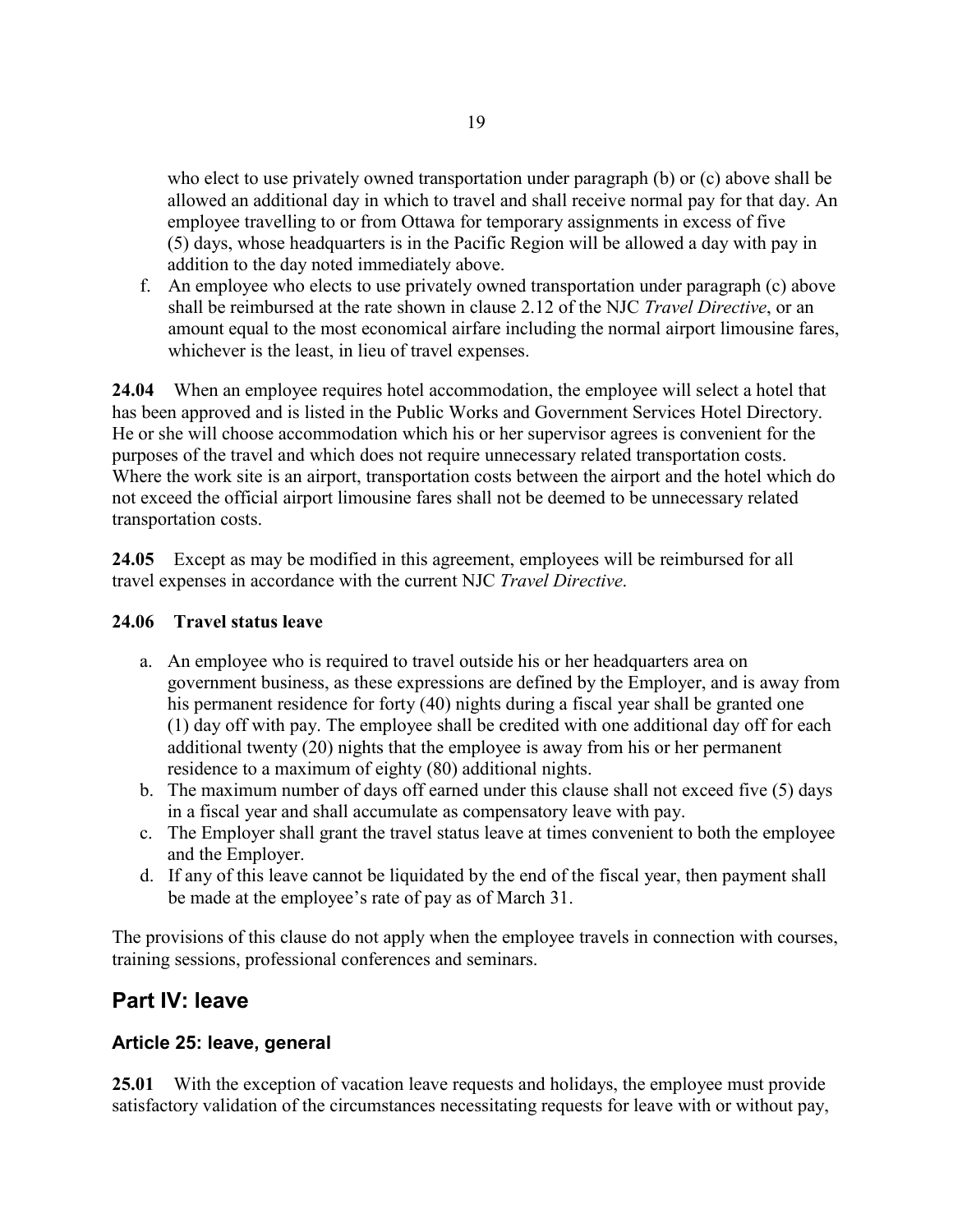if required by the Employer, in such manner and at such time as may be determined by the Employer and confirmed in writing.

## **25.02**

- a. When an employee becomes subject to this agreement, his or her earned daily leave credits shall be converted into hours. When an employee ceases to be subject to this agreement, his or her earned hourly leave credits shall be reconverted into days, with one (1) day being equal to seven decimal five (7.5) hours.
- b. When leave is granted, it will be granted on an hourly basis and the number of hours debited for each day of leave being equal to the number of hours of work scheduled for the employee for the day in question.
- c. Notwithstanding the above, in Article 33 (bereavement leave with pay), a "day" will mean a calendar day.
- **25.03** Except as otherwise specified in this agreement:
	- a. Where leave without pay for a period in excess of three (3) months is granted to an employee for reasons other than illness, the total period of leave granted shall be deducted from "continuous employment" for the purpose of calculating severance pay and vacation leave.
	- b. Time spent on such leave which is for a period of more than three (3) months shall not be counted for pay increment purposes.

# **\*\*Article 26: vacation leave**

**26.01** An employee who has earned at least seventy-five (75) hours' pay for each calendar month of a fiscal year shall earn vacation leave at the following rates:

- a. one hundred and fifty (150) hours if the employee has completed less than sixteen (16) years of service;
- b. one hundred and sixty-five (165) hours per fiscal year if the employee has completed sixteen (16) years of service;
- c. one hundred and seventy-two decimal five (172.5) hours per fiscal year if the employee has completed seventeen (17) years of service;
- d. one hundred and eighty-seven decimal five (187.5) hours per fiscal year if the employee has completed eighteen (18) years of service;
- e. two hundred and two decimal five (202.5) hours per fiscal year if the employee has completed twenty-seven (27) years of service;
- f. two hundred and twenty-five (225) hours per fiscal year if the employee has completed twenty-eight (28) years of service.

For the purpose of clause 26.01 only, all service within the public service, whether continuous or discontinuous, shall count toward vacation leave.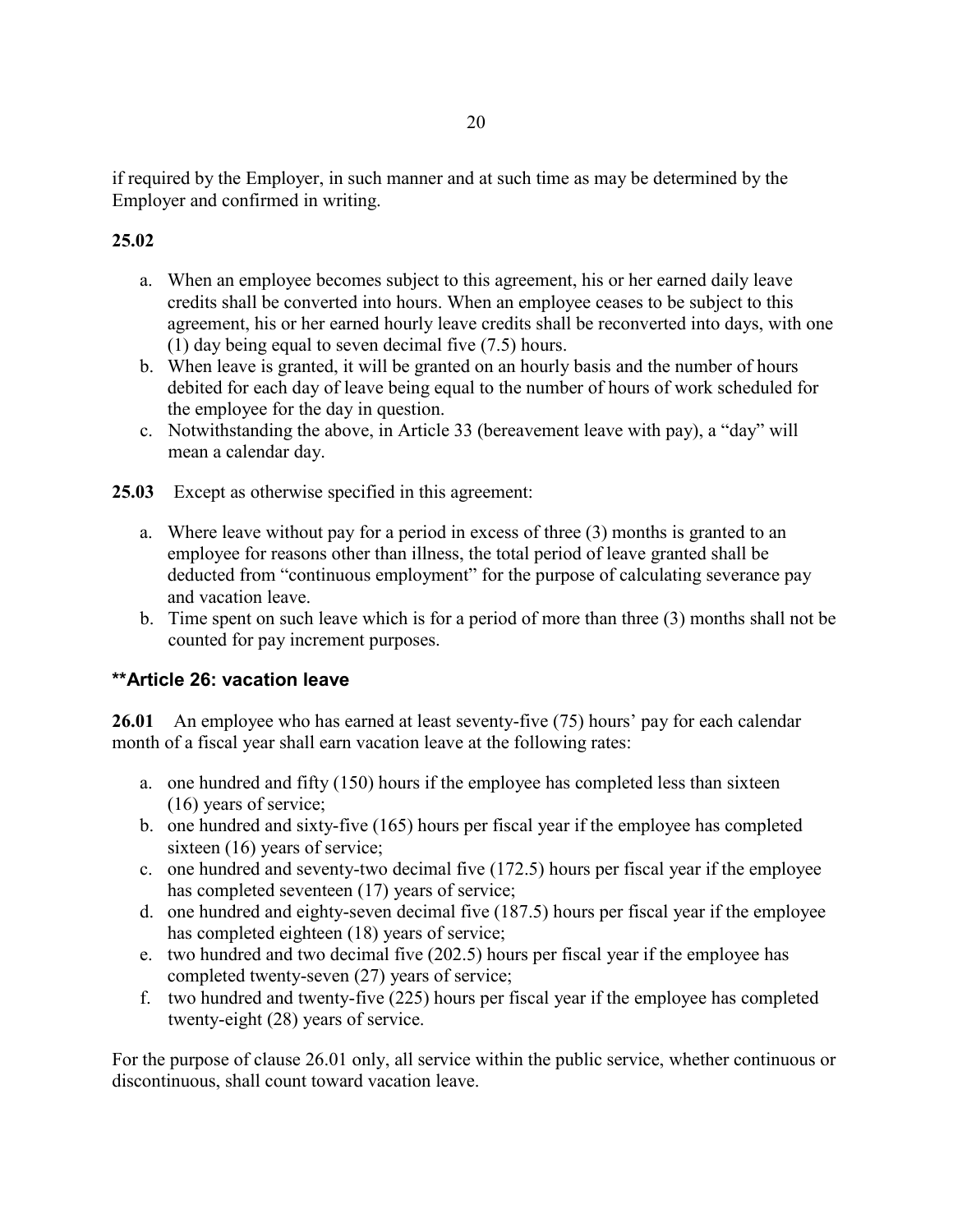- **26.02** For the purpose of clause 26.01 only,
	- a. effective April 1, 2012, on a go-forward basis, any former service in the Canadian Forces for a continuous period of six (6) months or more, either as a member of the Regular Force or of the Reserve Force while on Class B or C service, shall also be included in the calculation of vacation leave credits, once verifiable evidence of such service has been provided in a manner acceptable to the Employer.

\*\*

b. effective April 1, 2020, on a go-forward basis, any former service at NAV Canada, as an air traffic controller, shall also be included in the calculation of vacation leave credits, once verifiable evidence of such service has been provided in a manner acceptable to the Employer.

**26.03** An employee who has not received at least seventy-five (75) hours' pay for each calendar month of a fiscal year will earn vacation leave at one twelfth per cent (1/12) of the rate referred to in clause 26.01 for each calendar month for which he or she receives at least seventyfive (75) hours' pay.

#### **26.04**

- a. The vacation year extends from April 1 to March 31 and vacation may be scheduled by the Employer at any time during this period.
- b. Local representatives of the Union shall be given the opportunity to consult with representatives of the Employer on vacation schedules. Consistent with efficient operating requirements the Employer shall make every reasonable effort to schedule vacations in a manner acceptable to employees.
- c. Subject to operational requirements, the Employer shall make every reasonable effort to schedule an employee's vacation leave during the fiscal year it is earned. Where in any fiscal year, the Employer has not scheduled all of the vacation leave credited to an employee, the unused portion of the employee's vacation leave shall be carried over into the following fiscal year, subject to the conditions in subparagraph  $(d)(i)$  to  $(iv)$ .
- d. It is agreed by the parties, in accordance with the intent of Article 26 that it is both appropriate and desirable that each employee utilize his or her full vacation entitlement during the vacation year in which such vacation entitlement is earned. However, an employee may elect to carry forward into the next vacation year unused vacation up to a maximum of seventy-five (75) working hours subject to the following conditions:
	- i. that any vacation period carried forward from the previous vacation year and utilized by any employee does not disrupt vacation schedules in the current vacation year nor prevent another employee from taking his or her regularly scheduled vacation for that year;
	- ii. that the hours which are carried over from the previous vacation year are taken at a time which is acceptable to both the Employer and the employee;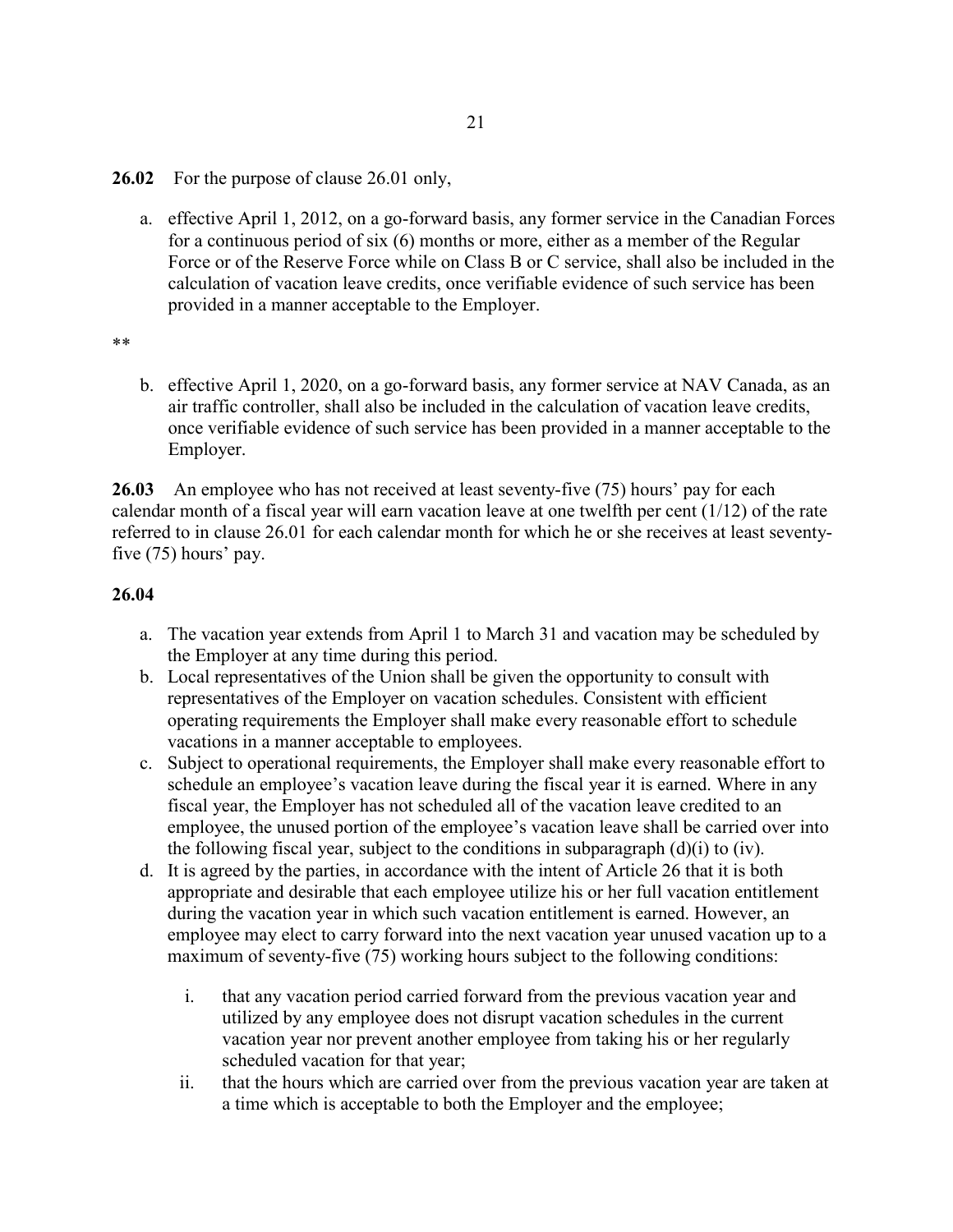- iii. that an employee's vacation earned in the vacation year will be utilized before hours carried forward from the previous vacation year;
- iv. any vacation leave credits in excess of two hundred and sixty-two decimal five (262.5) hours on March 31 will be paid off at the employee's straight-time rate of pay in effect at that time.

**26.05** During any vacation year, upon application by the employee and at the discretion of the Employer, earned but unused vacation leave credits in excess of one hundred and twelve decimal five (112.5) hours may be paid at the employee's straight-time rate of pay as calculated from the classification prescribed in the employee's certificate of appointment of the employee's substantive position on March 31.

**26.06** Where, in respect of any period of vacation leave, an employee is granted bereavement leave, or is granted sick leave on production of a medical certificate, the period of vacation leave so displaced shall either be added to the vacation period, if requested by the employee and approved by the Employer, or reinstated for use at a later date.

**26.07** Where an employee dies or otherwise terminates his or her employment after a period of continuous employment of not more than six (6) months, the employee or the employee's estate shall be paid an amount equal to the earned but unused vacation leave.

**26.08** Subject to clause 26.09, where an employee dies or voluntarily terminates his or her employment or is terminated from employment after a period of continuous employment of more than six (6) months, the employee or the employee's estate shall, in lieu of earned but unused vacation leave, be paid an amount equal to the product obtained by multiplying the number of hours of earned but unused vacation leave by the straight-time rate of pay applicable to the employee immediately prior to the termination of the employee's employment.

**26.09** An employee whose employment is terminated pursuant to section 12(1)(e) of the *Financial Administration Act* by reason of abandonment of his or her position is not entitled to receive the payment referred to in clause 26.08, unless the employee requests it within six (6) months following the date upon which the employee's employment is terminated.

### **26.10 Recall from vacation leave**

Where, during any period of vacation leave, an employee is recalled to duty, the employee shall be reimbursed for reasonable expenses, as normally defined by the Employer, that he or she incurs:

- a. in proceeding to the employee's place of duty, and
- b. in returning to the place from which the employee was recalled if he or she immediately resumes vacation upon completing the assignment for which he or she was recalled,

after submitting such accounts as are normally required by the Employer.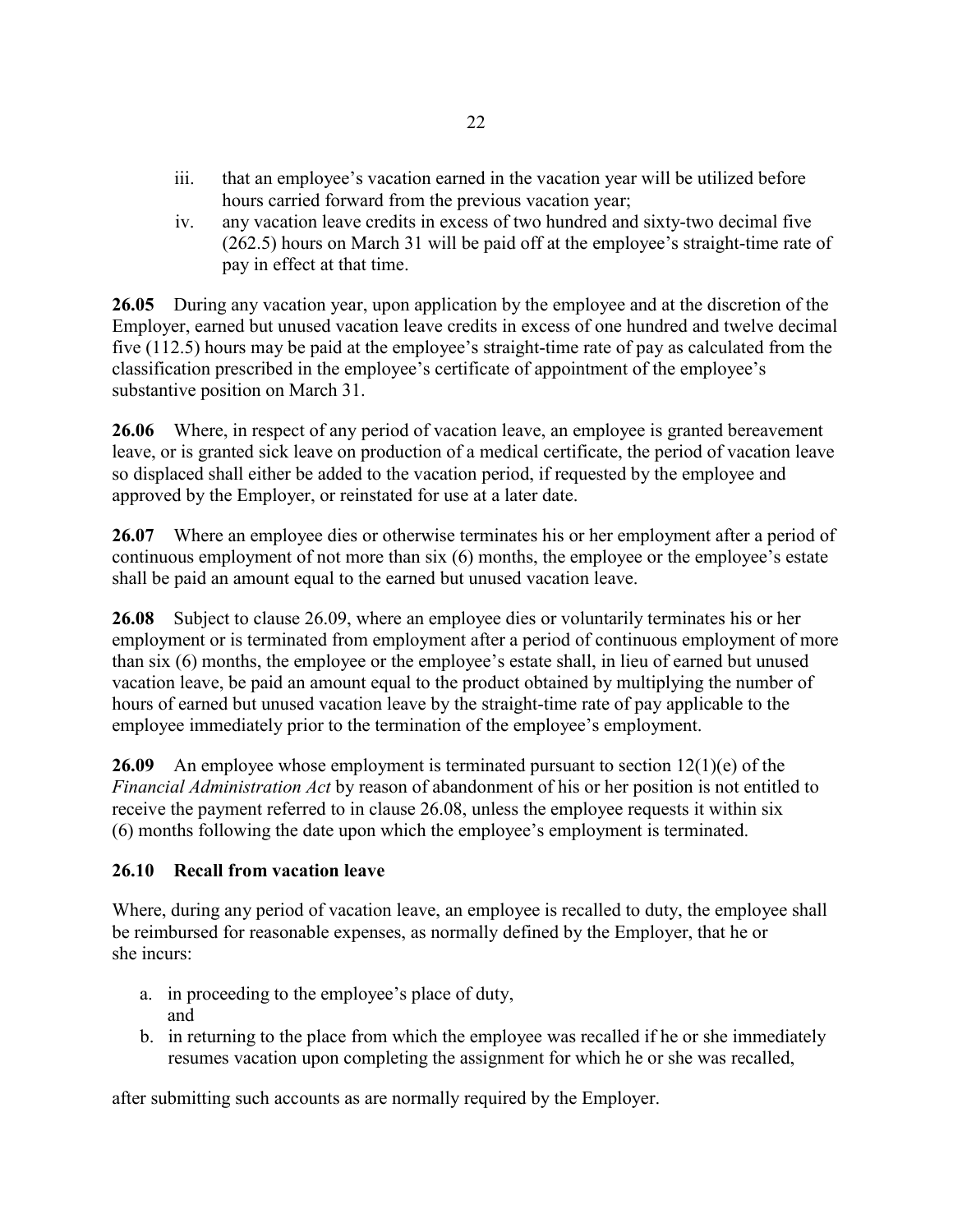**26.11** The employee shall not be considered as being on vacation leave during any period in respect of which the employee is entitled under clause 26.10 to be reimbursed for reasonable expenses incurred by him or her.

### **26.12**

- a. The Employer agrees to issue advance payments of net salary for vacation periods, provided six (6) weeks' notice is received from the employee in advance of the day payment is required.
- b. Provided an employee has been authorized to proceed on vacation for the period concerned, advance payment of net salary shall be made prior to departure and shall consist of an estimated two  $(2)$ , three  $(3)$ , four  $(4)$  or five  $(5)$  weeks' net entitlement subsequent to the last regular pay issue.

Any overpayment in respect of such advance shall be an immediate first charge against any subsequent pay entitlement and shall be recovered in full prior to any further payment of salary.

## **26.13**

- a. Employees shall be credited a one-time entitlement of thirty-seven decimal five (37.5) hours of vacation leave with pay on the first (1st) day of the month following the employee's second (2nd) anniversary of service.
- b. The vacation leave credits provided in paragraph (a) above shall be excluded from the application of clause 26.04 dealing with the carry forward and/or liquidation of vacation.

# **Article 27: sick leave**

**27.01** An employee shall earn sick leave credits at the rate of nine decimal three seven five (9.375) hours for each calendar month for which that employee receives pay for at least seventyfive (75) hours.

**27.02** An employee shall be granted sick leave with pay when the employee is unable to perform his or her duties because of illness or injury provided that:

- a. the employee has the necessary sick leave credits, and
- b. the employee satisfies the Employer of this condition in such manner and at such time as may be determined by the Employer.

**27.03** Unless otherwise informed by the Employer before or during the period of illness or injury, a statement signed by the employee stating that because of illness or injury the employee was unable to perform the employee's duties shall, when delivered to the Employer, be considered as meeting the requirements of paragraph 27.02(b).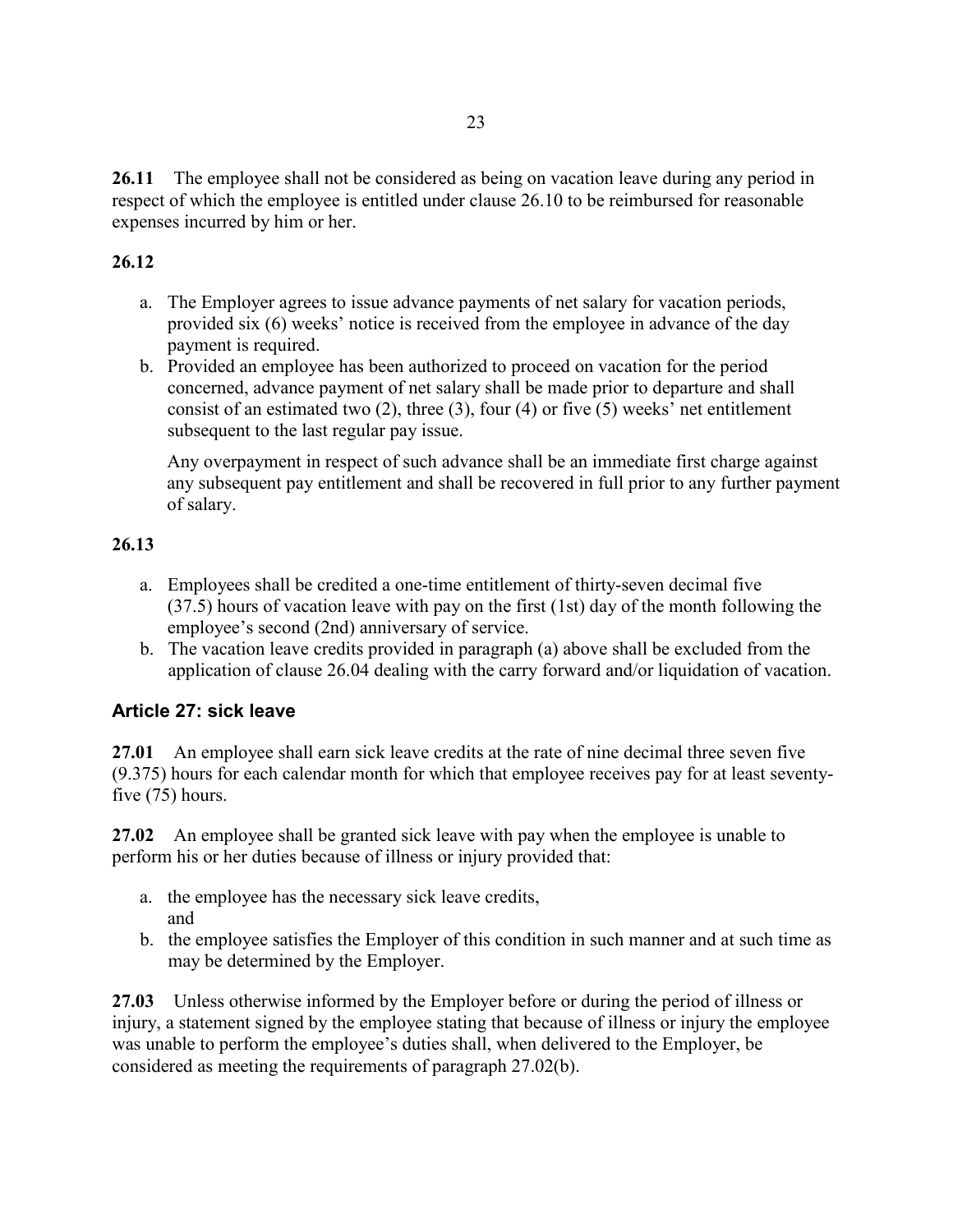**27.04** An employee is not eligible for sick leave with pay during any period in which the employee is on leave of absence without pay or under suspension.

**27.05** Where an employee has insufficient or no credits to cover the granting of sick leave with pay under the provisions of clause 27.02 (sick leave with pay) may, at the discretion of the Employer, be granted for a period of up to one hundred and twelve decimal five (112.5) hours subject to the deduction of such advanced leave from any sick leave credits subsequently earned.

**27.06** The amount of sick leave with pay already credited to an employee by the Employer at the time this agreement is signed shall be retained by the employee.

**27.07** The Employer agrees that an employee whose employment is terminated for reasons of incapacity pursuant to section 12(1)(e) of the *Financial Administration Act* may exhaust his or her accumulated sick leave credits prior to the termination of his or her employment.

## **Article 28: injury-on-duty leave**

**28.01** An employee shall be granted injury-on-duty leave with pay for such period as may be reasonably determined by the Employer when a claim has been made pursuant to the *Government Employees' Compensation Act*, and a workers' compensation authority has notified the Employer that it has certified that the employee is unable to work because of:

- a. personal injury accidentally received in the performance of his or her duties and not caused by the employee's wilful misconduct, or
- b. an industrial illness or a disease arising out of and in the course of the employee's employment, if the employee agrees to remit to the Receiver General for Canada any amount received by him or her in compensation for loss of pay resulting from or in respect of such injury, illness or disease providing, however, that such amount does not stem from a personal disability policy for which the employee or the employee's agent has paid the premium.

### **\*\*Article 29: maternity leave**

### **29.01 Maternity leave without pay**

- a. An employee who becomes pregnant shall, upon request, be granted maternity leave without pay for a period beginning before, on or after the termination date of pregnancy and ending not later than seventeen (17) weeks after the termination date of pregnancy.
- b. Notwithstanding paragraph (a):
	- i. where the employee has not yet proceeded on maternity leave without pay and her newborn child is hospitalized, or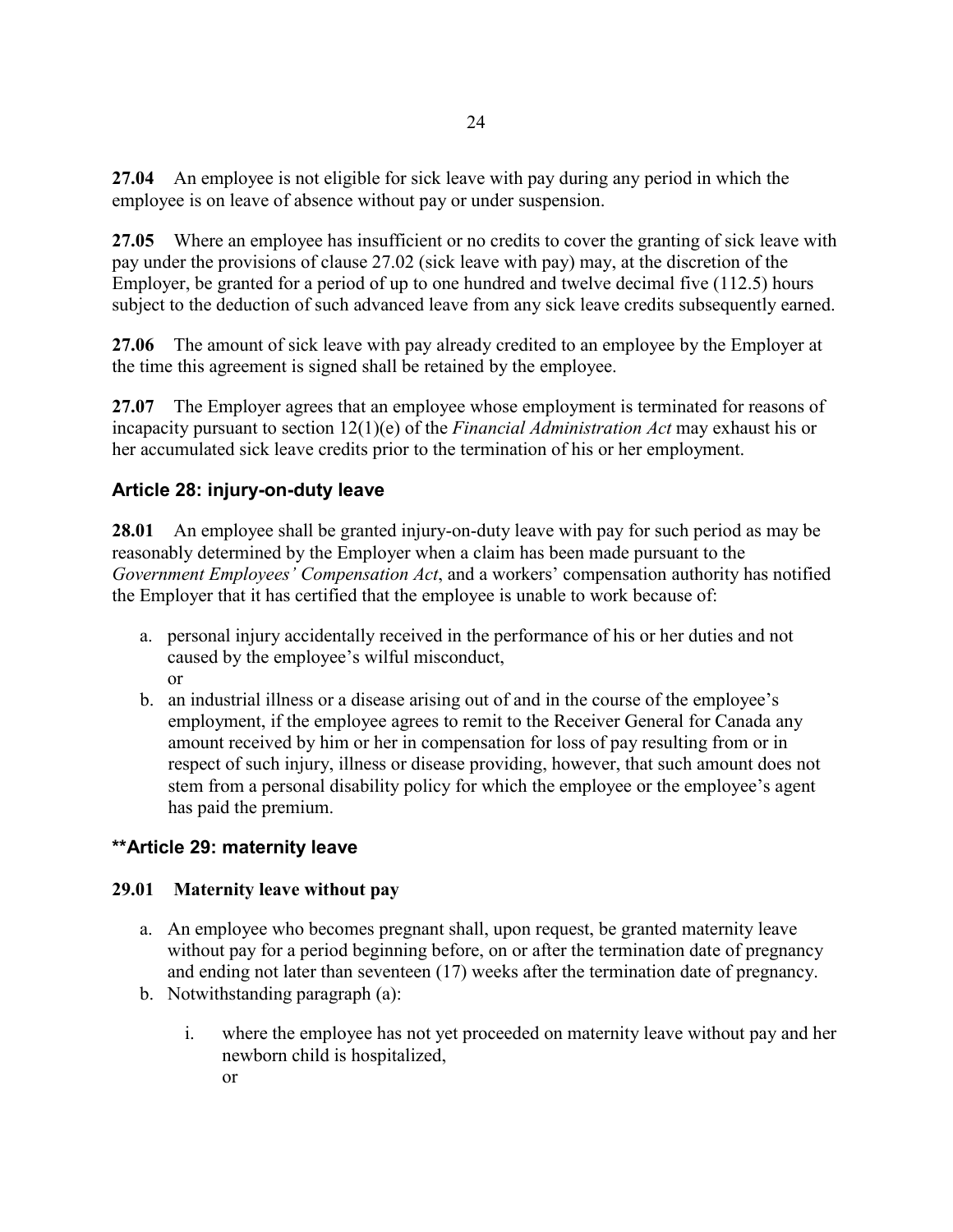ii. where the employee has proceeded on maternity leave without pay and then returns to work for all or part of the period during which her newborn child is hospitalized,

the period of maternity leave without pay defined in paragraph (a) may be extended beyond the date falling seventeen (17) weeks after the date of termination of pregnancy by a period equal to that portion of the period of the child's hospitalization during which the employee was not on maternity leave, to a maximum of seventeen (17) weeks.

- c. The extension described in paragraph (b) shall end not later than fifty-two (52) weeks after the termination date of pregnancy.
- d. The Employer may require an employee to submit a medical certificate certifying pregnancy.
- e. An employee who has not commenced maternity leave without pay may elect to:
	- i. use earned vacation and compensatory leave credits up to and beyond the date that her pregnancy terminates;
	- ii. use her sick leave credits up to and beyond the date that her pregnancy terminates, subject to the provisions set out in the sick leave article. For purposes of this subparagraph, the terms "illness" or "injury" used in the sick leave article shall include medical disability related to pregnancy.
- f. An employee shall inform the Employer in writing of her plans for taking leave with and without pay to cover her absence from work due to the pregnancy at least four (4) weeks in advance of the initial date of continuous leave of absence during which termination of pregnancy is expected to occur unless there is a valid reason why the notice cannot be given.
- g. Leave granted under this clause shall be counted for the calculation of "continuous employment" for the purpose of calculating severance pay and vacation leave. Time spent on such leave shall be counted for pay increment purposes.

#### **29.02 Maternity allowance**

- a. An employee who has been granted maternity leave without pay shall be paid a maternity allowance in accordance with the terms of the Supplemental Unemployment Benefit (SUB) Plan described in paragraphs (c) to (j), provided that she:
	- i. has completed six (6) months of continuous employment before the commencement of her maternity leave without pay,
	- ii. provides the Employer with proof that she has applied for and is in receipt of pregnancy benefits pursuant to section 22 of the *Employment Insurance Act* in respect of insurable employment with the Employer, and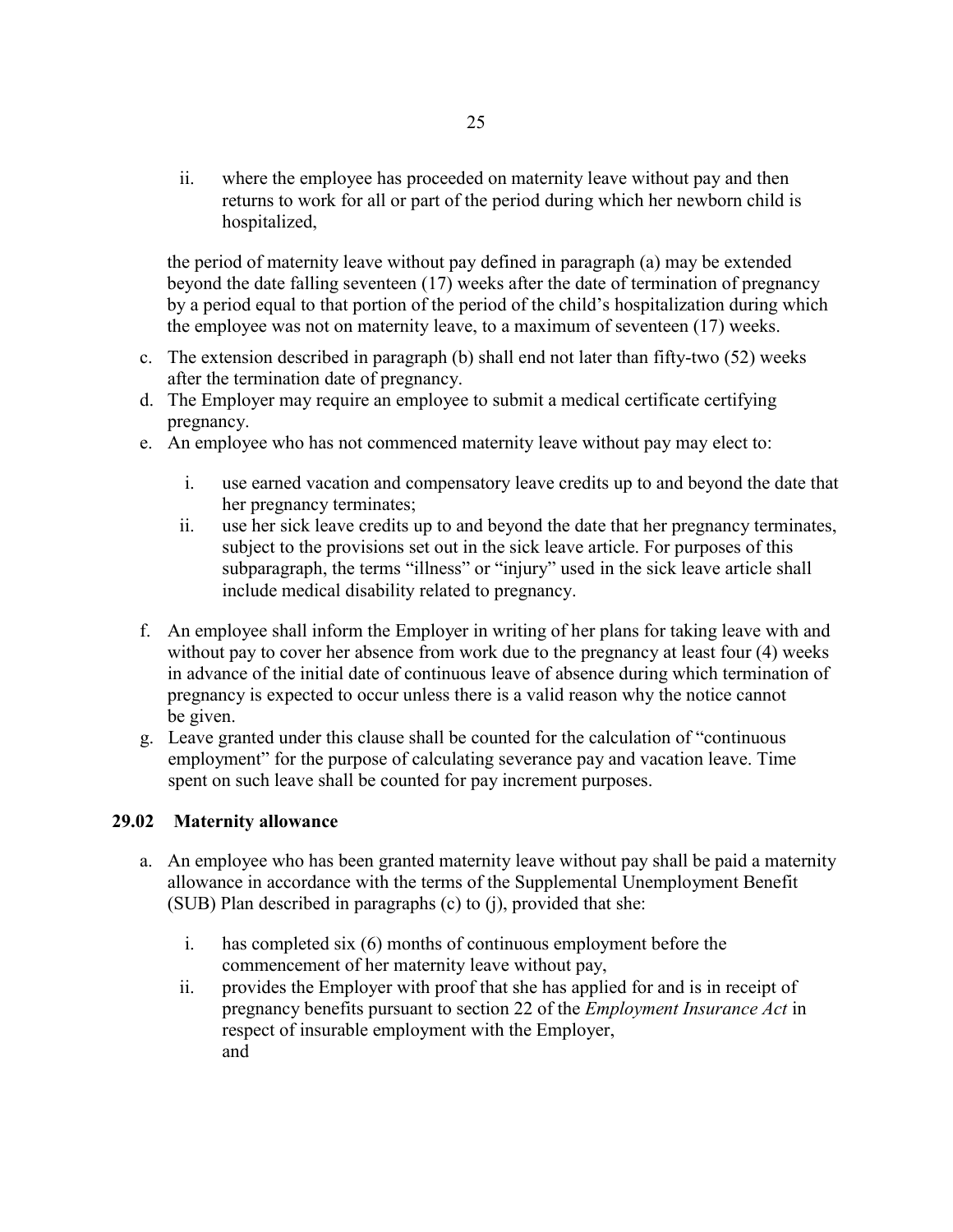- iii. has signed an agreement with the Employer stating that:
- \*\*
- A. she will return to work within the federal public administration, as specified in Schedule I, Schedule IV or Schedule V of the *Financial Administration Act*, on the expiry date of her maternity leave without pay unless the returnto-work date is modified by the approval of another form of leave;
- B. following her return to work, as described in section (A), she will work for a period equal to the period she was in receipt of the maternity allowance;
- C. should she fail to return to work in accordance with section (A), or should she return to work but fail to work for the total period specified in section (B), for reasons other than death, layoff, early termination due to lack of work or discontinuance of a function of a specified period of employment that would have been sufficient to meet the obligations specified in section (B), or having become disabled as defined in the *Public Service Superannuation Act*, she will be indebted to the Employer for an amount determined as follows:

(remaining period to be worked following her return to work)

(allowance received) X \_

total period to be worked as specified in (B)

however, an employee whose specified period of employment expired and who is rehired within the federal public administration as described in section (A), within a period of ninety (90) days or less is not indebted for the amount if her new period of employment is sufficient to meet the obligations specified in section (B).

- b. For the purpose of sections (a)(iii)(B) and (C), periods of leave with pay shall count as time worked. Periods of leave without pay during the employee's return to work will not be counted as time worked but shall interrupt the period referred to in section (a)(iii)(B), without activating the recovery provisions described in section  $(a)(iii)(C)$ .
- c. Maternity allowance payments made in accordance with the SUB Plan will consist of the following:
	- i. where an employee is subject to a waiting period before receiving Employment Insurance pregnancy benefits, ninety-three per cent (93%) of her weekly rate of pay for each week of the waiting period, less any other monies earned during this period;
	- ii. for each week that the employee receives a maternity benefit under the Employment Insurance or the Quebec Parental Insurance Plan, she is eligible to

\*\*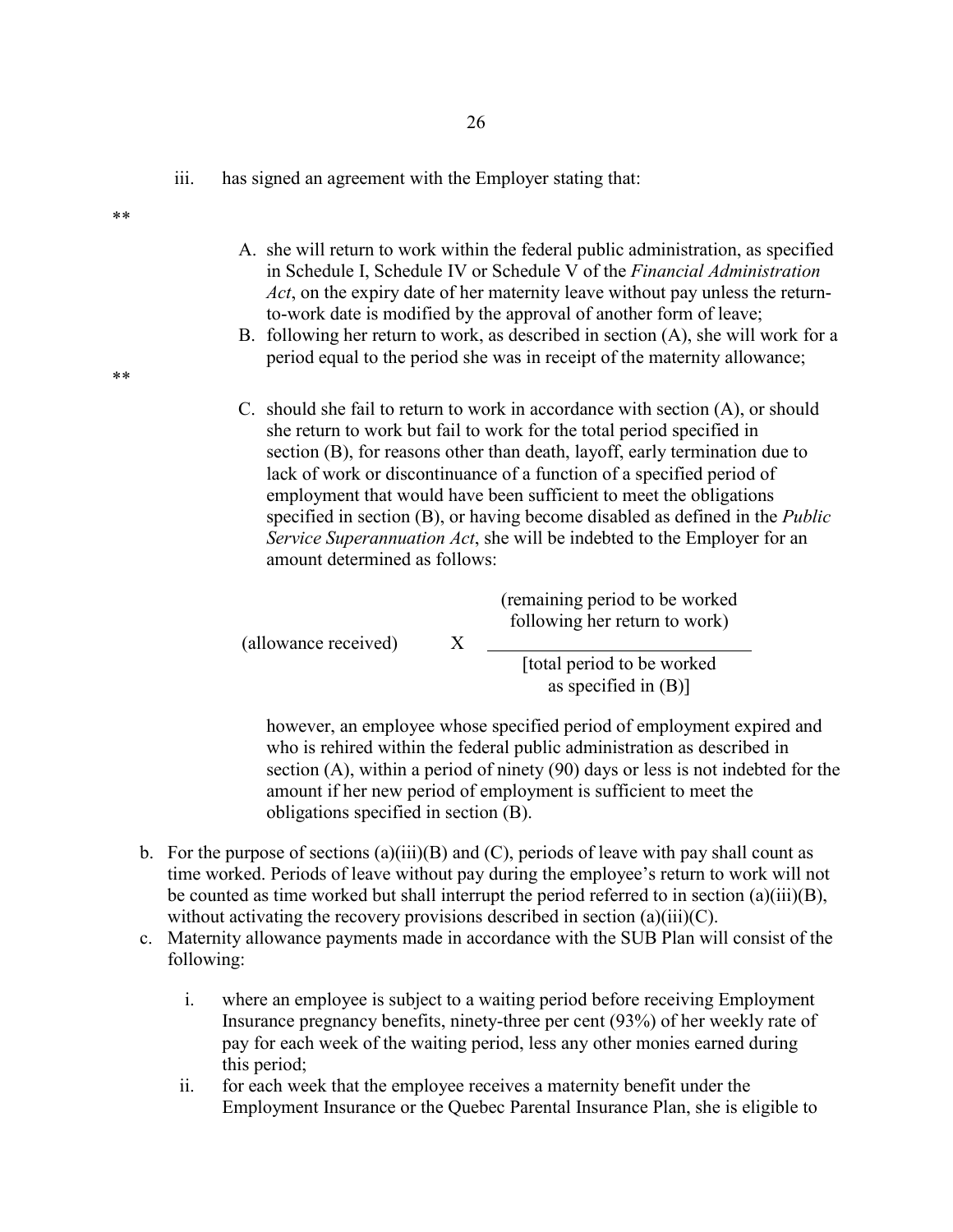receive the difference between ninety-three per cent (93%) of her weekly rate of pay and the maternity benefit, less any other monies earned during this period which may result in a decrease in her maternity benefit to which she would have been eligible if no extra monies had been earned during this period; and

- iii. where an employee has received the full fifteen (15) weeks of maternity benefit under Employment Insurance and thereafter remains on maternity leave without pay, she is eligible to receive a further maternity allowance for a period of one (1) week, at ninety-three per cent (93%) of her weekly rate of pay, less any other monies earned during this period.
- d. At the employee's request, the payment referred to in subparagraph  $29.02(c)(i)$  will be estimated and advanced to the employee. Adjustments will be made once the employee provides proof of receipt of Employment Insurance pregnancy benefits.
- e. The maternity allowance to which an employee is entitled is limited to that provided in paragraph (c) and an employee will not be reimbursed for any amount that she may be required to repay pursuant to the Employment Insurance Act.
- f. The weekly rate of pay referred to in paragraph (c) shall be:
	- i. for a full-time employee, the employee's weekly rate of pay on the day immediately preceding the commencement of maternity leave without pay,
	- ii. for an employee who has been employed on a part-time or on a combined full-time and part-time basis during the six (6) month period preceding the commencement of maternity leave, the rate obtained by multiplying the weekly rate of pay in subparagraph (i) by the fraction obtained by dividing the employee's straight-time earnings by the straight-time earnings the employee would have earned working full-time during such period.
- g. The weekly rate of pay referred to in paragraph (f) shall be the rate to which the employee is entitled for her substantive level to which she is appointed.
- h. Notwithstanding paragraph (g), and subject to subparagraph  $(f)(ii)$ , if on the day immediately preceding the commencement of maternity leave without pay an employee has been on an acting assignment for at least four (4) months, the weekly rate shall be the rate she was being paid on that day.
- i. Where an employee becomes eligible for a pay increment or upward pay revision while in receipt of the maternity allowance, the allowance shall be adjusted accordingly.
- j. Maternity allowance payments made under the SUB Plan will neither reduce nor increase an employee's deferred remuneration or severance pay.

#### **29.03 Special maternity allowance for totally disabled employees**

- a. An employee who:
	- i. fails to satisfy the eligibility requirement specified in subparagraph  $29.02(a)(ii)$ solely because a concurrent entitlement to benefits under the Disability Insurance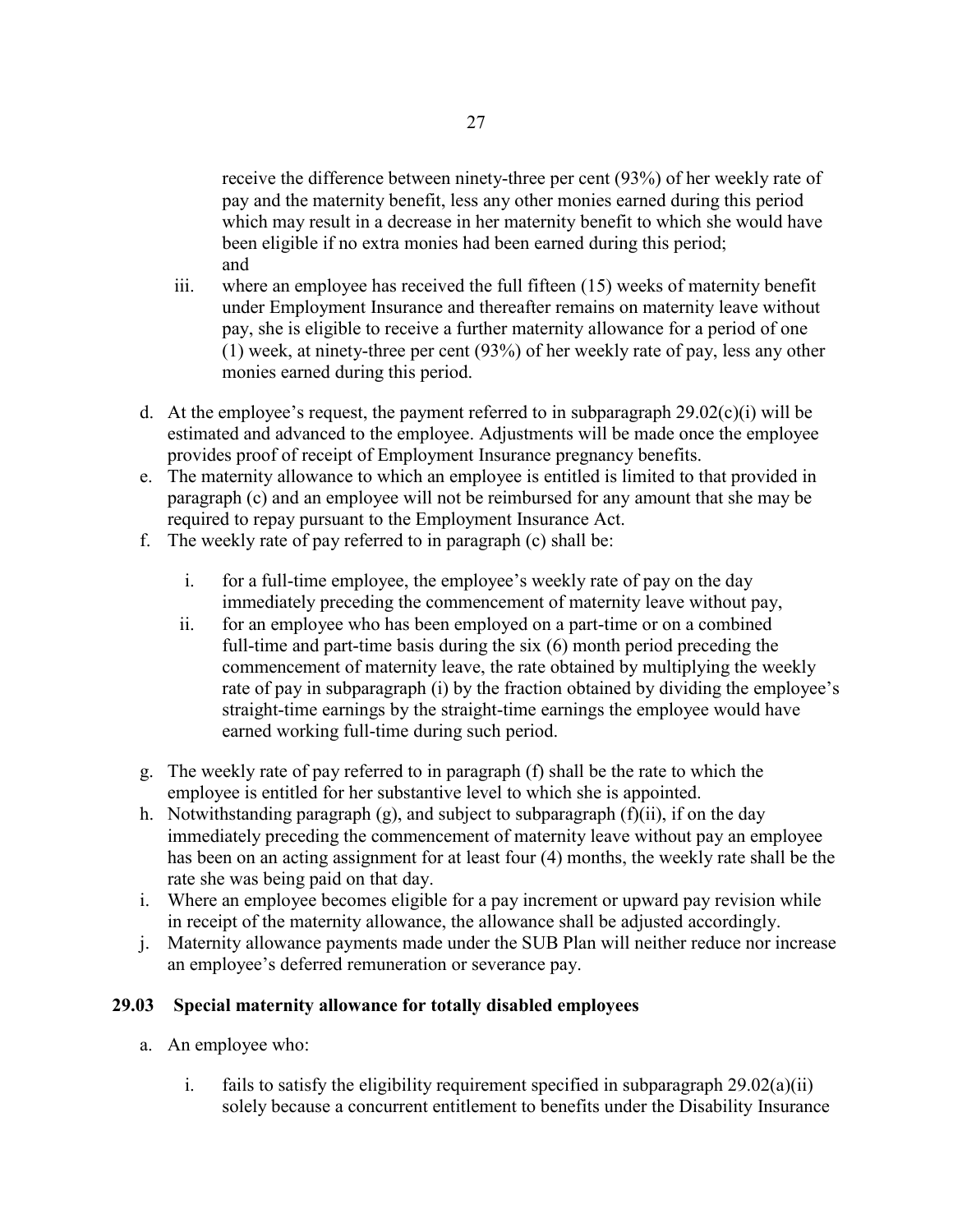(DI) Plan, the Long-Term Disability (LTD) Insurance portion of the Public Service Management Insurance Plan (PSMIP) or the *Government Employees Compensation Act* prevents her from receiving Employment Insurance pregnancy benefits, and

ii. has satisfied all of the other eligibility criteria specified in paragraph 29.02(a), other than those specified in sections (A) and (B) of sub-paragraph  $29.02(a)(iii)$ ,

shall be paid, in respect of each week of maternity allowance not received for the reason described in subparagraph (i), the difference between ninety-three per cent (93%) of her weekly rate of pay and the gross amount of her weekly disability benefit under the DI Plan, the LTD Plan or via the *Government Employees Compensation Act*.

b. An employee shall be paid an allowance under this clause and under clause 29.02 for a combined period of no more than the number of weeks during which she would have been eligible for pregnancy benefits pursuant to section 22 of the *Employment Insurance Act* had she not been disqualified from Employment Insurance pregnancy benefits for the reasons described in subparagraph (a)(i).

## **\*\*Article 30: parental leave**

or

\*\*

### **30.01 Parental leave without pay**

- a. Where an employee has or will have the actual care and custody of a newborn child (including the newborn child of a common-law partner), the employee shall, upon request, be granted parental leave without pay for either:
	- i. a single period of up to thirty-seven (37) consecutive weeks in the fifty-two (52) week period (standard option),
	- ii. a single period of up to sixty-three (63) consecutive weeks in the seventy-eight (78) week period (extended option),

beginning on the day on which the child is born or the day on which the child comes into the employee's care.

- b. Where an employee commences legal proceedings under the laws of a province to adopt a child or obtains an order under the laws of a province for the adoption of a child, the employee shall, upon request, be granted parental leave without pay for either:
	- i. a single period of up to thirty-seven (37) consecutive weeks in the fifty-two (52) week period (standard option), or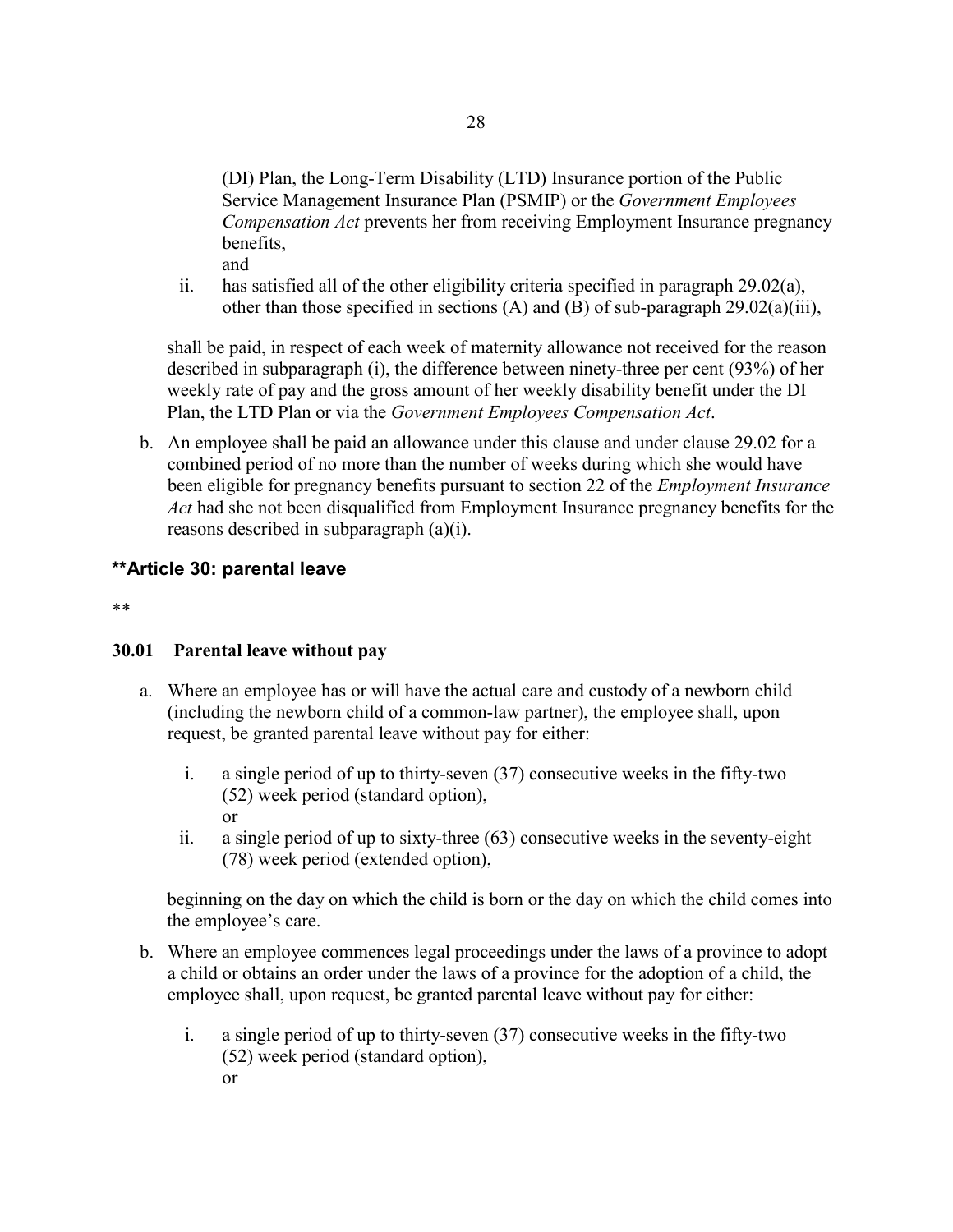ii. a single period of up to sixty-three (63) consecutive weeks in the seventy-eight (78) week period (extended option),

beginning on the day on which the child comes into the employee's care.

- c. Notwithstanding paragraphs (a) and (b) above, at the request of an employee and at the discretion of the Employer, the leave referred to in paragraphs (a) and (b) above may be taken in two periods.
- d. Notwithstanding paragraphs (a) and (b):
	- i. where the employee's child is hospitalized within the period defined in the above paragraphs, and the employee has not yet proceeded on parental leave without pay,

or

ii. where the employee has proceeded on parental leave without pay and then returns to work for all or part of the period while his or her child is hospitalized,

the period of parental leave without pay specified in the original leave request may be extended by a period equal to that portion of the period of the child's hospitalization while the employee was not on parental leave. However, the extension shall end not later than one hundred and four (104) weeks after the day on which the child comes into the employee's care.

- e. An employee who intends to request parental leave without pay shall notify the Employer at least four (4) weeks before the commencement date of such leave.
- f. The Employer may:
	- i. defer the commencement of parental leave without pay at the request of the employee;
	- ii. grant the employee parental leave without pay with less than four (4) weeks' notice;
	- iii. require an employee to submit a birth certificate or proof of adoption of the child.
- g. Leave granted under this clause shall count for the calculation of "continuous employment" for the purpose of calculating severance pay and "service" for the purpose of calculating vacation leave. Time spent on such leave shall count for pay increment purposes.

\*\*

#### **30.02 Parental allowance**

Under the Employment Insurance (EI) benefits plan, parental allowance is payable under two options, either:

• Option 1: standard parental benefits, clause  $30.02$ , paragraphs (c) to (k), or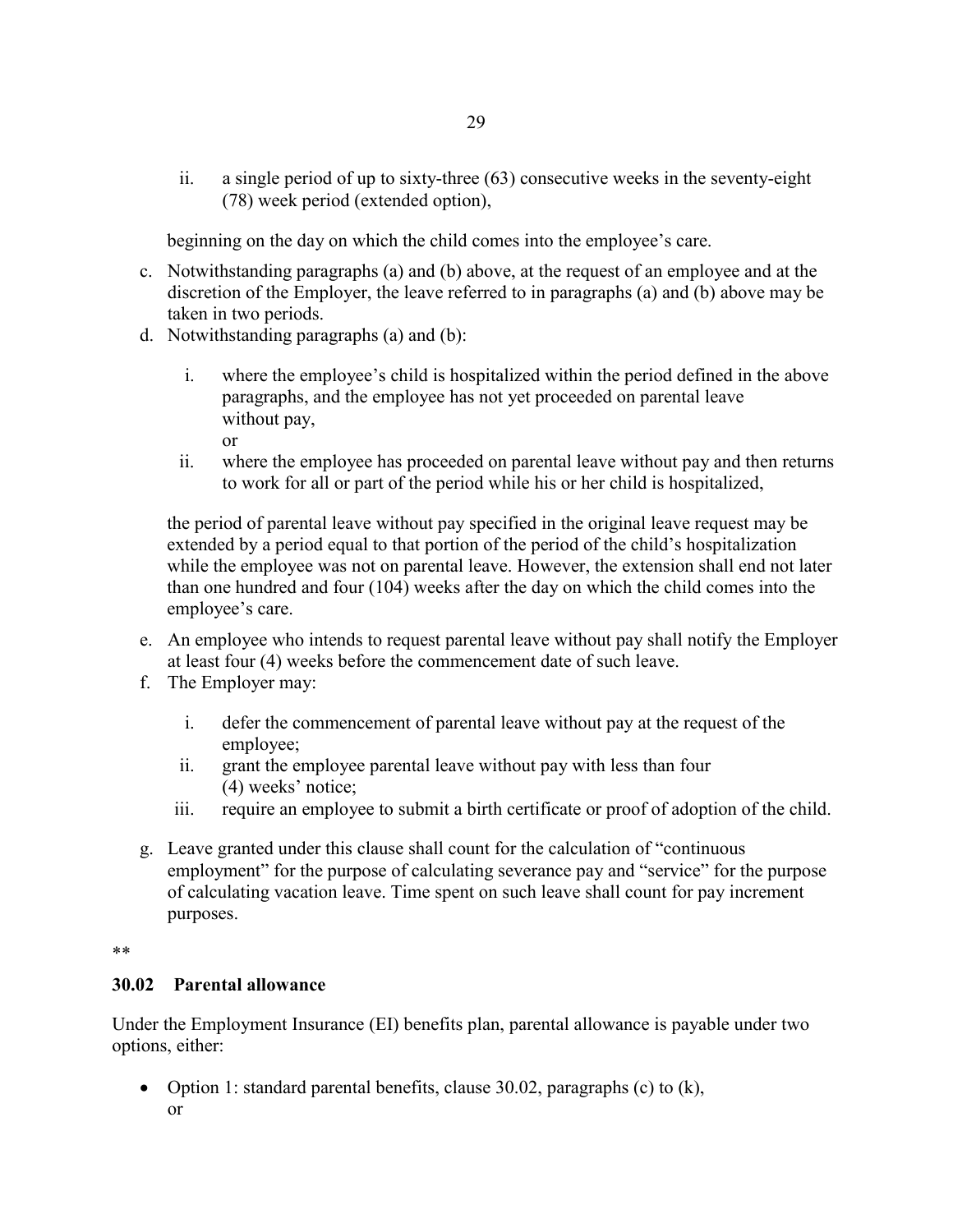Option 2: extended parental benefits, clause 30.02 paragraphs (l) to (t).

Once an employee elects the standard or extended parental benefits and the weekly benefit topup allowance is set, the decision is irrevocable and shall not be changed should the employee return to work at an earlier date than that originally scheduled.

Under the Quebec Parental Insurance Plan (QPIP), parental allowance is payable only under Option 1: standard parental benefits.

#### **Parental allowance administration**

- a. An employee who has been granted parental leave without pay, shall be paid a parental allowance in accordance with the terms of the Supplemental Unemployment Benefit (SUB) Plan described in paragraphs (c) to (i) or (l) to (r), providing he or she:
	- i. has completed six (6) months of continuous employment before the commencement of parental leave without pay,
	- ii. provides the Employer with proof that he or she has applied for and is in receipt of parental, paternity or adoption benefits under the Employment Insurance Plan or the Quebec Parental Insurance Plan in respect of insurable employment with the Employer, and
	- iii. has signed an agreement with the Employer stating that:
		- A. the employee will return to work within the federal public administration, as specified in Schedule I, Schedule IV or Schedule V of the *Financial Administration Act*, on the expiry date of his or her parental leave without pay, unless the return-to-work date is modified by the approval of another form of leave;
		- B. Following his or her return to work, as described in section (A), the employee will work for a period equal to the period the employee was in receipt of the standard parental allowance in addition to the period of time referred to in section  $29.02(a)(iii)(B)$ , if applicable. Where the employee has elected the extended parental allowance, following his or her return to work, as described in section (A), the employee will work for a period equal to sixty per cent (60%) of the period the employee was in receipt of the extended parental allowance in addition to the period of time referred to in section  $29.02(a)(iii)(B)$ , if applicable.
		- C. should he or she fail to return to work as described in section (A) or should he or she return to work but fail to work the total period specified in section (B), for reasons other than death, layoff, early termination due to lack of work or discontinuance of a function of a specified period of employment that would have been sufficient to meet the obligations specified in section (B), or having become disabled as defined in the *Public*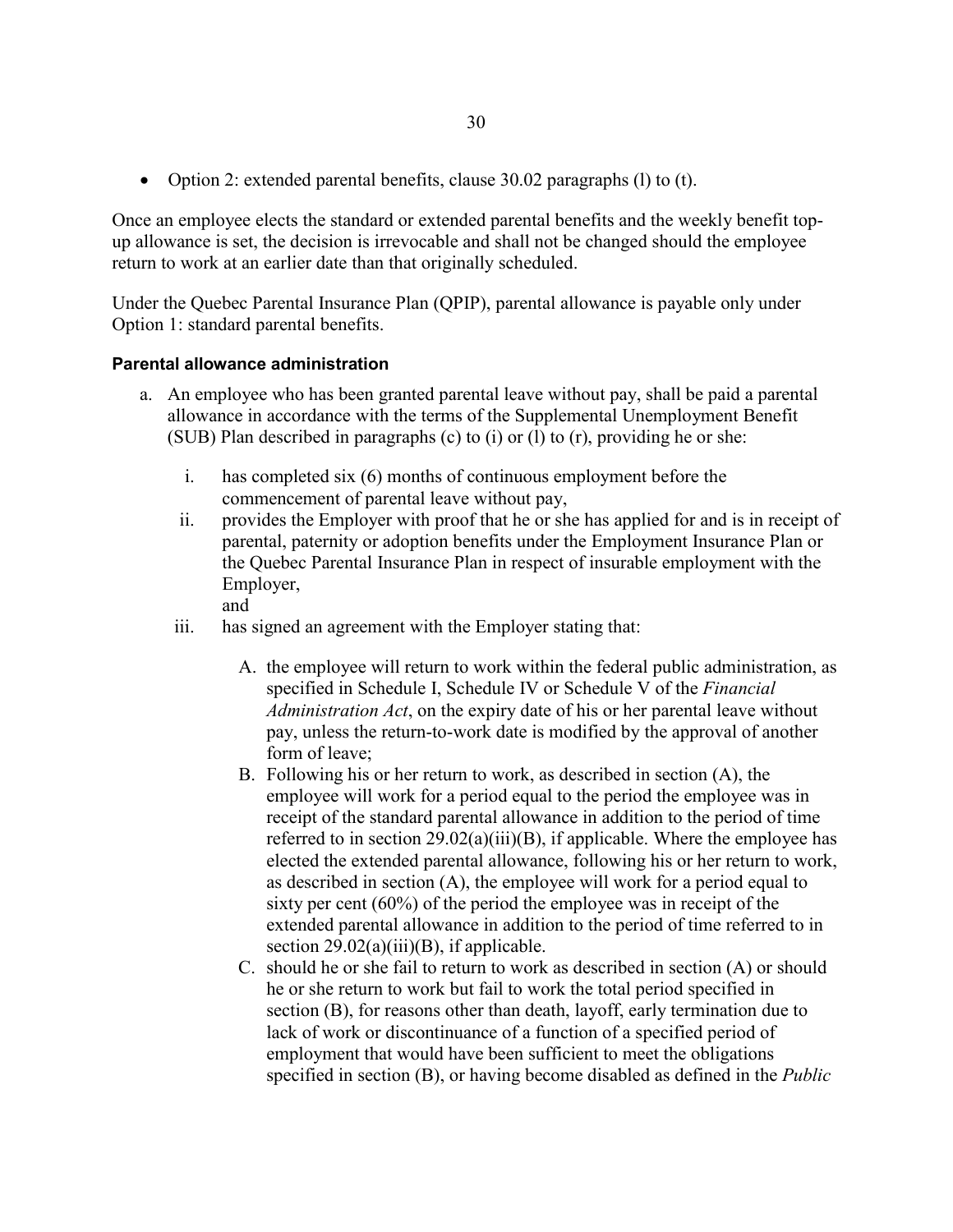*Service Superannuation Act*, he or she will be indebted to the Employer for an amount determined as follows:

| (allowance received) | (remaining period to be worked, as specified)<br>in $(B)$ , following his or her return to work) |
|----------------------|--------------------------------------------------------------------------------------------------|
|                      | [total period to be worked as specified in $(B)$ ]                                               |

however, an employee whose specified period of employment expired and who is rehired within the federal public administration as described in section (A), within a period of ninety (90) days or less is not indebted for the amount if his or her new period of employment is sufficient to meet the obligations specified in section (B).

b. For the purpose of sections (a)(iii)(B) and (C), periods of leave with pay shall count as time worked. Periods of leave without pay during the employee's return to work will not be counted as time worked but shall interrupt the period referred to in section (a)(iii)(B), without activating the recovery provisions described in section  $(a)(iii)(C)$ .

#### **Option 1: standard parental allowance**

- c. Parental allowance payments made in accordance with the SUB Plan will consist of the following:
	- i. where an employee on parental leave without pay as described in subparagraphs  $30.01(a)(i)$  and  $(b)(i)$ , has elected to receive standard Employment Insurance parental benefits and is subject to a waiting period before receiving Employment Insurance parental benefits, ninety-three per cent (93%) of his or her weekly rate of pay for the waiting period, less any other monies earned during this period;
	- ii. for each week the employee receives parental, adoption or paternity benefits, under the Employment Insurance Plan or the Quebec Parental Insurance Plan, he or she is eligible to receive the difference between ninety-three per cent (93%) of his or her weekly rate and the parental, adoption or paternity benefits, less any other monies earned during this period which may result in a decrease in his or her parental, adoption or paternity benefits to which he or she would have been eligible if no extra monies had been earned during this period;
	- iii. where an employee has received the full eighteen (18) weeks of maternity benefit and the full thirty-two (32) weeks of parental benefit or has divided the full thirtytwo (32) weeks of parental benefits with another employee in receipt of the full five (5) weeks paternity under the Quebec Parental Insurance Plan for the same child and either employee thereafter remains on parental leave without pay, that employee is eligible to receive a further parental allowance for a period of up to two (2) weeks, ninety-three per cent (93%) of their weekly rate of pay for each week, less any other monies earned during this period;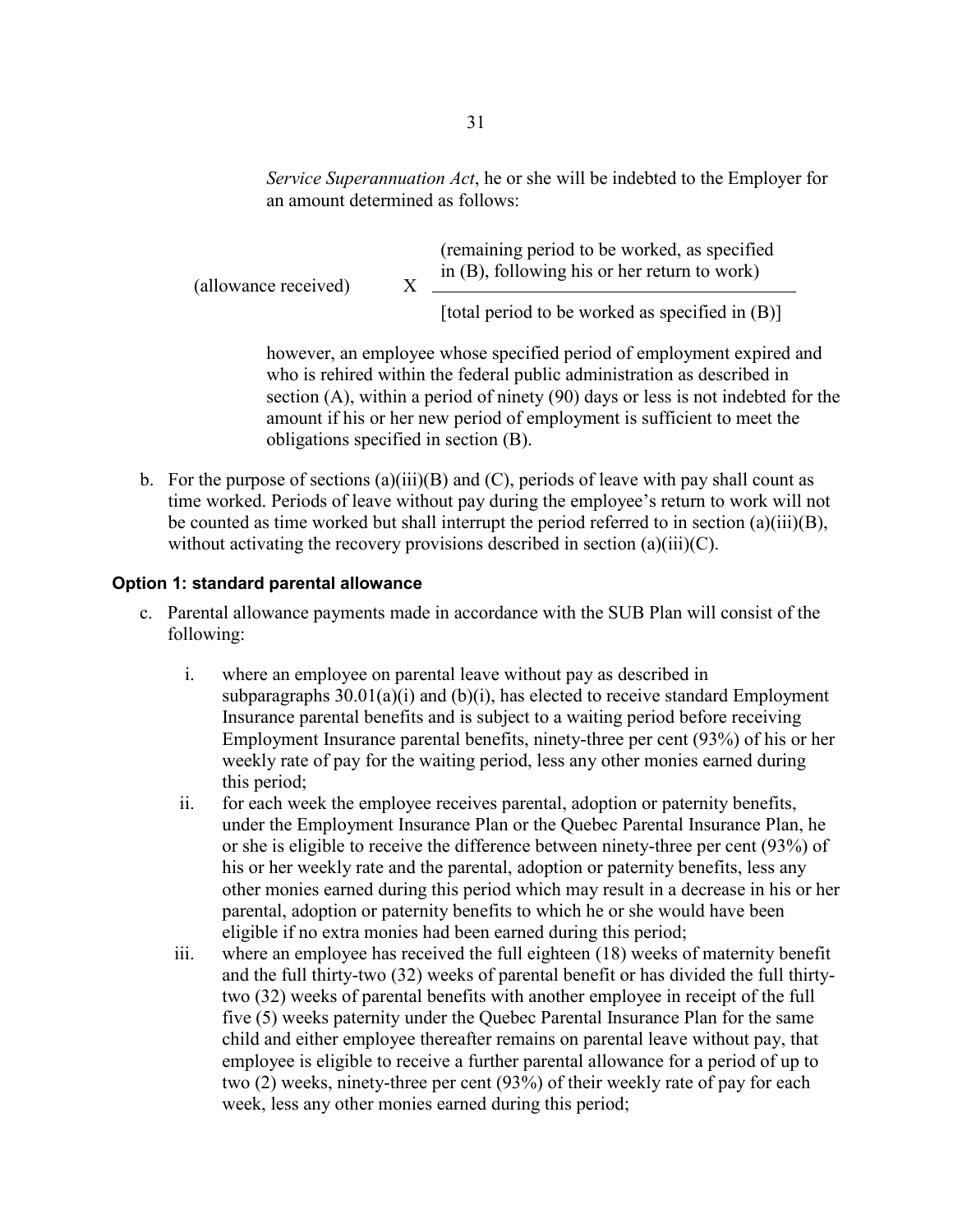- iv. where an employee has divided the full thirty-seven (37) weeks of adoption benefits with another employee under the Quebec Parental Insurance Plan for the same child and either employee thereafter remains on parental leave without pay, that employee is eligible to receive a further parental allowance for a period of up to two (2) weeks, ninety-three per cent (93%) of their weekly rate of pay for each week, less any other monies earned during this period;
- v. where an employee has received the full thirty-five (35) weeks of parental benefit under the Employment Insurance Plan and thereafter remains on parental leave without pay, he or she is eligible to receive a further parental allowance for a period of one (1) week, ninety-three per cent (93%) of his or her weekly rate of pay for each week, less any other monies earned during this period, unless said employee has already received the one (1) week of allowance contained in subparagraph  $29.02(c)(iii)$  for the same child.
- vi. where an employee has divided the full forty (40) weeks of parental benefits with another employee under the Employment Insurance Plan for the same child and either employee thereafter remains on parental leave without pay, that employee is eligible to receive a further parental allowance for a period of one (1) week, ninety-three per cent (93%) of their weekly rate of pay for each week, less any other monies earned during this period, unless said employee has already received the one  $(1)$  week of allowance contained in subparagraphs  $30.02(c)(iii)$  and  $30.02(c)(v)$  for the same child;
- d. At the employee's request, the payment referred to in subparagraph  $30.02(c)(i)$  will be estimated and advanced to the employee. Adjustments will be made once the employee provides proof of receipt of Employment Insurance Plan parental benefits.
- e. The parental allowance to which an employee is entitled is limited to that provided in paragraph (c) and an employee will not be reimbursed for any amount that he or she is required to repay pursuant to the *Employment Insurance Act* or the *Act Respecting Parental Insurance* in Quebec.
- f. The weekly rate of pay referred to in paragraph (c) shall be:
	- i. for a full-time employee, the employee's weekly rate of pay on the day immediately preceding the commencement of maternity or parental leave without pay;
	- ii. for an employee who has been employed on a part-time or on a combined fulltime and part-time basis during the six (6) month period preceding the commencement of maternity or parental leave without pay, the rate obtained by multiplying the weekly rate of pay in subparagraph (i) by the fraction obtained by dividing the employee's straight-time earnings by the straight-time earnings the employee would have earned working full-time during such period.
- g. The weekly rate of pay referred to in paragraph (f) shall be the rate to which the employee is entitled for the substantive level to which he or she is appointed.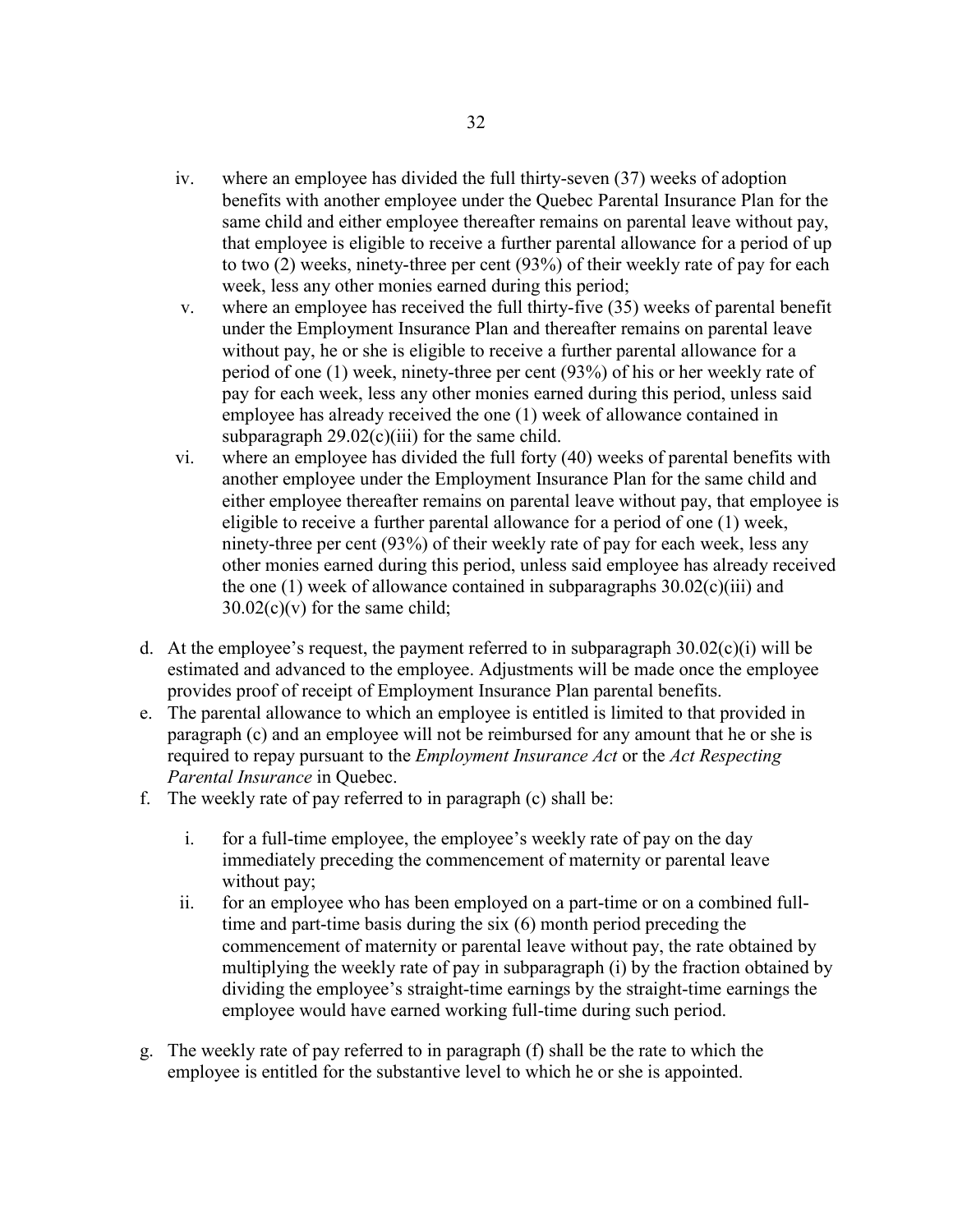- h. Notwithstanding paragraph  $(g)$ , and subject to subparagraph  $(f)(ii)$ , if on the day immediately preceding the commencement of parental leave without pay an employee is performing an acting assignment for at least four (4) months, the weekly rate shall be the rate the employee was being paid on that day.
- i. Where an employee becomes eligible for a pay increment or pay revision while in receipt of the allowance, the allowance shall be adjusted accordingly.
- j. Parental allowance payments made under the SUB Plan will neither reduce nor increase an employee's deferred remuneration or severance pay.
- k. The maximum combined, shared, maternity and standard parental allowances payable shall not exceed fifty-seven (57) weeks for each combined maternity and parental leave without pay.

#### **Option 2: extended parental allowance**

- l. Parental allowance payments made in accordance with the SUB Plan will consist of the following:
	- i. where an employee on parental leave without pay as described in subparagraphs  $30.01(a)(ii)$  and  $(b)(ii)$ , has elected to receive extended Employment Insurance parental benefits and is subject to a waiting period before receiving Employment Insurance parental benefits, fifty-five decimal eight per cent (55.8%) of his or her weekly rate of pay (and the recruitment and retention "terminable allowance" if applicable) for the waiting period, less any other monies earned during this period;
	- ii. for each week the employee receives parental benefits under the Employment Insurance, he or she is eligible to receive the difference between fifty-five decimal eight per cent (55.8%) of his or her weekly rate and the parental benefits, less any other monies earned during this period which may result in a decrease in his or her parental benefits to which he or she would have been eligible if no extra monies had been earned during this period;
	- iii. where an employee has received the full sixty-one (61) weeks of parental benefits under the Employment Insurance and thereafter remains on parental leave without pay, he or she is eligible to receive a further parental allowance for a period of one (1) week, fifty-five decimal eight per cent (55.8%) of his or her weekly rate of pay for each week, less any other monies earned during this period, unless said employee has already received the one (1) week of allowance contained in subparagraph  $29.02(c)(iii)$  for the same child.
	- iv. where an employee has divided the full sixty-nine (69) weeks of parental benefits with another employee under the Employment Insurance Plan for the same child and either employee thereafter remains on parental leave without pay, that employee is eligible to receive a further parental allowance for a period of one (1) week, fifty-five decimal eight per cent (55.8%) of their weekly rate of pay for each week, less any other monies earned during this period, unless said employee has already received the one (1) week of allowance contained in subparagraph  $29.02(c)(iii)$  for the same child;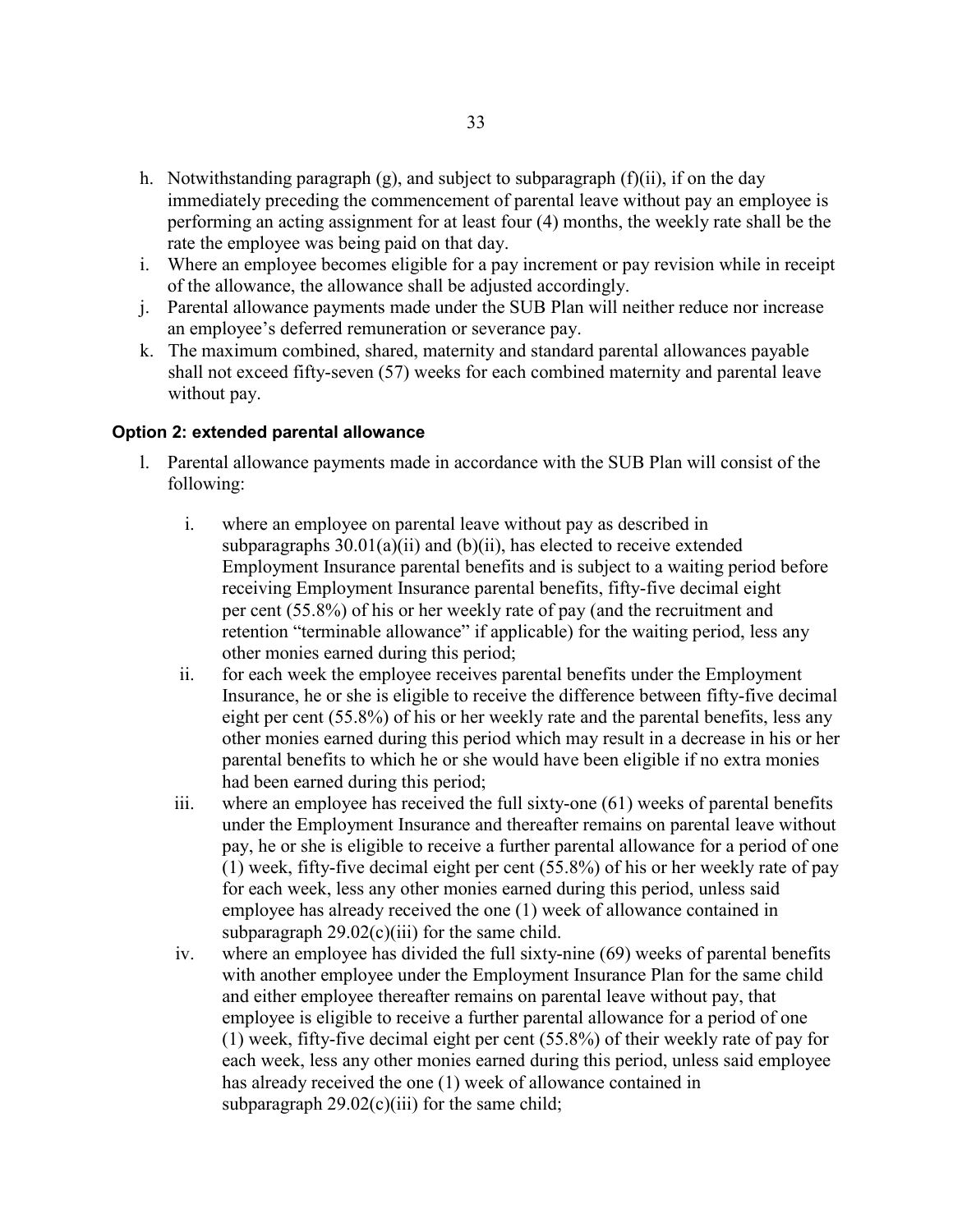- m. At the employee's request, the payment referred to in subparagraph 30.02(l)(i) will be estimated and advanced to the employee. Adjustments will be made once the employee provides proof of receipt of Employment Insurance.
- n. The parental allowance to which an employee is entitled is limited to that provided in paragraph (l) and an employee will not be reimbursed for any amount that he or she is required to repay pursuant to the *Employment Insurance Act*.
- o. The weekly rate of pay referred to in paragraphs (l) shall be:
	- i. for a full-time employee, the employee's weekly rate of pay on the day immediately preceding the commencement of parental leave without pay;
	- ii. for an employee who has been employed on a part-time or on a combined fulltime and part-time basis during the six (6) month period preceding the commencement of parental leave without pay, the rate obtained by multiplying the weekly rate of pay in subparagraph (i) by the fraction obtained by dividing the employee's straight-time earnings by the straight-time earnings the employee would have earned working full-time during such period.
- p. The weekly rate of pay referred to in paragraph (l) shall be the rate to which the employee is entitled for the substantive level to which he or she is appointed.
- q. Notwithstanding paragraph (p), and subject to subparagraph (o)(ii), if on the day immediately preceding the commencement of parental leave without pay an employee is performing an acting assignment for at least four (4) months, the weekly rate shall be the rate the employee was being paid on that day.
- r. Where an employee becomes eligible for a pay increment or pay revision while in receipt of the allowance, the allowance shall be adjusted accordingly.
- s. Parental allowance payments made under the SUB Plan will neither reduce nor increase an employee's deferred remuneration or severance pay.
- t. The maximum combined, shared, maternity and extended parental allowances payable shall not exceed eighty-six (86) weeks for each combined maternity and parental leave without pay.

### **30.03 Special parental allowance for totally disabled employees**

- a. An employee who:
	- i. fails to satisfy the eligibility requirement specified in subparagraph  $30.02(a)(ii)$ solely because a concurrent entitlement to benefits under the Disability Insurance (DI) Plan, the Long-Term Disability (LTD) Insurance portion of the Public Service Management Insurance Plan (PSMIP) or via the *Government Employees Compensation Act* prevents the employee from receiving Employment Insurance parental benefits, and
	- ii. has satisfied all of the other eligibility criteria specified in paragraph 30.02(a), other than those specified in sections (A) and (B) of subparagraph  $30.02(a)(iii)$ ,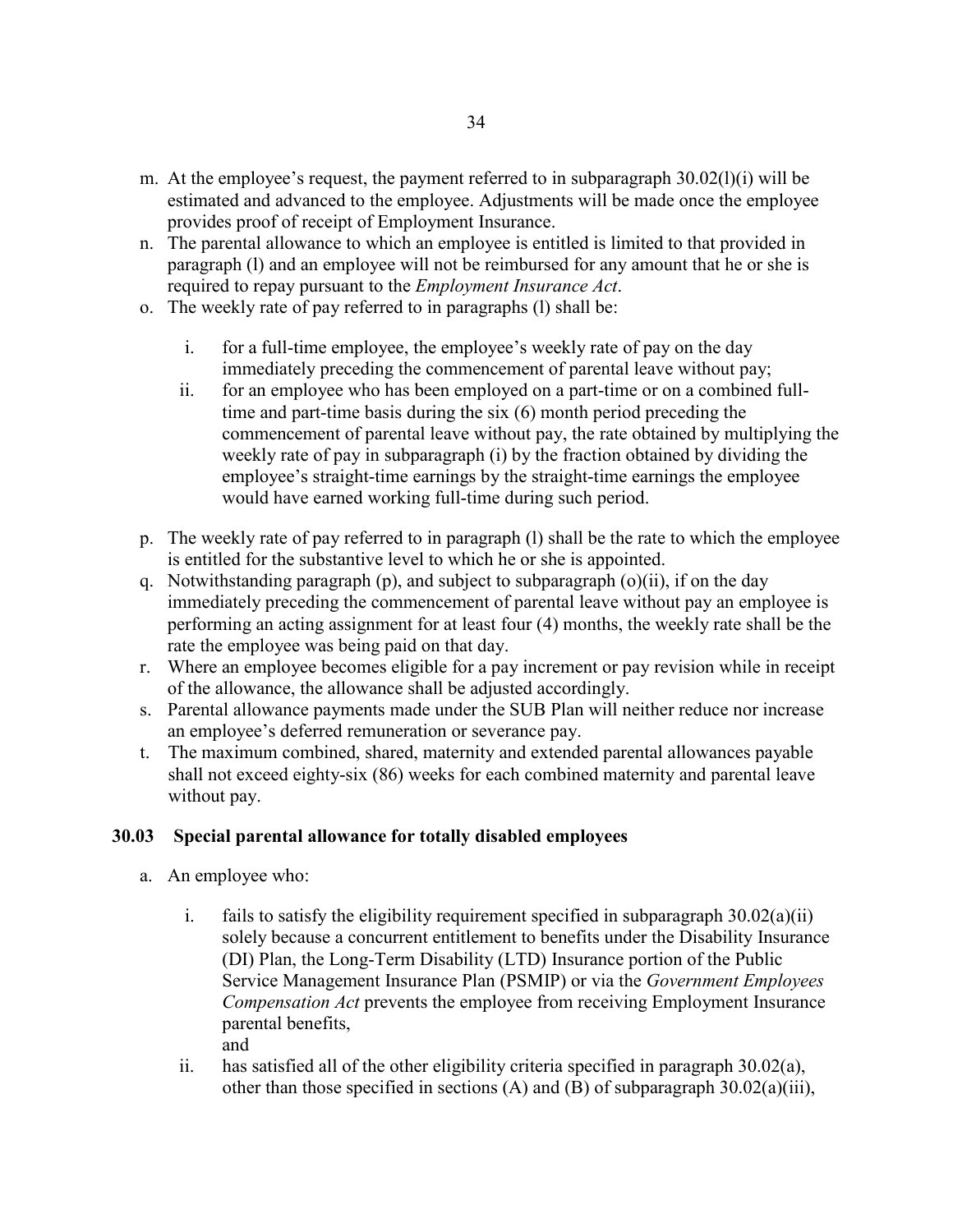shall be paid, in respect of each week of benefits under the parental allowance not received for the reason described in subparagraph (i), the difference between ninety-three per cent (93%) of the employee's rate of pay and the gross amount of his or her weekly disability benefit under the DI Plan, the LTD Plan or via the *Government Employees Compensation Act*.

b. An employee shall be paid an allowance under this clause and under clause 30.02 for a combined period of no more than the number of weeks during which the employee would have been eligible for parental benefits pursuant to section 23 of the *Employment Insurance Act*, had the employee not been disqualified from Employment Insurance parental benefits for the reasons described in subparagraph (a)(i).

### **\*\*Article 31: leave with pay for family-related responsibilities**

#### **31.01**

\*\*

- a. For the purpose of this clause, family is defined as spouse (or common-law partner resident with the employee), children (including foster children, stepchildren or children of the spouse or common-law partner and ward of the employee), grandchild, parents (including step-parents or foster parents), father-in-law, mother-in-law, brother, sister, stepbrother, stepsister, grandparents of the employee, any relative permanently residing in the employee's household or with whom the employee permanently resides, any relative for whom the employee has a duty of care, irrespective of whether they reside with the employee, or a person who stands in the place of a relative for the employee whether or not there is any degree of consanguinity between such person and the employee.
- b. The Employer shall grant leave with pay under the following circumstances:
	- i. up to seven decimal five (7.5) hours to take a family member for a medical or dental appointment when the family member is incapable of attending the appointments by himself of herself, or for appointments with appropriate authorities in schools or adoption agencies. An employee is expected to make reasonable efforts to schedule medical or dental appointments for family members to minimize his or her absence from work. An employee requesting leave under this provision must notify his or her supervisor of the appointment as far in advance as possible;
	- ii. to provide for the immediate and temporary care of a sick member of the employee's family and to provide an employee with time to make alternate arrangements where the illness is of a longer duration;
	- iii. to provide for the immediate and temporary care of an elderly member of the employee's family;
	- iv. fifteen (15) hours of leave with pay for needs directly related to the birth or to the adoption of the employee's child. This leave may be divided into two (2) periods and granted on separate days.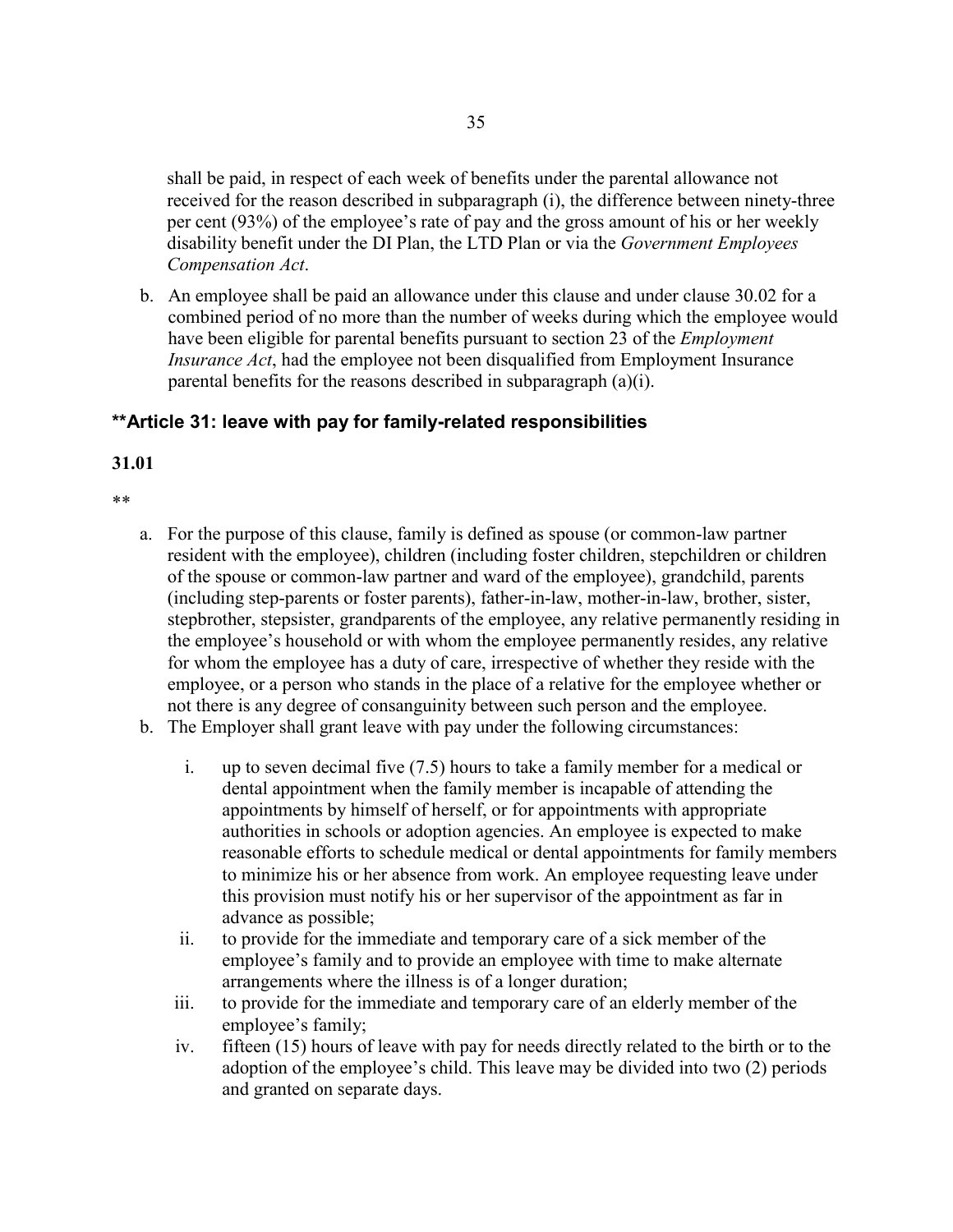- v. seven decimal five (7.5) hours may be used:
	- A. to attend school functions, if the supervisor was notified of the functions as far in advance as possible;
	- B. to provide for the employee's child in case of an unforeseeable closure of the school or daycare facility;
	- C. to attend an appointment with a legal or paralegal representative for nonemployment-related matters, or with a financial or other professional representative, if the supervisor was notified of the appointment as far in advance as possible.
- c. The total leave with pay which may be granted under paragraph (b) shall not exceed thirty-seven decimal five (37.5) hours in a fiscal year.

#### **\*\*Article 32: leave without pay for the care of family**

**32.01** Both parties recognize the importance of access to leave for the purpose of care for the family.

\*\*

**32.02** For the purpose of this article, family is defined as spouse (or common-law partner resident with the employee), children (including stepchildren, foster children, children of legal or common-law partner or ward of the employee), parents (including step-parents or foster parents), brother, sister, stepbrother, stepsister, grandchild, grandparents of the employee, father-in-law, mother-in-law, any relative permanently residing in the employee's household or with whom the employee permanently resides, or a person who stands in the place of a relative for the employee whether or not there is any degree of consanguinity between such person and the employee.

\*\*

**32.03** Subject to clause 32.02, an employee shall be granted leave without pay for the care of family in accordance with the following conditions:

- a. an employee shall notify the Employer in writing as far in advance as possible but not less than four (4) weeks in advance of the commencement date of such leave, unless, because of urgent or unforeseeable circumstances, such notice cannot be given;
- b. leave granted under this clause shall be for a minimum period of three (3) weeks;
- c. the total leave granted under this article shall not exceed five (5) years during an employee's total period of employment in the public service;
- d. leave granted for a period of one (1) year or less shall be scheduled in a manner which ensures continued service delivery;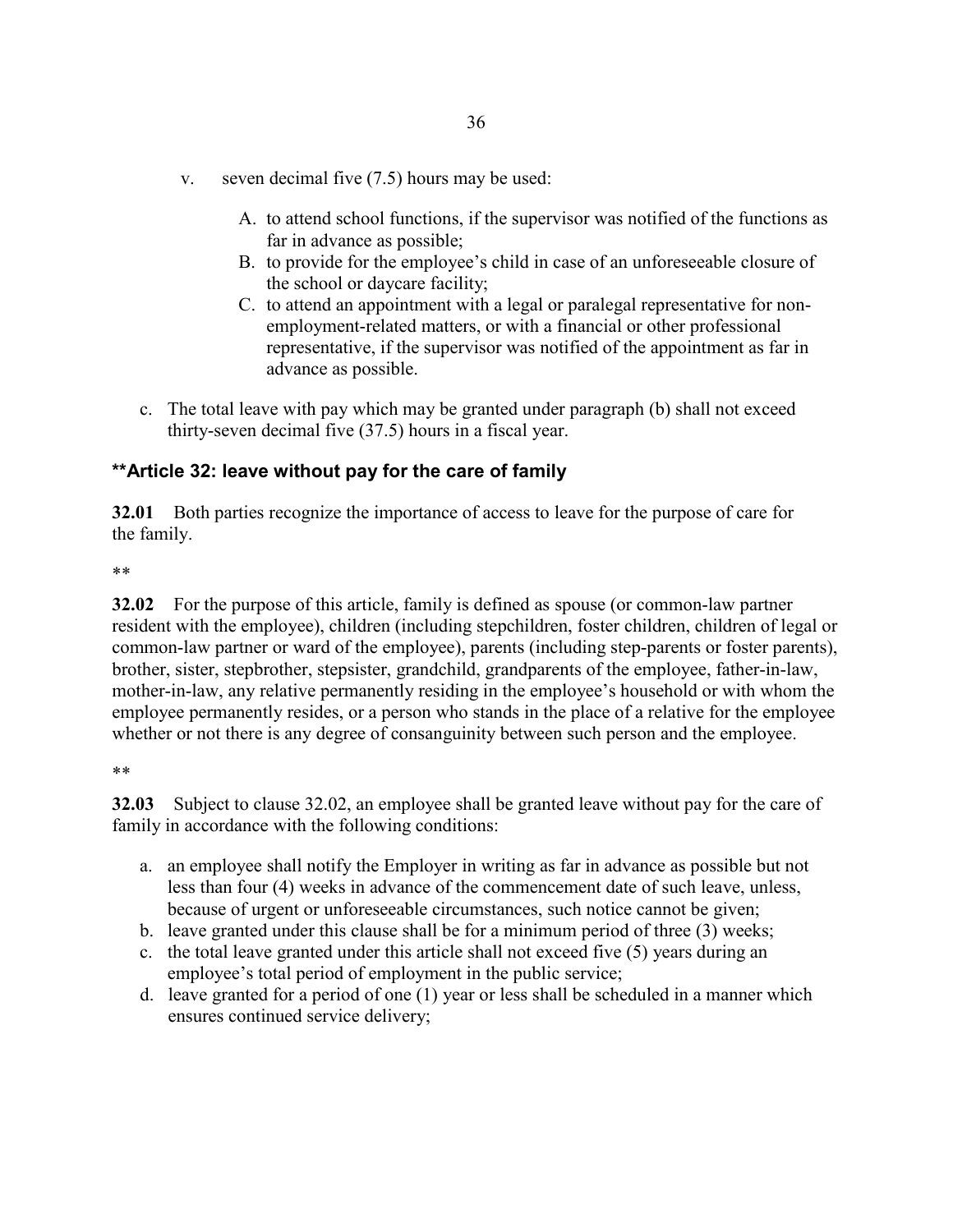#### **32.04 Caregiving leave**

- a. An employee who provides the Employer with proof that he or she is in receipt of or awaiting Employment Insurance (EI) benefits for compassionate care benefits, family caregiver benefits for children and/or family caregiver benefits for adults may be granted leave without pay while in receipt of or awaiting these benefits.
- b. The leave without pay described in paragraph 32.04(a) shall not exceed twenty-six (26) weeks for compassionate care benefits, thirty-five (35) weeks for family caregiver benefits for children and fifteen (15) weeks for family caregiver benefits for adults, in addition to any applicable waiting period.
- c. When notified, an employee who was awaiting benefits must provide the Employer with proof that the request for Employment Insurance (EI) compassionate care benefits, family caregiver benefits for children and/or family caregiver benefits for adults has been accepted.
- d. When an employee is notified that their request for Employment Insurance (EI) compassionate care benefits, family caregiver benefits for children and/or family caregiver benefits for adults has been denied, paragraph 32.04(a) above ceases to apply.
- e. Leave granted under this clause shall count for the calculation of "continuous employment" for the purpose of calculating severance pay and "service" for the purpose of calculating vacation leave. Time spent on such leave shall count for pay increment purposes.

**32.05** An employee who has proceeded on leave without pay may change his or her return-towork date if such change does not result in additional costs to the Employer.

**32.06** All leave granted under leave without pay for the care and nurturing of preschool age children under the terms of the previous AI collective agreement or other agreements will not count towards the calculation of the maximum amount of time allowed for care of immediate family during an employee's total period of employment in the public service.

### **\*\*Article 33: bereavement leave with pay**

\*\*

**33.01** For the purpose of this clause, family is defined as father, mother (or, alternatively, stepfather, stepmother or foster parent), brother, sister, stepbrother, stepsister, spouse (including common-law partner resident with the employee), child (including child of common-law partner), stepchild, foster child, or ward of the employee, father-in-law, mother-in-law, son-inlaw, daughter-in-law, grandparent, grandchild, any relative permanently residing in the employee's household or with whom the employee permanently resides, and a person who stands in the place of a relative for the employee whether or not there is any degree of consanguinity between such person and the employee. An employee shall be entitled to bereavement leave for such a person only once during the employee's total period of employment in the public service.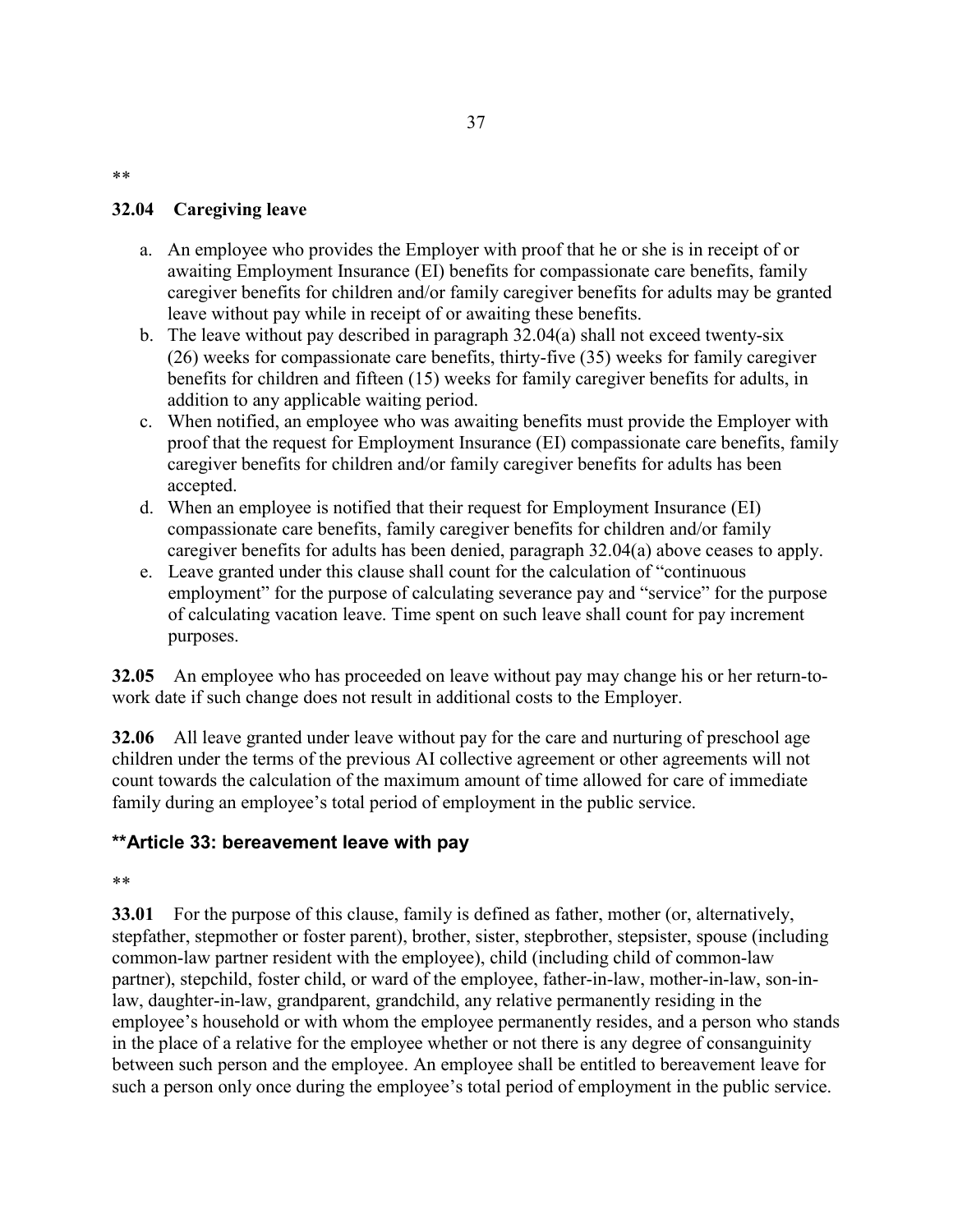\*\*

**33.02** When a member of the employee's family dies, an employee shall be entitled to bereavement leave with pay. Such bereavement leave, as determined by the employee, must include the day of the memorial commemorating the deceased or must begin within two (2) days following the death. During such period, the employee shall be paid for those days which are not regularly scheduled days of rest for that employee. In addition, the employee may be granted up to three (3) days' leave with pay for the purpose of travel related to the death.

\*\*

**33.03** At the request of the employee, such bereavement leave with pay may be taken in a single period of seven (7) consecutive calendar days or may be taken in two (2) periods to a maximum of five (5) working days. When requested to be taken in two (2) periods,

- a. The first period must include the day of the memorial commemorating the deceased or must begin within two (2) days following the death, and
- b. The second period must be taken no later than twelve (12) months from the date of death for the purpose of attending a ceremony.
- c. The employee may be granted no more than three (3) days' leave with pay, in total, for the purposes of travel for these two (2) periods.

\*\*

**33.04** An employee is entitled to up to one (1) day's bereavement leave with pay for the purpose related to the death of the employee's brother-in-law or sister-in-law, or grandparent of spouse.

\*\*

**33.05** It is recognized by the parties that the circumstances which call for leave in respect of bereavement are based on individual circumstances. On request, the deputy head of a department or their delegate may, after considering the particular circumstances involved, grant leave with pay for a period greater than and/or in a manner different than that provided for in clauses 33.02, 33.03 and 33.04.

# **Article 34: court leave with pay**

**34.01** Leave with pay shall be given to every employee, other than an employee already on leave without pay, on education leave, or under suspension who is required:

- a. to be available for jury selection;
- b. to serve on a jury;

or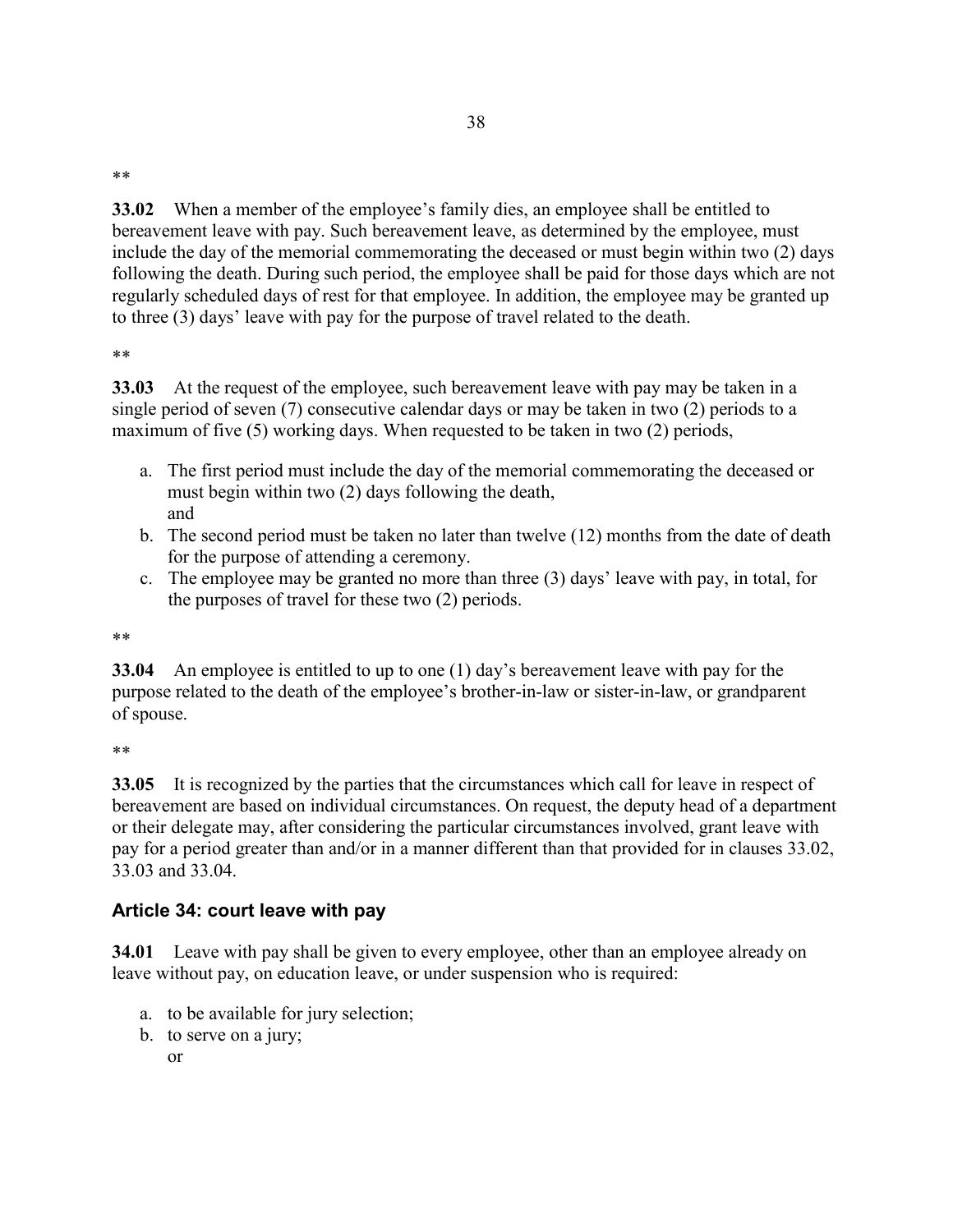- c. by subpoena or summons to attend as a witness in any proceeding held:
	- i. in or under the authority of a court of justice or before a grand jury;
	- ii. before a court, judge, justice, magistrate or coroner;
	- iii. before the Senate or House of Commons of Canada or a committee of the Senate or House of Commons otherwise than in the performance of the duties of his position;
	- iv. before a legislative council, legislative assembly or house of assembly, or any committee thereof that is authorized by law to compel the attendance of witnesses before it; or
	- v. before an arbitrator or umpire or a person or body of persons authorized by law to make an inquiry and to compel the attendance of witnesses before it.

## **Article 35: personnel selection leave**

**35.01** Where an employee participates as a candidate in a personnel selection process for a position in the public service, as defined in Schedule I and IV of the *Financial Administration Act*, the employee is entitled to leave with pay for the period during which the employee's presence is required for purposes of the selection process, and for such further period as the Employer considers reasonable for the employee to travel to and from the place where his or her presence is so required. Remuneration in these circumstances shall be limited to normal pay.

### **Article 36: education and career development leave**

**36.01** The Employer recognizes the usefulness of education leave. Upon written application by the employee and with the approval of the Employer, an employee may be granted education leave without pay for varying periods up to one (1) year, which can be renewed by mutual agreement, to attend a recognized institution for studies in some field of education in which preparation is needed to fill his or her present role more adequately or to undertake studies in some field in order to provide a service which the Employer requires or is planning to provide.

**36.02** At the Employer's discretion, an employee on education leave without pay under this article may receive an allowance in lieu of salary of up to one hundred per cent (100%) of his or her normal pay, depending on the degree to which the education leave is deemed by the Employer to be relevant to organizational requirements. Where the employee receives a grant, bursary or scholarship, the education leave allowance may be reduced. In such cases, the amount of the reduction shall not exceed the amount of the grant, bursary or scholarship.

**36.03** Allowances already being received by the employee may at the discretion of the Employer be continued during the period of the education leave. The employee shall be notified when the leave is approved whether such allowances are to be continued in whole or in part.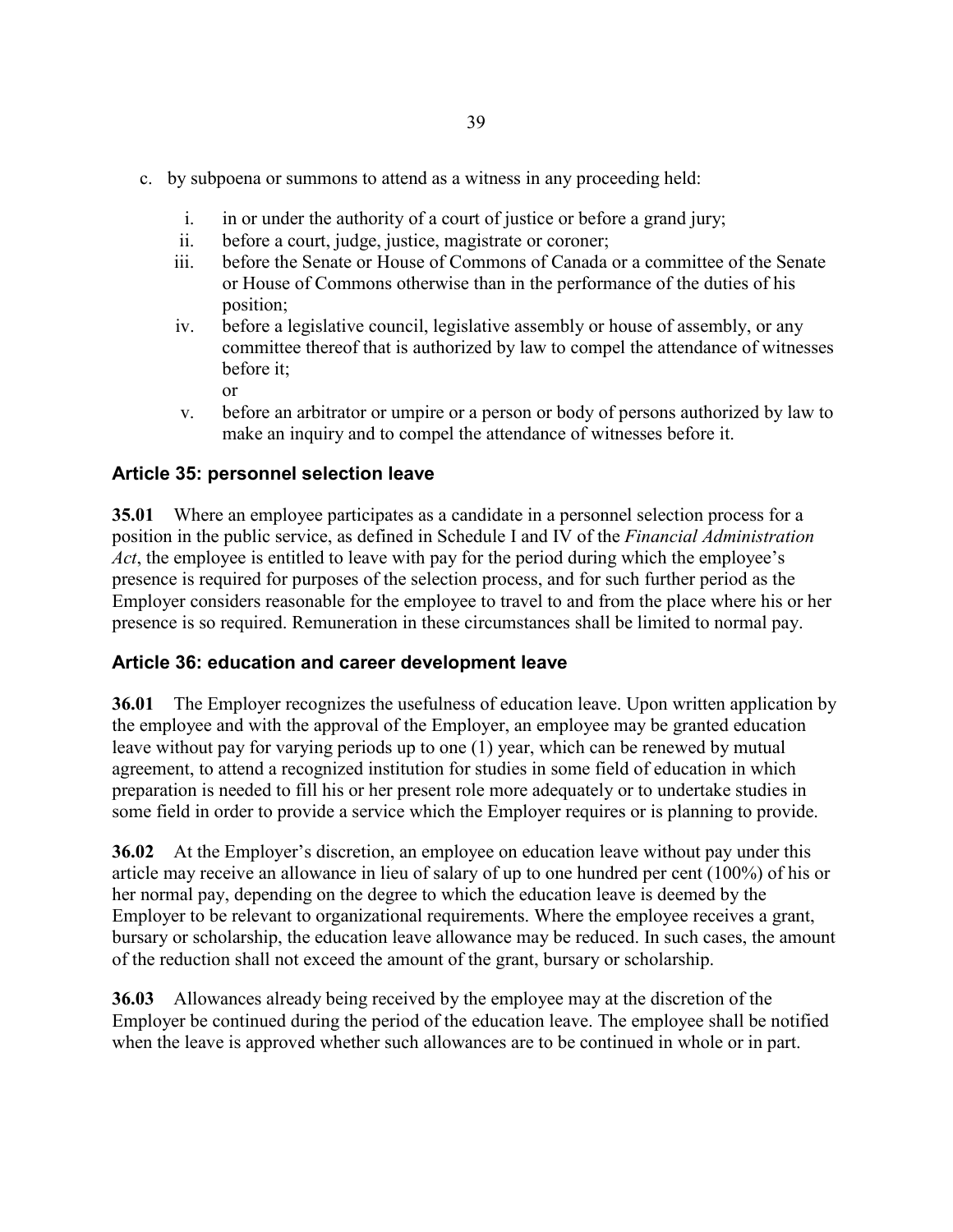**36.04** As a condition of the granting of education leave without pay, an employee shall, if required, give a written undertaking prior to the commencement of the leave to return to the service of the Employer for a period of not less than the period of the leave granted.

If the employee, except with the permission of the Employer:

- a. fails to complete the course;
- b. does not resume employment with the Employer on completion of the course; or
- c. ceases to be employed, except by reason of death or layoff, before termination of the period he or she has undertaken to serve after completion of the course;

the employee shall repay the Employer all allowances paid to him or her under this article during the education leave or such lesser sum as shall be determined by the Employer.

#### **36.05 Career development leave with pay**

- a. Career development refers to an activity which in the opinion of the Employer is likely to be of assistance to the individual in furthering his or her career development and to the organization in achieving its goals. The following activities shall be deemed to be part of career development:
	- i. a course given by the Employer;
	- ii. a course offered by a recognized academic institution;
	- iii. a seminar, convention or study session in a specialized field directly related to the employee's work.
- b. Upon written application by the employee, and with the approval of the Employer, career development leave with pay may be given for any one of the activities described in paragraph 36.05(a) above. Article 17 (overtime) and Article 24 (travel) do not apply during time spent on career development leave provided for in this clause.
- c. Employees on career development leave shall be reimbursed for all reasonable travel and other expenses incurred by them which the Employer may deem appropriate.

#### **36.06 Invitation to participate at seminars and conventions**

An employee invited to give courses or lectures on matters related to his or her field of employment or to take part in seminars and conventions pertaining to air traffic control and related to his or her employment may, at the discretion of the Employer, be given leave with pay for such attendance.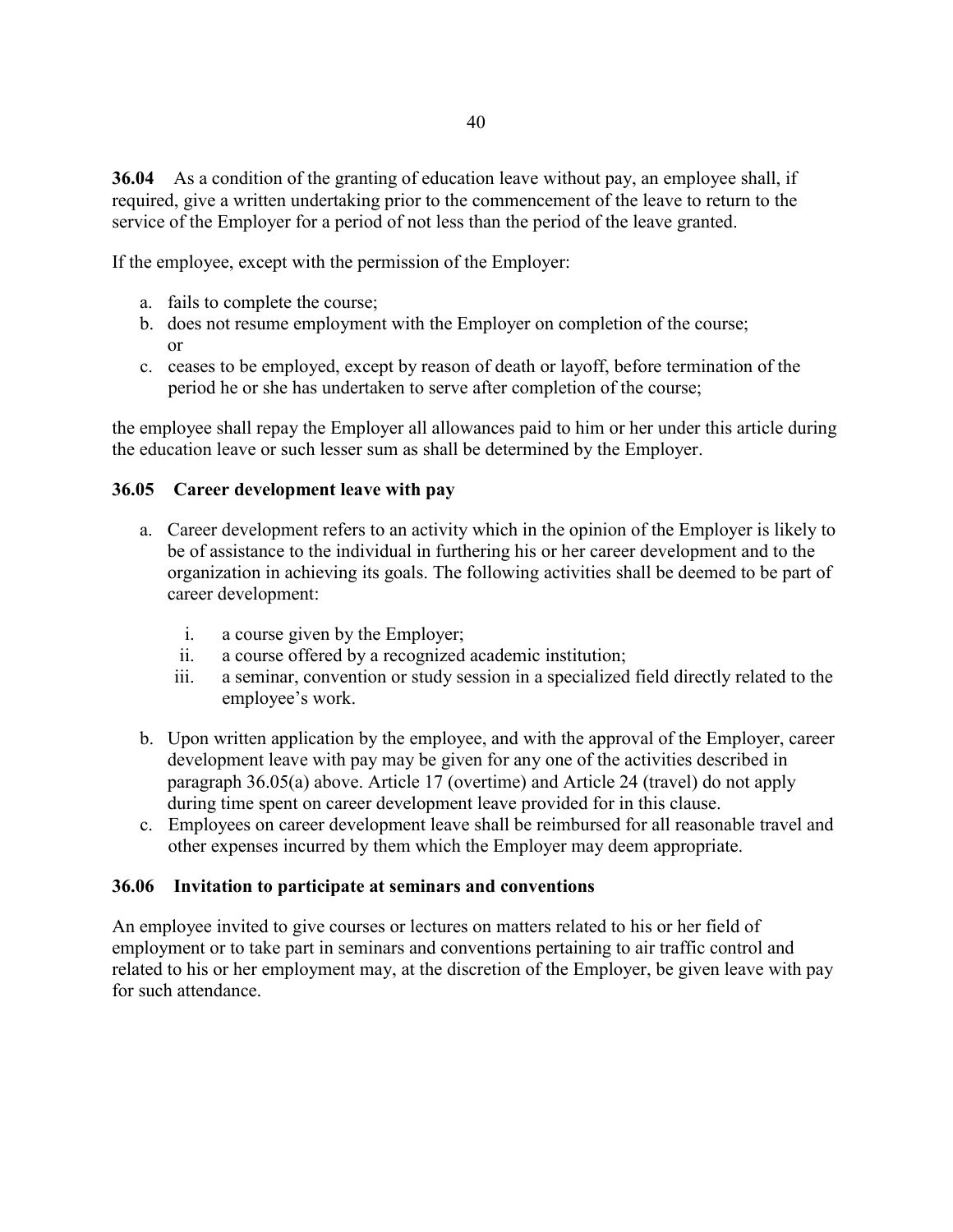#### **\*\*Article 37: volunteer leave**

\*\*

### **Effective on April 1 of the year following the signing of the collective agreement, clause 37.01 is deleted from the collective agreement.**

### **37.01**

- a. Subject to operational requirements as determined by the Employer and with an advance notice of at least five (5) working days, the employee shall be granted, in each fiscal year, a single period of up to seven decimal five (7.5) hours of leave with pay to work as a volunteer for a charitable or community organization or activity, other than for activities related to the Government of Canada Workplace Charitable Campaign;
- b. The leave shall be scheduled at a time convenient to both the employee and the Employer. Nevertheless, the Employer shall make every reasonable effort to grant the leave at such time as the employee may request.

# **\*\*Article 38: personal leave**

#### **38.01**

- a. Subject to operational requirements as determined by the Employer and with an advance notice of at least five (5) working days, the employee shall be granted, in each fiscal year, a single period of up to seven decimal five (7.5) hours of leave with pay for reasons of a personal nature.
- b. The leave shall be scheduled at a time convenient to both the employee and the Employer. Nevertheless, the Employer shall make every reasonable effort to grant the leave at such time as the employee may request.

#### \*\*

## **Effective on April 1 of the year following the signing of the collective agreement, clause 38.01 is replaced by the following:**

- a. Subject to operational requirements as determined by the Employer and with an advance notice of at least five (5) working days, the employee shall be granted, in each fiscal year, fifteen (15) hours of leave with pay for reasons of a personal nature. This leave can be taken in periods of seven decimal five (7.5) hours or three decimal seven five (3.75) hours each.
- b. The leave shall be scheduled at times convenient to both the employee and the Employer. Nevertheless, the Employer shall make every reasonable effort to grant the leaves at such times as the employee may request.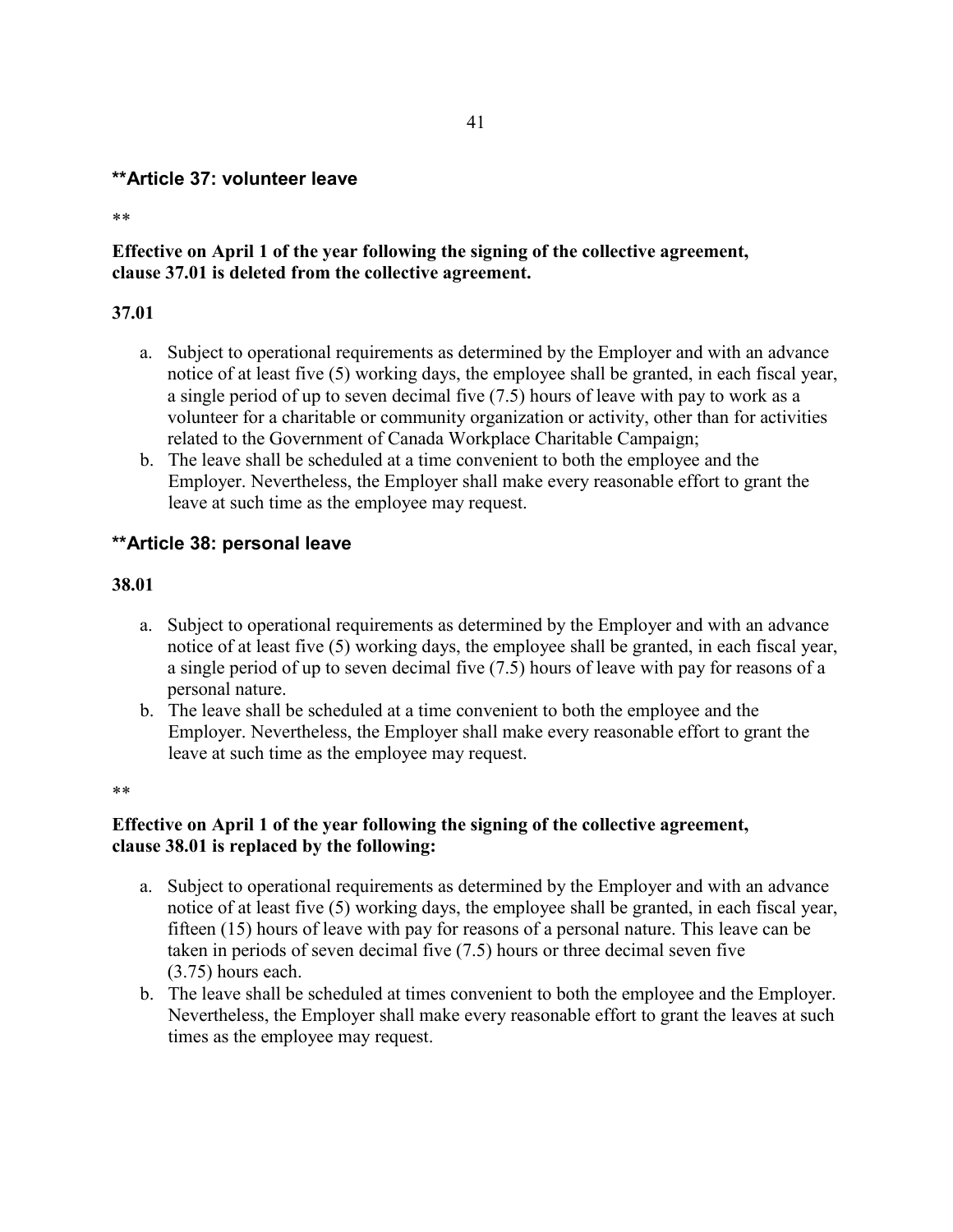#### **\*\*Article 39: domestic violence leave**

**39.01** For the purposes of this article domestic violence is considered to be any form of abuse or neglect that an employee or an employee's child experiences from someone with whom the employee has or had an intimate relationship.

- a. The parties recognize that employees may be subject to domestic violence in their personal life that could affect their attendance at work.
- b. Upon request, an employee who is subject to domestic violence or who is the parent of a dependent child who is subject to domestic violence from someone with whom the employee has or had an intimate relationship shall be granted domestic violence leave in order to enable the employee, in respect of such violence:
	- i. to seek care and/or support for themselves or their dependent child in respect of a physical or psychological injury or disability;
	- ii. to obtain services from an organization which provides services for individuals who are subject to domestic violence;
	- iii. to obtain professional counselling;
	- iv. to relocate temporarily or permanently; or
	- v. to seek legal or law enforcement assistance or to prepare for or participate in any civil or criminal legal proceeding.
- c. The total domestic violence leave with pay which may be granted under this article shall not exceed seventy-five (75) hours in a fiscal year.
- d. The Employer may, in writing and no later than 15 days after an employee's return to work, request the employee to provide documentation to support the reasons for the leave. The employee shall provide that documentation only if it is reasonably practicable for them to obtain and provide it.
- e. Notwithstanding paragraphs 39.01(b) and 39.01(c), an employee is not entitled to domestic violence leave if the employee is charged with an offence related to that act or if it is probable, considering the circumstances, that the employee committed that act.

### **Article 40: leave with or without pay for other reasons**

**40.01** It is agreed that, operational requirements permitting, employees in the Air Traffic Control Group who are selected for employment by ICAO, CUSO, or under Canada's External Aid Programme, will be granted leave without pay on presentation of a letter indicating their acceptance by such an organization.

**40.02** At the discretion of the Employer, leave with pay may be granted when circumstances not directly attributable to the employee prevent the employee's reporting for duty. Such leave shall not be unreasonably withheld.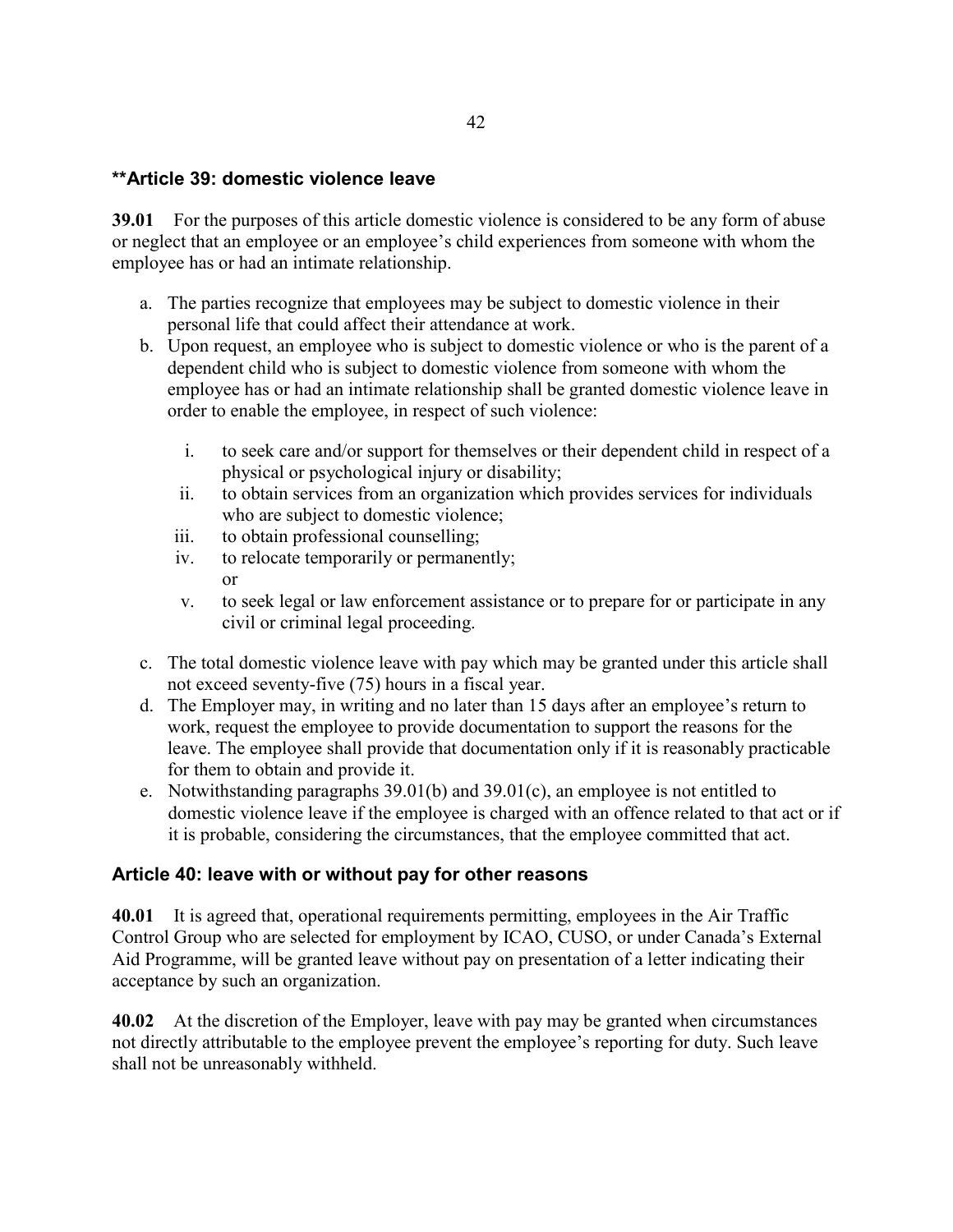**40.03** At its discretion, the Employer may grant leave without pay for purposes other than those specified in this agreement.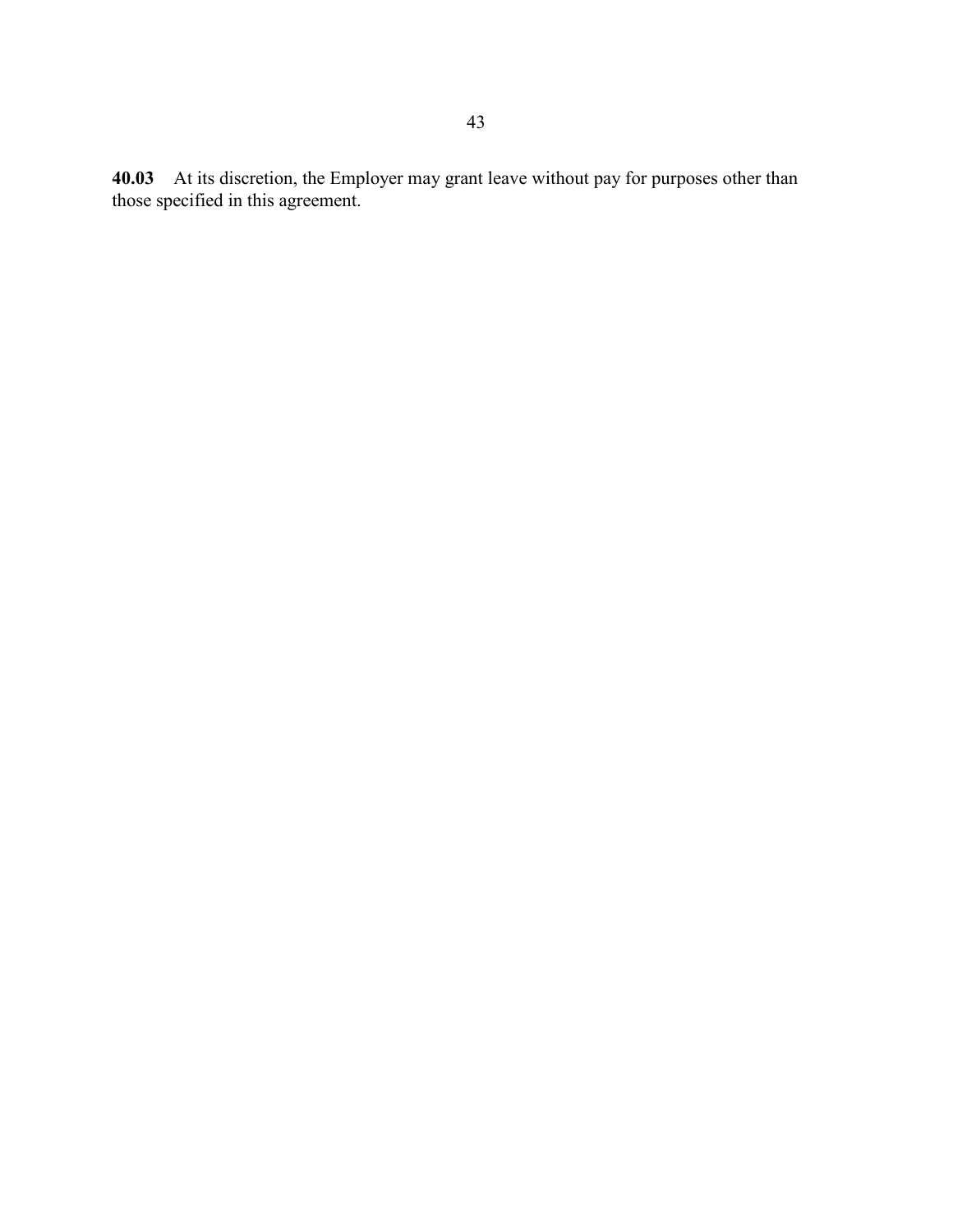# **Part V: pay and duration**

#### **Article 41: pay administration**

**41.01** Except as provided in this article, the terms and conditions governing the application of pay to employees are not affected by this agreement.

**41.02** An employee is entitled to be paid for services rendered at:

- a. the pay specified in Appendix "A" for the classification of the position to which the employee is appointed, if the classification coincides with that prescribed in the employee's certificate of appointment, or
- b. the pay specified in Appendix "A" for the classification prescribed in the employee's certificate of appointment, if that classification and the classification of the position to which the employee is appointed do not coincide.

#### **41.03**

- a. When an employee is required by the Employer to perform the duties of a higher classification level for a period of at least four (4) consecutive working days, the employee shall be paid the pay of the higher level, calculated from the date on which the employee commenced to perform the duties of the higher level.
- b. An employee who is required to perform the duties of a higher classification level will not be arbitrarily assigned and reassigned between his or her regular position and the acting position solely for the purpose of avoiding entitlement to acting pay in the higherlevel position.

**41.04** The Employer will endeavour to pay compensation for acting duties in the month following the month in which the acting duties were performed.

#### **41.05 Overpayment**

Where an employee, through no fault of his or her own, has been overpaid, the appropriate pay office will, before recovery action is implemented, advise the employee of the intention to recover the overpayment. Where the amount of overpayment is in excess of fifty dollars (\$50), and where the employee advises his or her local management that the stated recovery action will create a hardship, arrangements will be made by the Employer with the appropriate pay office to limit recovery action to not more than ten per cent (10%) of the employee's pay each pay period until the entire amount is recovered.

**41.06** The Employer will notify the Union in writing thirty (30) days in advance of the creation of any new jobs within the bargaining unit or the establishment of a new classification plan for jobs within the bargaining unit.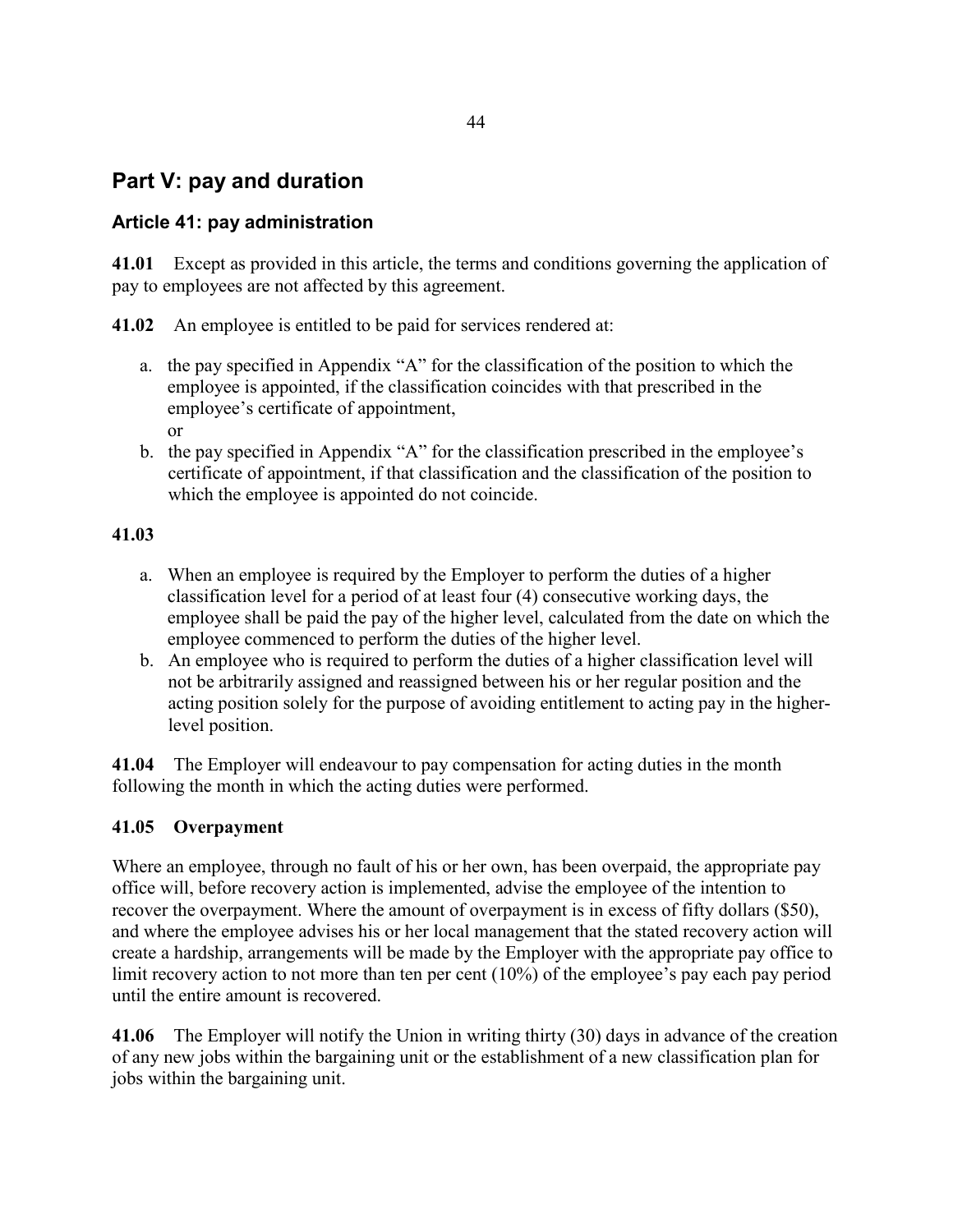## **\*\*Article 42: duration and modification**

\*\*

**42.01** Unless otherwise expressly stipulated, this agreement shall become effective on the date it is signed and, in the event that any law passed by Parliament renders null and void any provision of this agreement, the remaining provisions of the agreement shall remain in effect until June 30, 2022.

**42.02** This agreement may be amended by mutual consent.

**42.03** The provisions of this collective agreement shall be implemented by the parties within a period of one hundred and fifty (150) days from the date of signing.

## **\*\*Article 43: supervisory differential**

\*\*

**43.01** An employee who encumbers a position which receives a supervisory rating under the AI classification standard and who performs supervisory duties shall receive a percentage differential applied to his or her basic rate of pay, according to the degree of the supervisory rating, as follows:

|                           | <b>Supervisory differential</b> |                            |  |  |  |  |
|---------------------------|---------------------------------|----------------------------|--|--|--|--|
| <b>Supervisory rating</b> | <b>Effective April 1, 2016</b>  | Commencing on July 1, 2020 |  |  |  |  |
| Degree A                  | 5%                              | 5%                         |  |  |  |  |
| Degree B                  | 8.5%                            | 8.5%                       |  |  |  |  |
| Degree C                  | 9%                              | 9%                         |  |  |  |  |
| Degree D                  | 9.5%                            | 9.75%                      |  |  |  |  |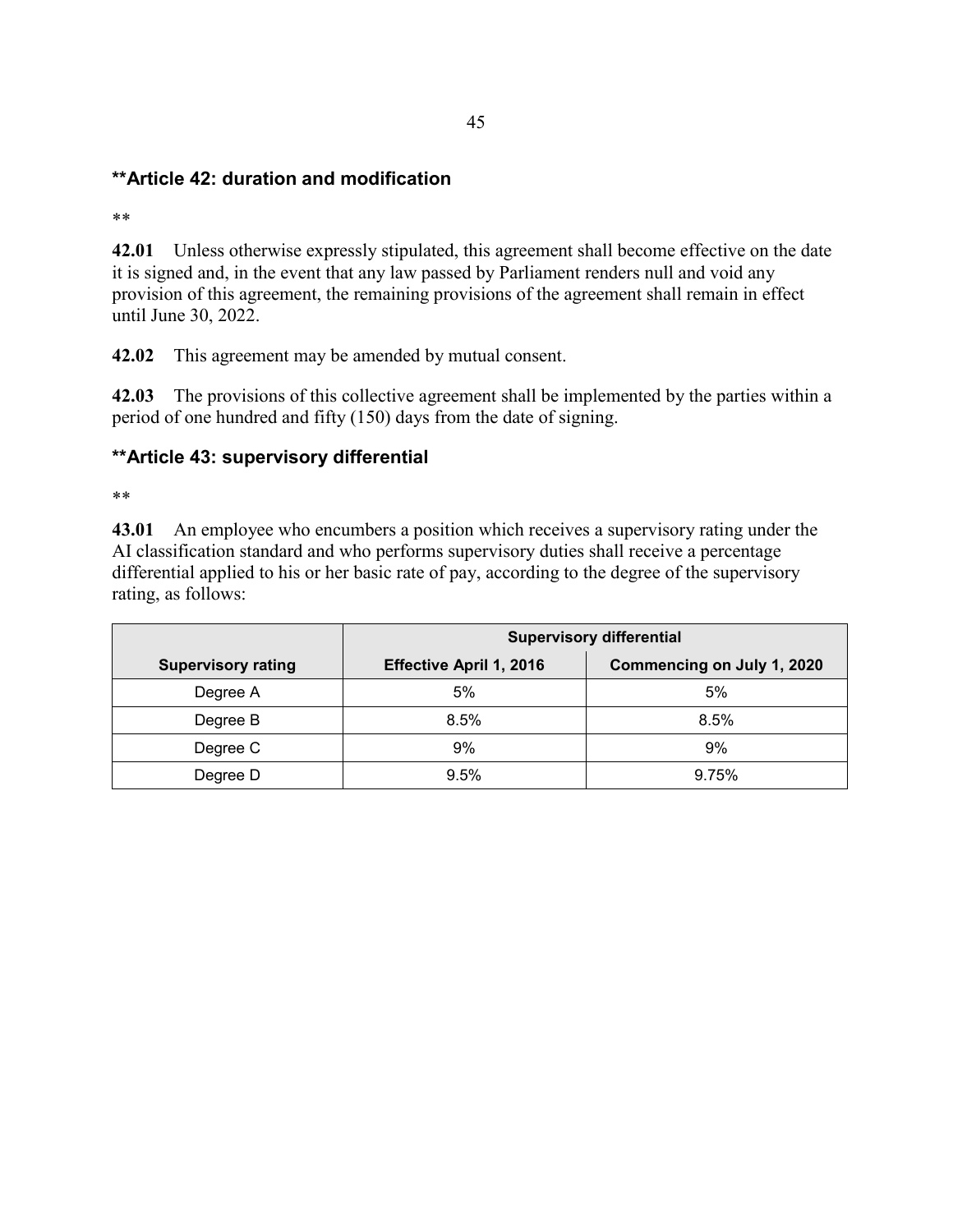Signed at Ottawa, this 30th day of the month of August 2019.

## **The Treasury Board of Canada**

Sandra Hassan Allison Shatford Karine Beauchamp Françoise Dehaye Nicholas Charbonneau

#### **The Canadian Air Traffic Control Association (CATCA) Unifor Local 5454**

Doug Best Ian Thomson Robert Anderson Grant Boland Sumeeta Narula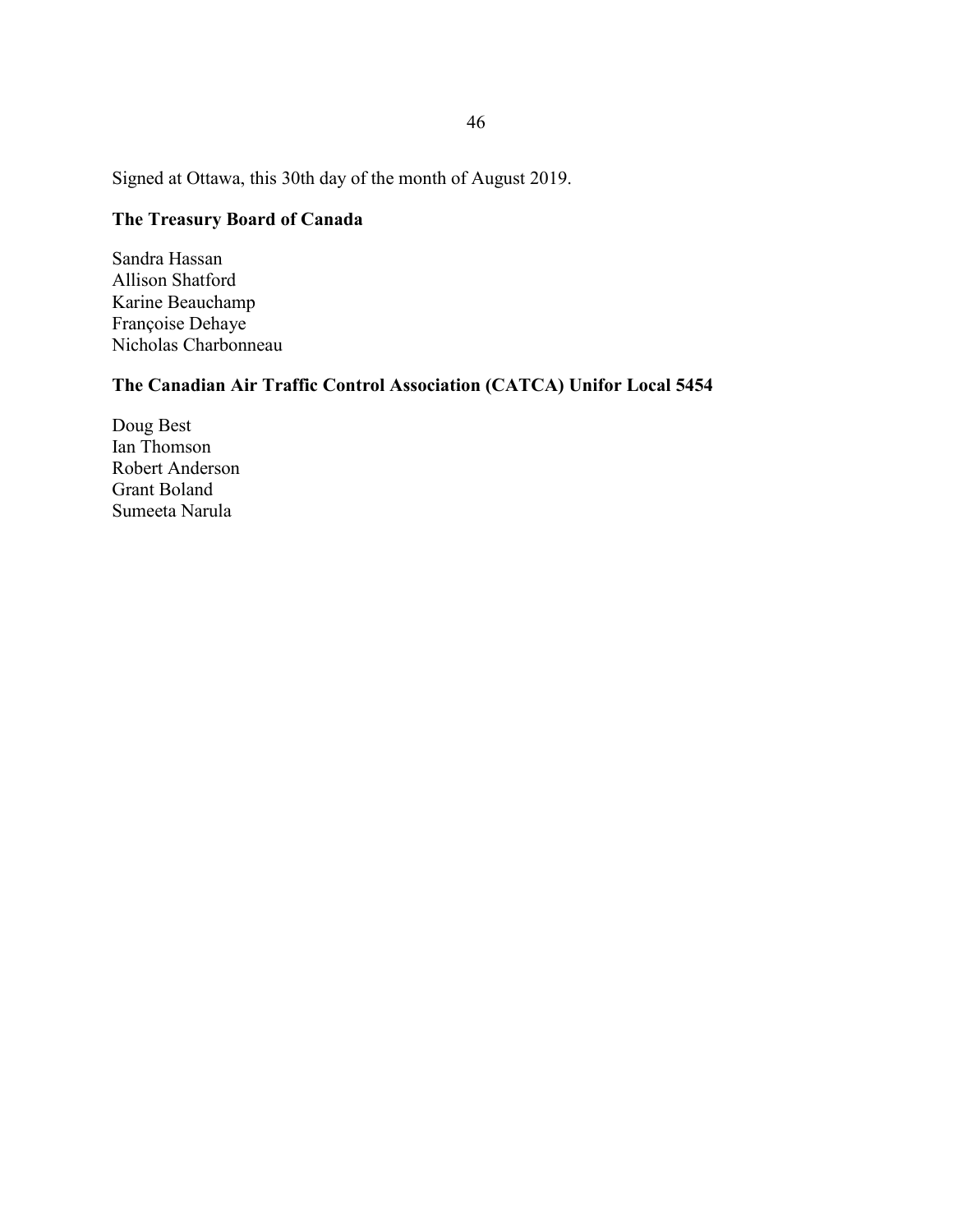## **\*\*Appendix "A"**

#### **AI, Air Traffic Control annual rates of pay (in dollars)**

#### **Legend**

- \$) Effective July 1, 2017
- X) \*Wage Adjustment Effective July 1, 2018
- A) \*Effective July 1, 2018
- Y) \*Wage Adjustment Effective July 1, 2019
- B) \*Effective July 1, 2019
- C) Effective July 1, 2020
- D) Effective July 1, 2021

#### **AI-01: annual rates of pay (in dollars)**

| <b>Effective Date</b>              | Step 1 | Step 2 | Step 3 | Step 4 | Step 5 | Step 6 |
|------------------------------------|--------|--------|--------|--------|--------|--------|
| \$) July 1, 2017                   | 53,690 | 56,572 | 59,458 | 62,339 | 65,226 | 68,110 |
| X) Wage Adjustment - July 1, 2018* | 54,120 | 57,025 | 59,934 | 62,838 | 65,748 | 68,655 |
| A) July 1, 2018*                   | 55,202 | 58,166 | 61,133 | 64,095 | 67,063 | 70,028 |
| Y) Wage Adjustment - July 1, 2019* | 55,312 | 58,282 | 61,255 | 64,223 | 67,197 | 70,168 |
| B) July 1, 2019*                   | 56,418 | 59,448 | 62,480 | 65,507 | 68,541 | 71,571 |
| C) July 1, 2020                    | 57,264 | 60,340 | 63,417 | 66,490 | 69,569 | 72,645 |
| D) July 1, 2021                    | 58,123 | 61,245 | 64,368 | 67,487 | 70,613 | 73,735 |

#### **AI-01: annual rates of pay (in dollars) - continuation**

| <b>Effective Date</b>              | Step 7 | Step 8 | Step 9 | Step 10 |
|------------------------------------|--------|--------|--------|---------|
| \$) July 1, 2017                   | 71,001 | 73,880 | 76,767 | 81,855  |
| X) Wage Adjustment - July 1, 2018* | 71,569 | 74,471 | 77,381 | 82,510  |
| A) July 1, 2018*                   | 73,000 | 75,960 | 78,929 | 84,160  |
| Y) Wage Adjustment - July 1, 2019* | 73,146 | 76,112 | 79,087 | 84,328  |
| B) July 1, 2019*                   | 74,609 | 77,634 | 80,669 | 86,015  |
| C) July 1, 2020                    | 75,728 | 78,799 | 81,879 | 87,305  |
| D) July 1, 2021                    | 76,864 | 79,981 | 83,107 | 88,615  |

\* Rates of pay will change within 180 days after the signing of the collective agreement. In accordance with Appendix "D", rates prior to the salary change will be paid as lump sum payments:

a. Year 1: Retroactive lump sum payment equal to a 2% economic increase and 0.8% wage adjustment for a compounded total of 2.816%. Changes to the pay rates will not appear on employees' pay statements.

b. Year 2: Retroactive lump sum payment equal to Year 1 increases plus a 2% economic increase and a 0.2% wage adjustment for a compounded total of 5.082%. The revised pay rates will be reflected on the employee's pay statements upon implementation of prospective salary increases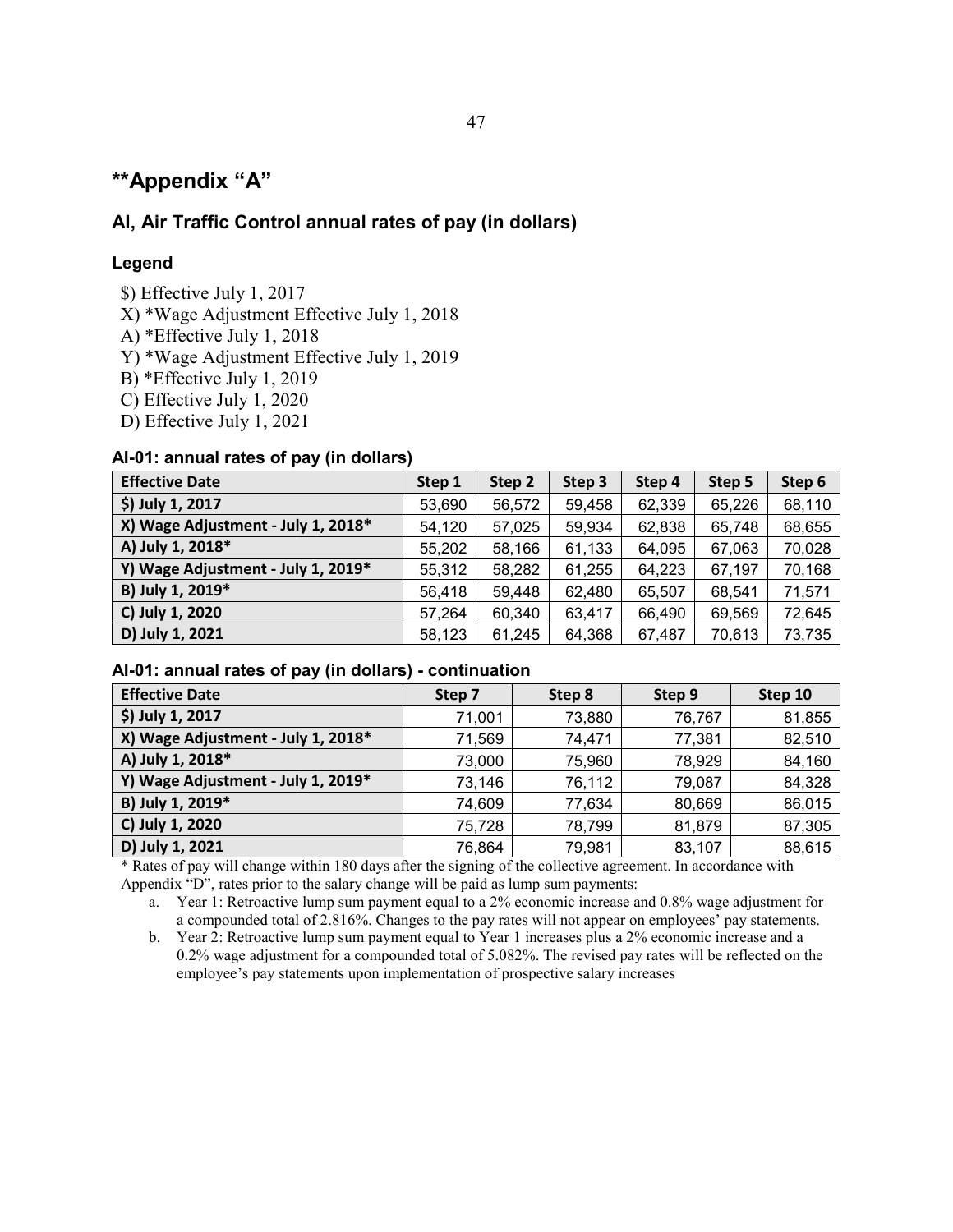#### **AI-02: annual rates of pay (in dollars)**

| <b>Effective Date</b>              | Step 1 | Step 2 | Step 3 | Step 4 | Step 5 | Step 6 |
|------------------------------------|--------|--------|--------|--------|--------|--------|
| \$) July 1, 2017                   | 64,698 | 67,579 | 70,467 | 73,350 | 76,234 | 79,120 |
| X) Wage Adjustment - July 1, 2018* | 65,216 | 68,120 | 71,031 | 73,937 | 76,844 | 79,753 |
| A) July 1, 2018*                   | 66,520 | 69,482 | 72,452 | 75,416 | 78,381 | 81,348 |
| Y) Wage Adjustment - July 1, 2019* | 66,653 | 69,621 | 72,597 | 75,567 | 78,538 | 81,511 |
| B) July 1, 2019*                   | 67,986 | 71,013 | 74,049 | 77,078 | 80,109 | 83,141 |
| C) July 1, 2020                    | 69,006 | 72,078 | 75,160 | 78,234 | 81,311 | 84,388 |
| D) July 1, 2021                    | 70,041 | 73,159 | 76,287 | 79,408 | 82,531 | 85,654 |

#### **AI-02: annual rates of pay (in dollars) - continuation**

| <b>Effective Date</b>              | Step 7 | Step 8 | Step 9 | Step 10 |
|------------------------------------|--------|--------|--------|---------|
| $$)$ July 1, 2017                  | 82,002 | 84,890 | 87,774 | 92,861  |
| X) Wage Adjustment - July 1, 2018* | 82,658 | 85,569 | 88,476 | 93,604  |
| A) July 1, 2018*                   | 84,311 | 87,280 | 90,246 | 95,476  |
| Y) Wage Adjustment - July 1, 2019* | 84,480 | 87,455 | 90,426 | 95,667  |
| B) July 1, 2019*                   | 86,170 | 89,204 | 92,235 | 97,580  |
| C) July 1, 2020                    | 87,463 | 90,542 | 93,619 | 99,044  |
| D) July 1, 2021                    | 88,775 | 91,900 | 95,023 | 100,530 |

\* Rates of pay will change within 180 days after the signing of the collective agreement. In accordance with Appendix "D", rates prior to the salary change will be paid as lump sum payments:

a. Year 1: Retroactive lump sum payment equal to a 2% economic increase and 0.8% wage adjustment for a compounded total of 2.816%. Changes to the pay rates will not appear on employees' pay statements.

b. Year 2: Retroactive lump sum payment equal to Year 1 increases plus a 2% economic increase and a 0.2% wage adjustment for a compounded total of 5.082%. The revised pay rates will be reflected on the employee's pay statements upon implementation of prospective salary increases

| <b>Effective Date</b>              | Step 1 | Step 2 | Step 3 | Step 4 | Step 5 | Step 6 |
|------------------------------------|--------|--------|--------|--------|--------|--------|
| \$) July 1, 2017                   | 77,271 | 80,157 | 83,046 | 85,937 | 88,826 | 91,713 |
| X) Wage Adjustment - July 1, 2018* | 77,889 | 80,798 | 83,710 | 86,624 | 89,537 | 92,447 |
| A) July 1, 2018*                   | 79,447 | 82,414 | 85,384 | 88,356 | 91,328 | 94,296 |
| Y) Wage Adjustment - July 1, 2019* | 79,606 | 82,579 | 85,555 | 88,533 | 91,511 | 94,485 |
| B) July 1, 2019*                   | 81,198 | 84,231 | 87,266 | 90,304 | 93,341 | 96,375 |
| C) July 1, 2020                    | 82,416 | 85,494 | 88,575 | 91,659 | 94,741 | 97,821 |
| D) July 1, 2021                    | 83,652 | 86,776 | 89,904 | 93,034 | 96,162 | 99,288 |

#### **AI-03: annual rates of pay (in dollars)**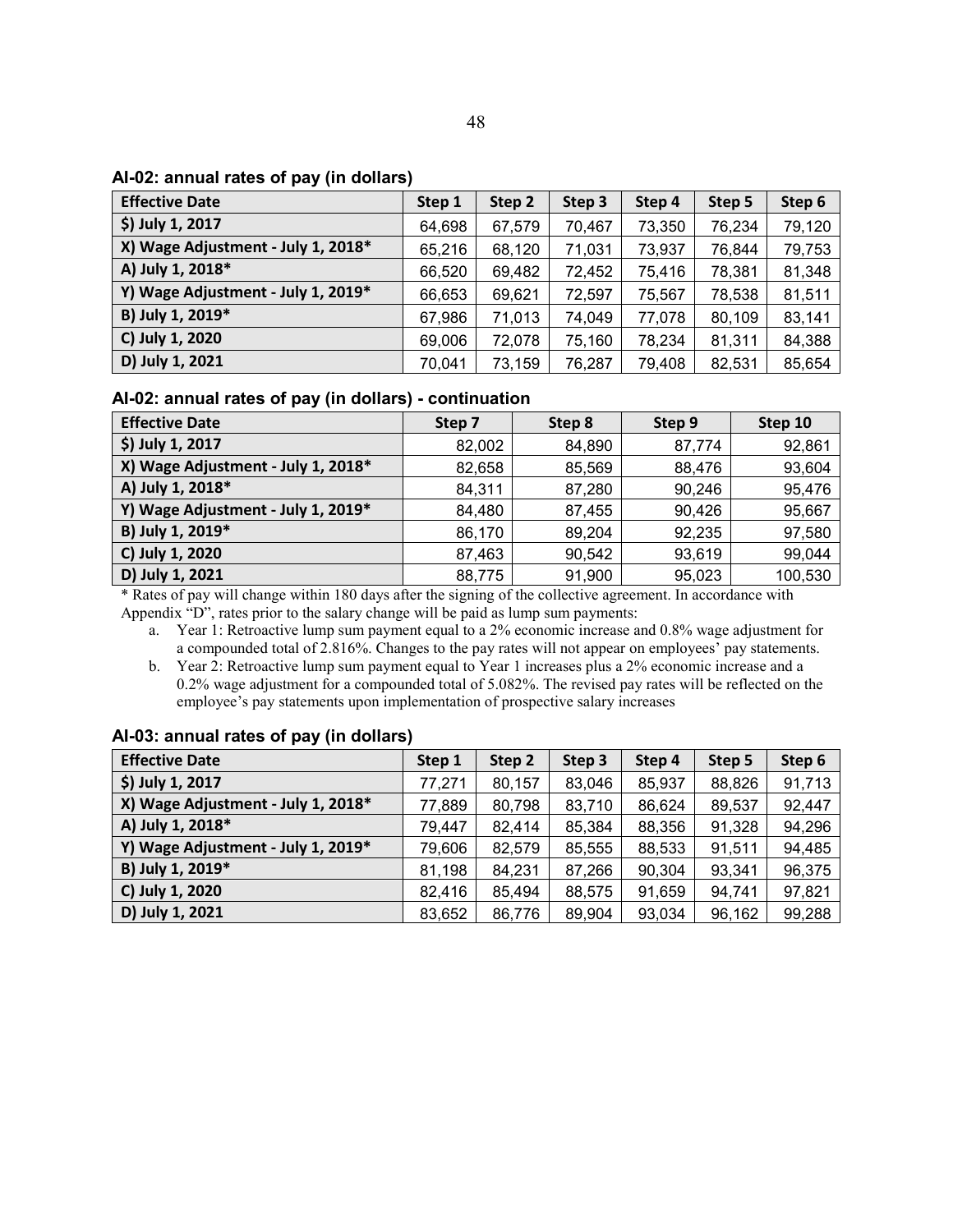| <b>Effective Date</b>              | Step 8<br>Step 7 |         | Step 9  | Step 10 |  |
|------------------------------------|------------------|---------|---------|---------|--|
| \$) July 1, 2017                   | 94,598           | 97,487  | 100,370 | 105,458 |  |
| X) Wage Adjustment - July 1, 2018* | 95,355           | 98,267  | 101,173 | 106,302 |  |
| A) July 1, 2018*                   | 97,262           | 100,232 | 103,196 | 108,428 |  |
| Y) Wage Adjustment - July 1, 2019* | 97,457           | 100,432 | 103,402 | 108,645 |  |
| B) July 1, 2019*                   | 99,406           | 102,441 | 105,470 | 110,818 |  |
| C) July 1, 2020                    | 100,897          | 103,978 | 107,052 | 112,480 |  |
| D) July 1, 2021                    | 102,410          | 105,538 | 108,658 | 114,167 |  |

**AI-03: annual rates of pay (in dollars) - continuation**

\* Rates of pay will change within 180 days after the signing of the collective agreement. In accordance with Appendix "D", rates prior to the salary change will be paid as lump sum payments:

a. Year 1: Retroactive lump sum payment equal to a 2% economic increase and 0.8% wage adjustment for a compounded total of 2.816%. Changes to the pay rates will not appear on employees' pay statements.

b. Year 2: Retroactive lump sum payment equal to Year 1 increases plus a 2% economic increase and a 0.2% wage adjustment for a compounded total of 5.082%. The revised pay rates will be reflected on the employee's pay statements upon implementation of prospective salary increases

| <b>Effective Date</b>              | Step 1 | Step 2  | Step 3  | Step 4  | Step 5  | Step 6  |
|------------------------------------|--------|---------|---------|---------|---------|---------|
| \$) July 1, 2017                   | 91,322 | 94,533  | 97,743  | 100,952 | 104,160 | 107,364 |
| X) Wage Adjustment - July 1, 2018* | 92,053 | 95,289  | 98,525  | 101,760 | 104,993 | 108,223 |
| A) July 1, 2018*                   | 93,894 | 97,195  | 100,496 | 103,795 | 107,093 | 110,387 |
| Y) Wage Adjustment - July 1, 2019* | 94,082 | 97,389  | 100,697 | 104,003 | 107,307 | 110,608 |
| B) July 1, 2019*                   | 95,964 | 99,337  | 102,711 | 106,083 | 109,453 | 112,820 |
| C) July 1, 2020                    | 97,403 | 100,827 | 104,252 | 107,674 | 111,095 | 114,512 |
| D) July 1, 2021                    | 98,864 | 102,339 | 105,816 | 109,289 | 112,761 | 116,230 |

#### **AI-04: annual rates of pay (in dollars)**

#### **AI-04: annual rates of pay (in dollars) - continuation**

| <b>Effective Date</b>              | Step 7  | Step 8  | Step 9  |
|------------------------------------|---------|---------|---------|
| \$) July 1, 2017                   | 110,578 | 113,787 | 118,875 |
| X) Wage Adjustment - July 1, 2018* | 111,463 | 114,697 | 119,826 |
| A) July 1, 2018*                   | 113,692 | 116,991 | 122,223 |
| Y) Wage Adjustment - July 1, 2019* | 113,919 | 117,225 | 122,467 |
| B) July 1, 2019*                   | 116,197 | 119,570 | 124,916 |
| C) July 1, 2020                    | 117,940 | 121,364 | 126,790 |
| D) July 1, 2021                    | 119,709 | 123,184 | 128,692 |

\* Rates of pay will change within 180 days after the signing of the collective agreement. In accordance with Appendix "D", rates prior to the salary change will be paid as lump sum payments:

- a. Year 1: Retroactive lump sum payment equal to a 2% economic increase and 0.8% wage adjustment for a compounded total of 2.816%. Changes to the pay rates will not appear on employees' pay statements.
- b. Year 2: Retroactive lump sum payment equal to Year 1 increases plus a 2% economic increase and a 0.2% wage adjustment for a compounded total of 5.082%. The revised pay rates will be reflected on the employee's pay statements upon implementation of prospective salary increases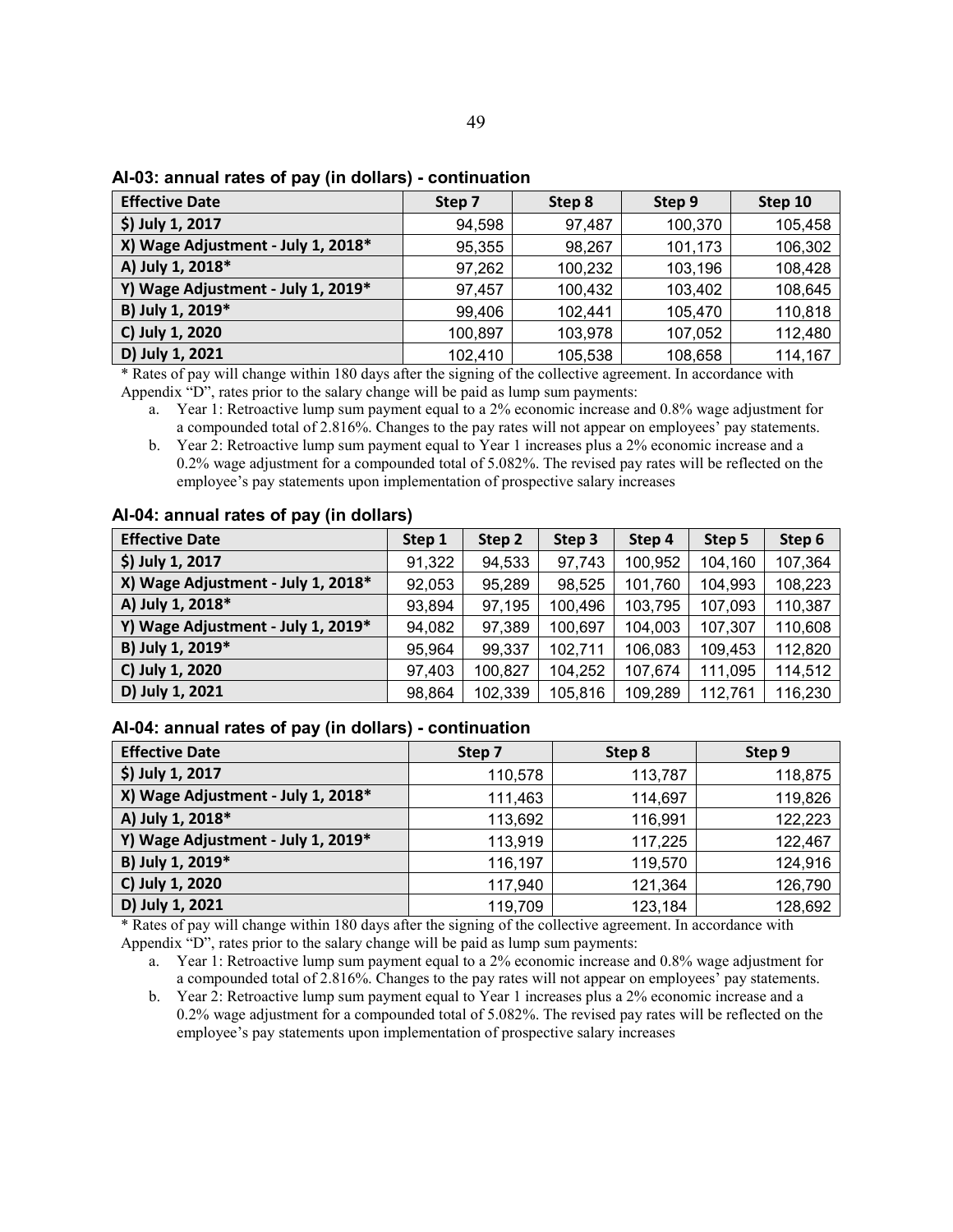#### **AI-05: annual rates of pay (in dollars)**

| <b>Effective Date</b>              | Step 1  | Step 2  | Step 3  | Step 4  | Step 5  | Step 6  |
|------------------------------------|---------|---------|---------|---------|---------|---------|
| $$)$ July 1, 2017                  | 94,533  | 97,743  | 100,951 | 104,159 | 107,362 | 110,577 |
| X) Wage Adjustment - July 1, 2018* | 95,289  | 98,525  | 101,759 | 104,992 | 108,221 | 111,462 |
| A) July 1, 2018*                   | 97,195  | 100,496 | 103,794 | 107,092 | 110,385 | 113,691 |
| Y) Wage Adjustment - July 1, 2019* | 97,389  | 100,697 | 104,002 | 107,306 | 110,606 | 113,918 |
| B) July 1, 2019*                   | 99,337  | 102,711 | 106,082 | 109,452 | 112,818 | 116,196 |
| C) July 1, 2020                    | 100,827 | 104,252 | 107,673 | 111,094 | 114,510 | 117,939 |
| D) July 1, 2021                    | 102,339 | 105,816 | 109,288 | 112,760 | 116,228 | 119,708 |

#### **AI-05: annual rates of pay (in dollars) - continuation**

| <b>Effective Date</b>              | Step 7  | Step 8  | Step 9  |
|------------------------------------|---------|---------|---------|
| \$) July 1, 2017                   | 113,786 | 116,992 | 122,080 |
| X) Wage Adjustment - July 1, 2018* | 114,696 | 117,928 | 123,057 |
| A) July 1, 2018*                   | 116,990 | 120,287 | 125,518 |
| Y) Wage Adjustment - July 1, 2019* | 117,224 | 120,528 | 125,769 |
| B) July 1, 2019*                   | 119,568 | 122,939 | 128,284 |
| C) July 1, 2020                    | 121,362 | 124,783 | 130,208 |
| D) July 1, 2021                    | 123,182 | 126,655 | 132,161 |

\* Rates of pay will change within 180 days after the signing of the collective agreement. In accordance with Appendix "D", rates prior to the salary change will be paid as lump sum payments:

a. Year 1: Retroactive lump sum payment equal to a 2% economic increase and 0.8% wage adjustment for a compounded total of 2.816%. Changes to the pay rates will not appear on employees' pay statements.

b. Year 2: Retroactive lump sum payment equal to Year 1 increases plus a 2% economic increase and a 0.2% wage adjustment for a compounded total of 5.082%. The revised pay rates will be reflected on the employee's pay statements upon implementation of prospective salary increases

| <b>Effective Date</b>              | Step 1  | Step 2  | Step 3  | Step 4  | Step 5  | Step 6  |
|------------------------------------|---------|---------|---------|---------|---------|---------|
| \$) July 1, 2017                   | 98,568  | 101,775 | 104,986 | 108,197 | 111,403 | 114,615 |
| X) Wage Adjustment - July 1, 2018* | 99,357  | 102,589 | 105,826 | 109,063 | 112,294 | 115,532 |
| A) July 1, 2018*                   | 101,344 | 104,641 | 107,943 | 111,244 | 114,540 | 117,843 |
| Y) Wage Adjustment - July 1, 2019* | 101,547 | 104,850 | 108,159 | 111,466 | 114,769 | 118,079 |
| B) July 1, 2019*                   | 103,578 | 106,947 | 110,322 | 113,695 | 117,064 | 120,441 |
| C) July 1, 2020                    | 105,132 | 108,551 | 111,977 | 115,400 | 118,820 | 122,248 |
| D) July 1, 2021                    | 106,709 | 110,179 | 113,657 | 117,131 | 120,602 | 124,082 |

#### **AI-06: annual rates of pay (in dollars)**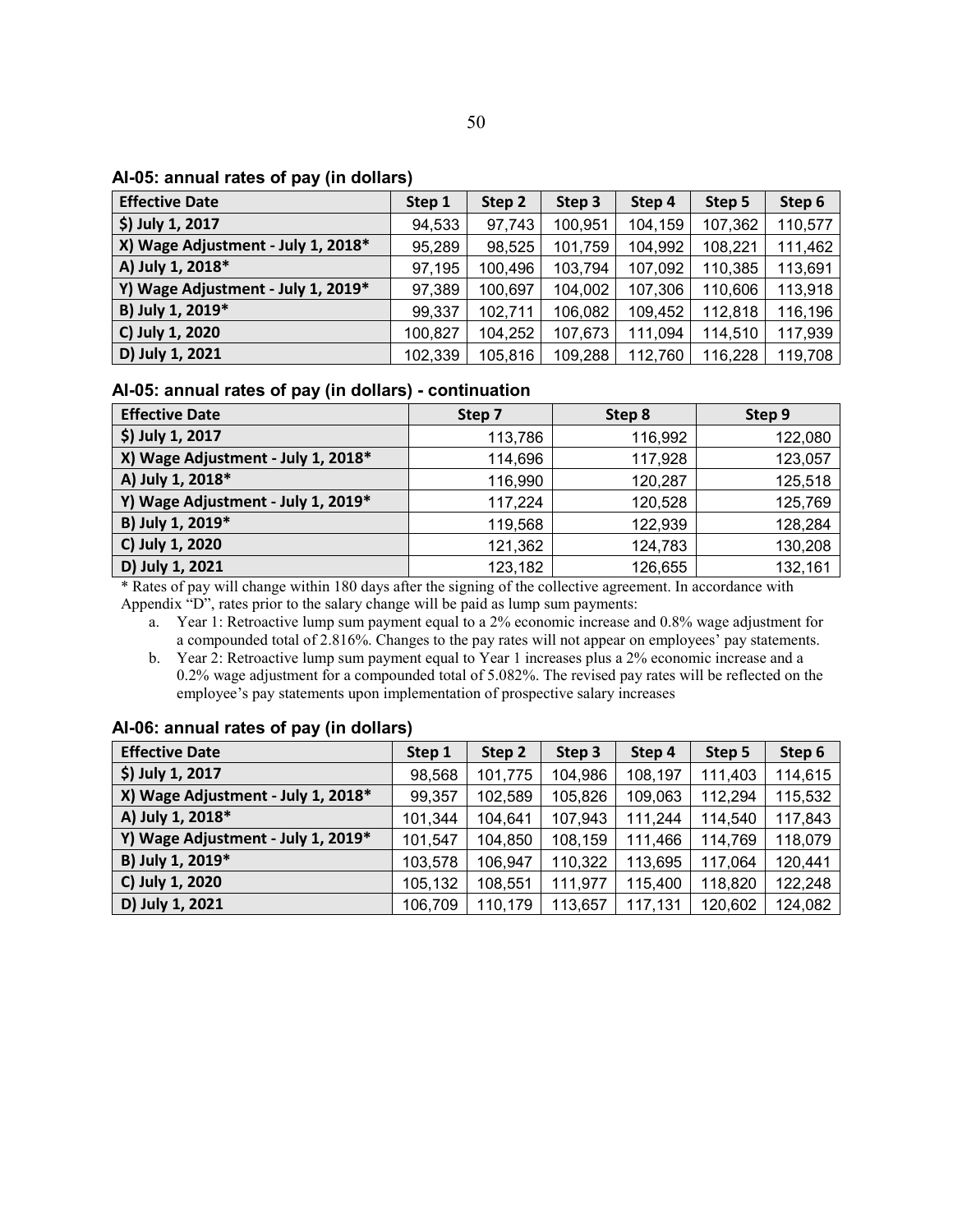| <b>Effective Date</b>              | Step 7  | Step 8  | Step 9  |
|------------------------------------|---------|---------|---------|
| \$) July 1, 2017                   | 117,825 | 121,032 | 126,120 |
| X) Wage Adjustment - July 1, 2018* | 118,768 | 122,000 | 127,129 |
| A) July 1, 2018*                   | 121,143 | 124,440 | 129,672 |
| Y) Wage Adjustment - July 1, 2019* | 121,385 | 124,689 | 129,931 |
| B) July 1, 2019*                   | 123,813 | 127,183 | 132,530 |
| C) July 1, 2020                    | 125,670 | 129,091 | 134,518 |
| D) July 1, 2021                    | 127,555 | 131,027 | 136,536 |

**AI-06: annual rates of pay (in dollars) - continuation**

\* Rates of pay will change within 180 days after the signing of the collective agreement. In accordance with Appendix "D", rates prior to the salary change will be paid as lump sum payments:

a. Year 1: Retroactive lump sum payment equal to a 2% economic increase and 0.8% wage adjustment for a compounded total of 2.816%. Changes to the pay rates will not appear on employees' pay statements.

b. Year 2: Retroactive lump sum payment equal to Year 1 increases plus a 2% economic increase and a 0.2% wage adjustment for a compounded total of 5.082%. The revised pay rates will be reflected on the employee's pay statements upon implementation of prospective salary increases

| <b>Effective Date</b>              | Step 1  | Step 2  | Step 3  | Step 4  | Step 5  | Step 6  |
|------------------------------------|---------|---------|---------|---------|---------|---------|
| \$) July 1, 2017                   | 104,014 | 107,223 | 110,432 | 113,641 | 116,851 | 120,059 |
| X) Wage Adjustment - July 1, 2018* | 104,846 | 108,081 | 111,315 | 114,550 | 117,786 | 121,019 |
| A) July 1, 2018*                   | 106,943 | 110,243 | 113,541 | 116,841 | 120,142 | 123,439 |
| Y) Wage Adjustment - July 1, 2019* | 107,157 | 110,463 | 113,768 | 117,075 | 120,382 | 123,686 |
| B) July 1, 2019*                   | 109,300 | 112,672 | 116,043 | 119,417 | 122,790 | 126,160 |
| C) July 1, 2020                    | 110,940 | 114,362 | 117,784 | 121,208 | 124,632 | 128,052 |
| D) July 1, 2021                    | 112,604 | 116,077 | 119,551 | 123,026 | 126,501 | 129,973 |

#### **AI-07: annual rates of pay (in dollars)**

#### **AI-07: annual rates of pay (in dollars) - continuation**

| <b>Effective Date</b>              | Step 7  | Step 8  | Step 9  |
|------------------------------------|---------|---------|---------|
| \$) July 1, 2017                   | 123,268 | 126,472 | 130,573 |
| X) Wage Adjustment - July 1, 2018* | 124,254 | 127,484 | 131,618 |
| A) July 1, 2018*                   | 126,739 | 130,034 | 134,250 |
| Y) Wage Adjustment - July 1, 2019* | 126,992 | 130,294 | 134,519 |
| B) July 1, 2019*                   | 129,532 | 132,900 | 137,209 |
| C) July 1, 2020                    | 131,475 | 134,894 | 139,267 |
| D) July 1, 2021                    | 133,447 | 136,917 | 141,356 |

\* Rates of pay will change within 180 days after the signing of the collective agreement. In accordance with Appendix "D", rates prior to the salary change will be paid as lump sum payments:

- a. Year 1: Retroactive lump sum payment equal to a 2% economic increase and 0.8% wage adjustment for a compounded total of 2.816%. Changes to the pay rates will not appear on employees' pay statements.
- b. Year 2: Retroactive lump sum payment equal to Year 1 increases plus a 2% economic increase and a 0.2% wage adjustment for a compounded total of 5.082%. The revised pay rates will be reflected on the employee's pay statements upon implementation of prospective salary increases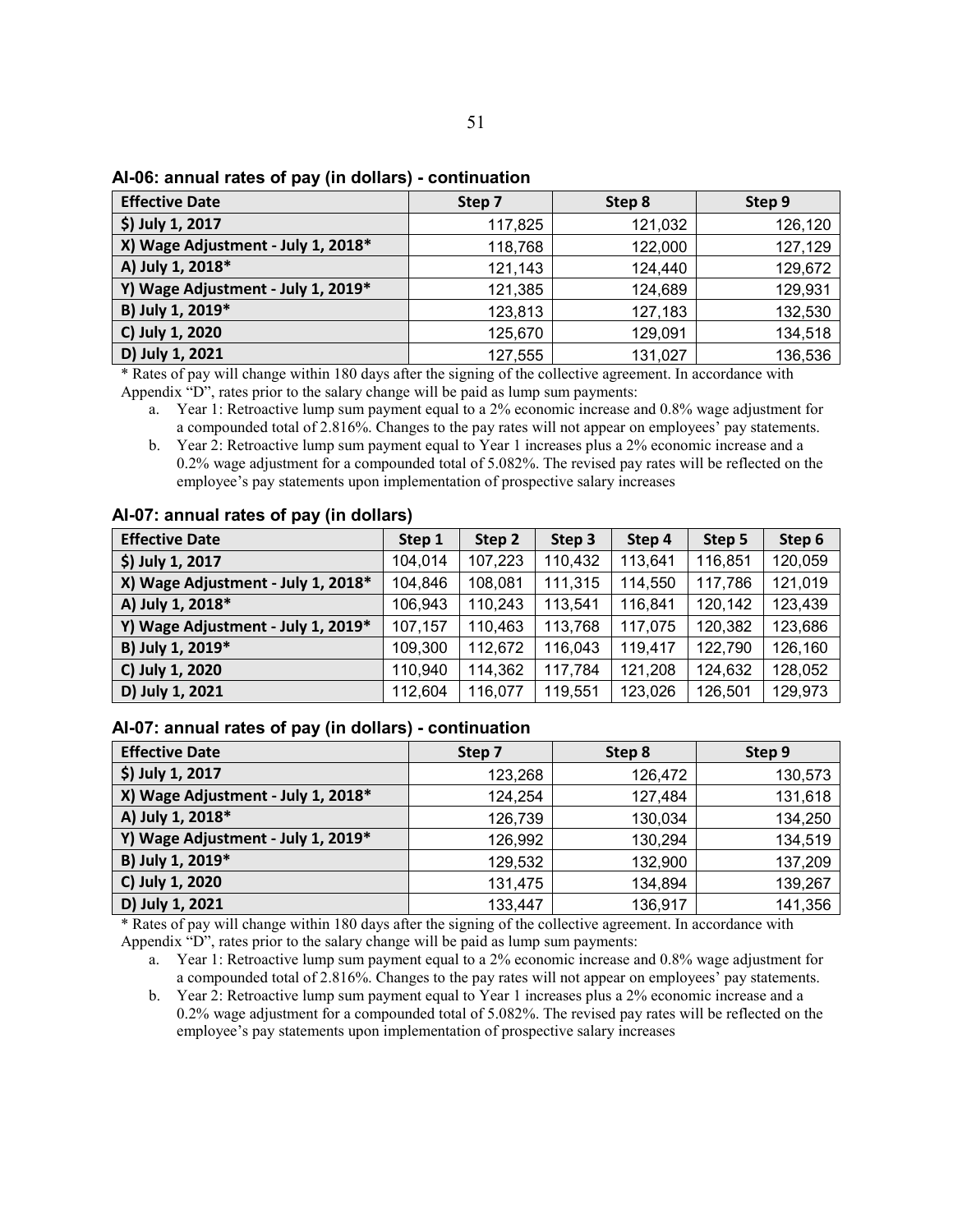#### **Pay notes**

The rates of pay set forth in Appendix "A" shall become effective on the date specified.

- a. Where the rates of pay set forth in Appendix "A" have an effective date prior to the date of signing of this agreement, the following shall apply:
	- i. "retroactive period" for the purpose of subparagraphs (ii) to  $(v)$  means the period from the effective date of the revision up to and including the day before the collective agreement is signed or when an arbitral award is rendered therefor;
	- ii. a retroactive upward revision in rates of pay shall apply to employees, former employees or in the case of death, the estates of former employees who were employees in the group identified in Article 2 of this agreement during the retroactive period;
	- iii. for initial appointments made during the retroactive period, the rate of pay selected in the revised rates of pay is the rate which is shown immediately below the rate of pay being received prior to the revision;
	- iv. for promotions, demotions, deployments, transfers or acting situations effective during the retroactive period, the rate of pay shall be recalculated, in accordance with the *Directive on Terms and Conditions of Employment*, using the revised rates of pay. If the recalculated rate of pay is less than the rate of pay the employee was previously receiving, the revised rate of pay shall be the rate, which is nearest to, but not less than the rate of pay being received prior to the revision. However, where the recalculated rate is at a lower step in the range, the new rate shall be the rate of pay shown immediately below the rate of pay being received prior to the revision;
	- v. no payment or no notification shall be made pursuant to paragraph (b) for one dollar (\$1) or less.
- b. The pay increment period for a full-time employee is fifty-two (52) weeks. The pay increment date for a full-time employee appointed to a position in the bargaining unit on promotion, demotion or from outside the public service shall be the anniversary date of such appointment. The pay increment date for employees appointed prior to the date of signing remains unchanged.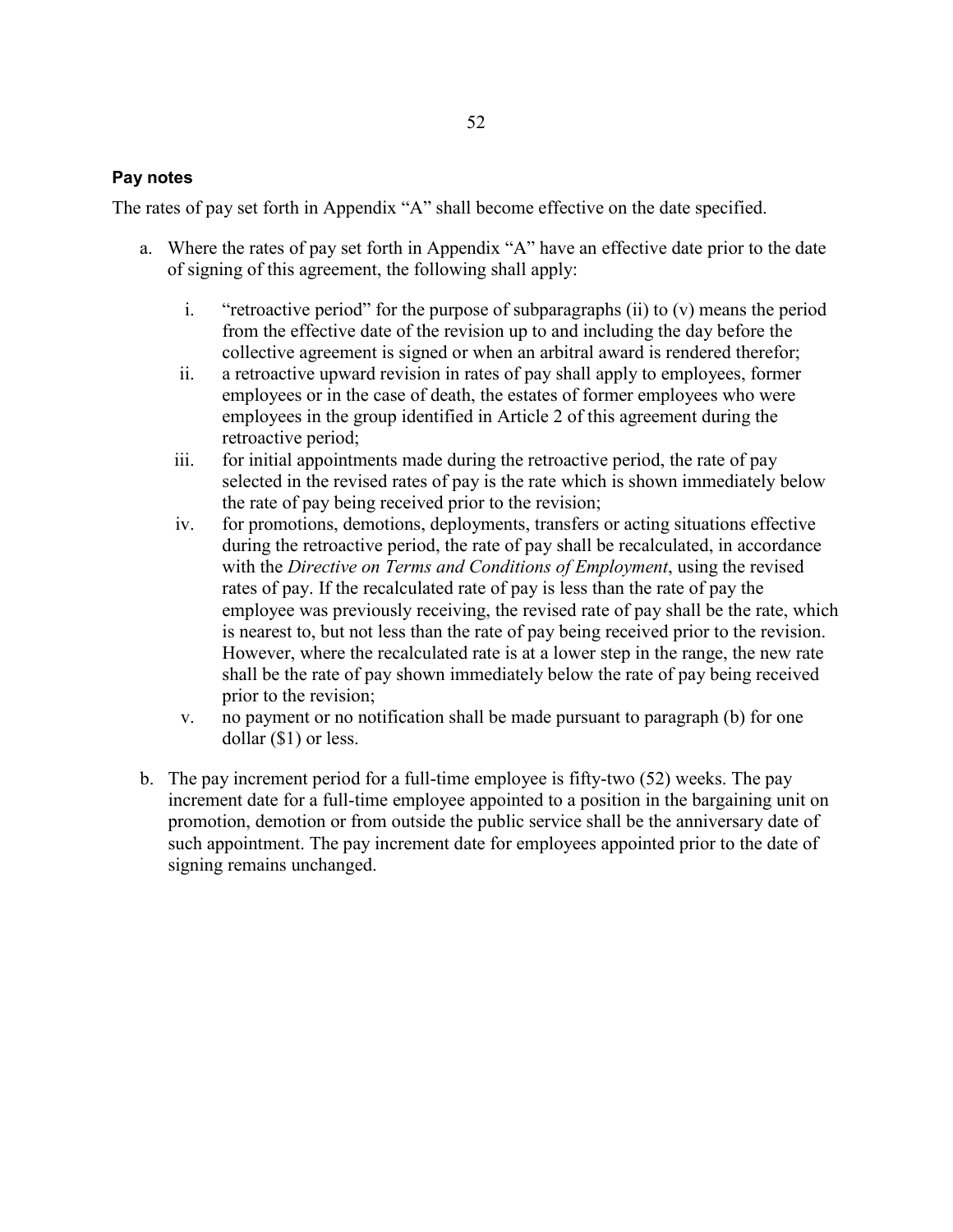#### **Letter of Understanding (1-09)**

Mr. Greg Myles President CATCA CAW Local 5454 National Automobile, Aerospace, Transportation and General Workers' Union of Canada 304-265 Carling Avenue Ottawa, Ontario K1S 2E1

Dear Mr. Myles:

This letter will confirm our understanding with respect to clause 14.02.

It is agreed, that following signature of the current collective agreement, Transport Canada will provide your Union with the following information on a monthly basis pertaining to all employees in the AI bargaining unit:

- a. Employee's name
- b. Position number
- c. Group and level
- d. Location (unit)
- e. Tenure or status in position
- f. Effective date of change
- g. Current salary
- h. Date of appointment
- i. Acting level
- j. Position title.

Current salary will not be provided unless the Employer has received authorization from the employee permitting release of this information.

Yours sincerely,

Todd Burke, Negotiator, Labour Relations and Compensation Operations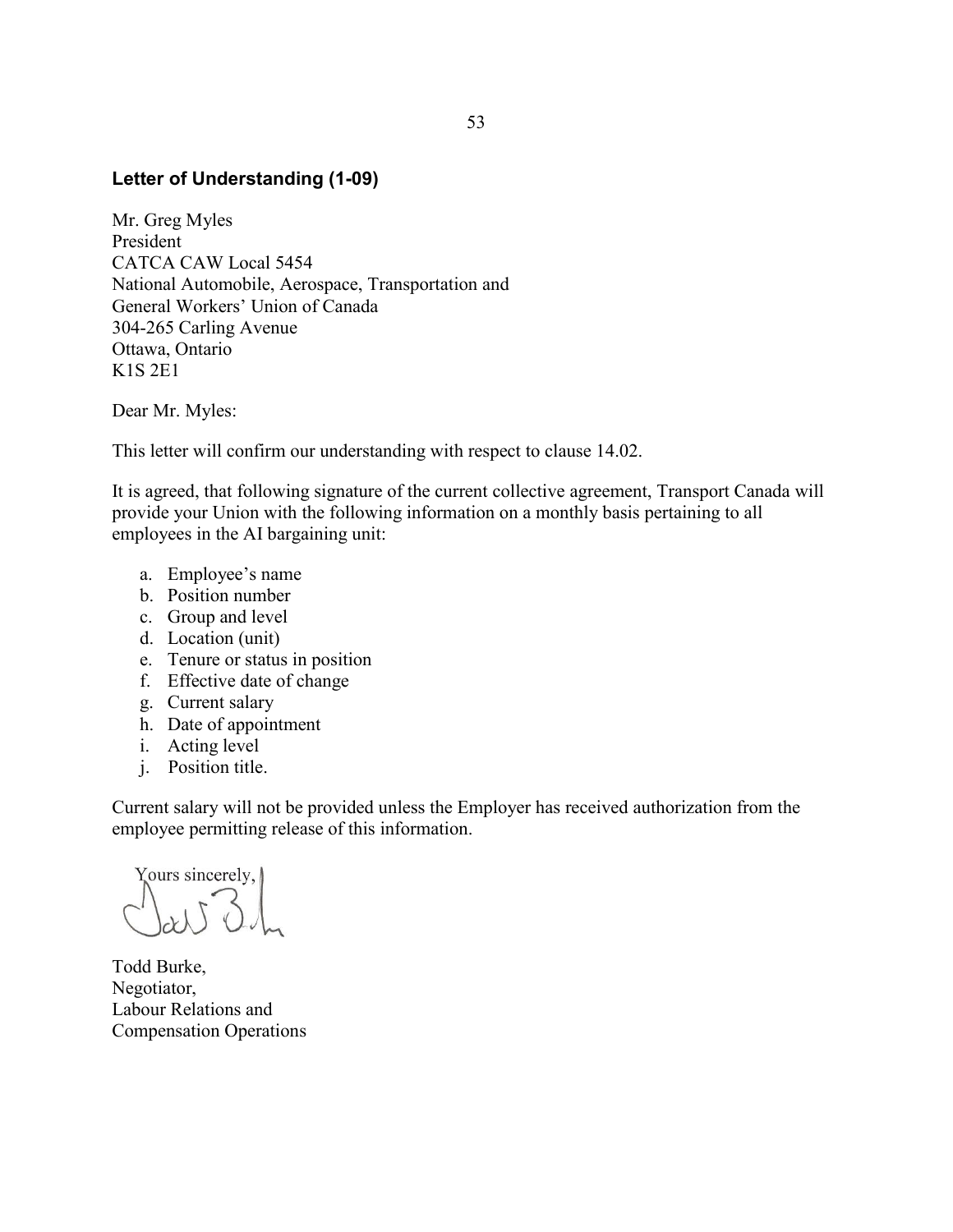Received and accepted this 25th day of the month of June 2008, by

Mr. Greg Myles Jug Dung le

Mr. President CATCA CAW Local 5454 National Automobile, Aerospace, Transportation and General Workers' Union of Canada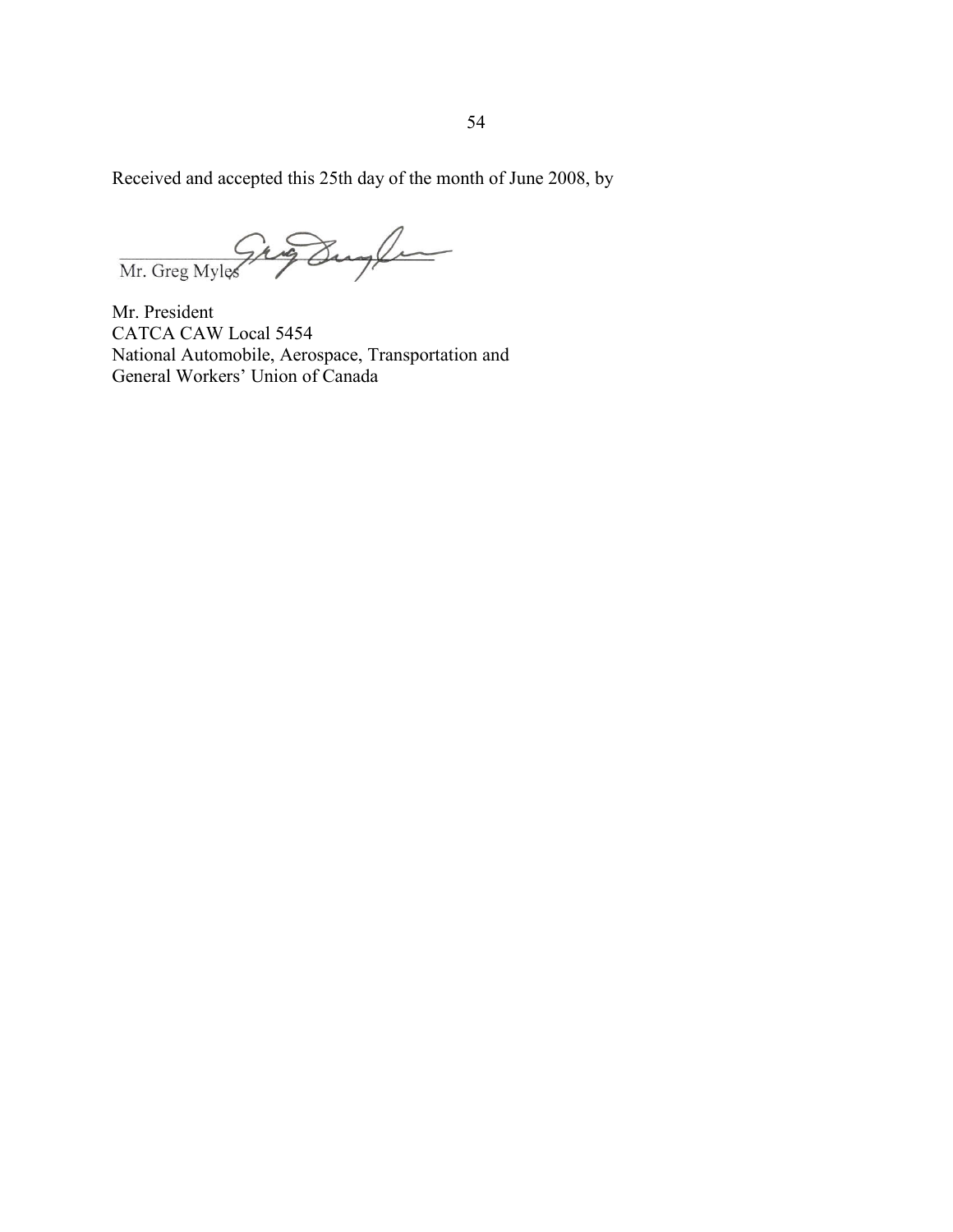#### **Letter of Understanding (2-09)**

Mr. Greg Myles President National Automobile, Aerospace, Transportation and General Workers' Union of Canada

304-265 Carling Avenue Ottawa, Ontario K1S 2E1

Dear Mr. Myles:

This letter will confirm an understanding reached during the current Air Traffic Control negotiations in respect to conflict of interest.

It is agreed that where there is the possibility of a conflict of interest the employee will be afforded the opportunity to have his or her Union representative meet with the Employer to discuss the possible conflict of interest before a decision is given by the Employer on the matter.

Original signed by

Todd Burke, Negotiator, Labour Relations and Compensation Operations

Received and accepted this 25th day of the month of June 2008, by

Original signed by

President CATCA CAW Local 5454 National Automobile, Aerospace, Transportation and

General Workers' Union of Canada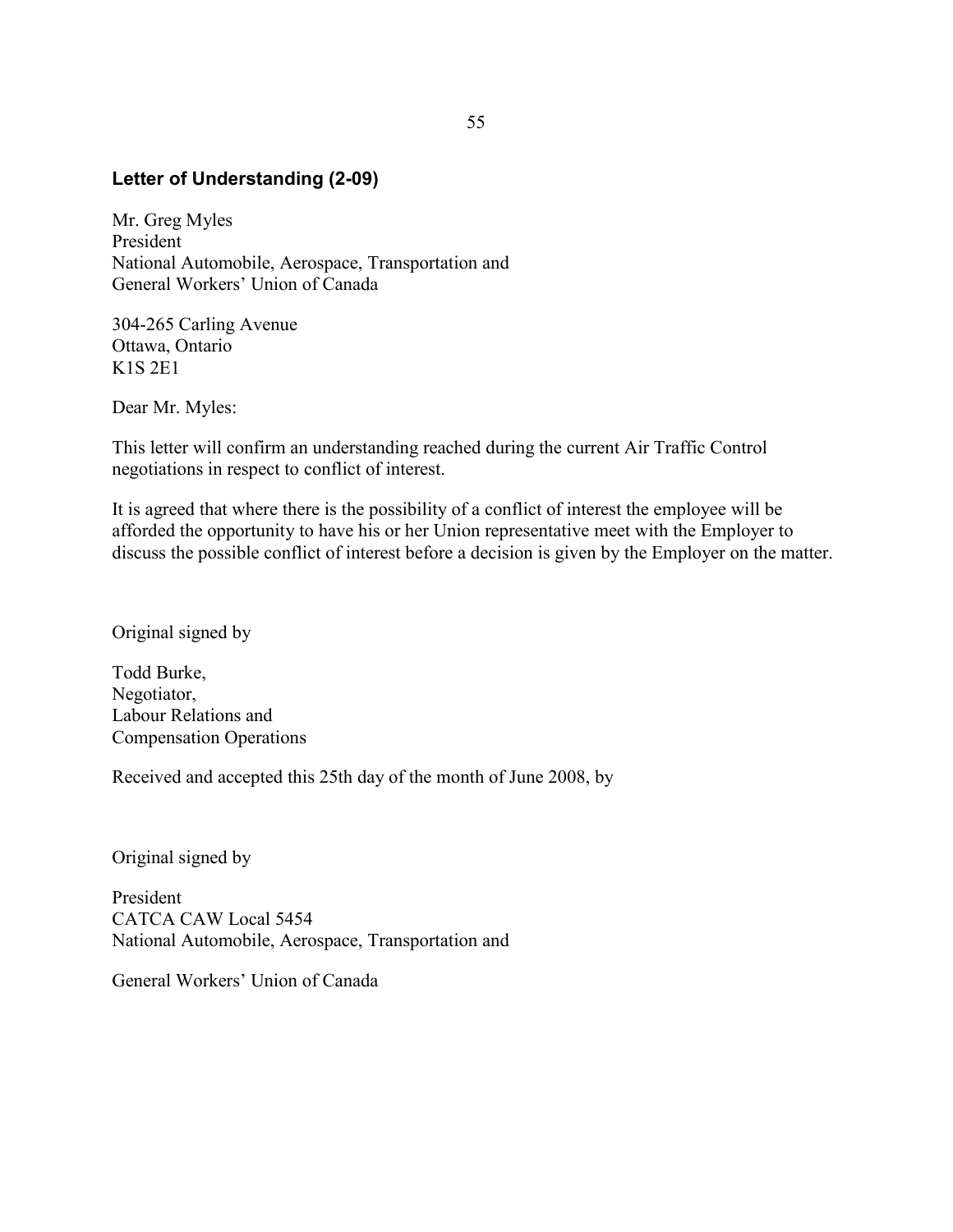#### **Letter of Understanding (3-09)**

Mr. Greg Myles President National Automobile, Aerospace, Transportation and General Workers' Union of Canada 304-265 Carling Avenue Ottawa, Ontario K1S 2E1

Dear Mr. Myles:

This is to clarify the intent of the overtime provisions of paragraph 17.02(a) of the collective agreement, for overtime worked on days of rest.

Where an employee's overtime assignment does not commence and end on the same day, such assignment shall be considered for all purposes to have been entirely worked:

- a. on the day it commenced where half or more of the hours worked fall on that day, or
- b. on the day it terminates where more than half of the hours worked fall on that day.

Yours sincerely,

Original signed by

Cynthia Nash, Negotiator, Compensation and Labour Relations

Received and accepted this 31st day of the month of March 2011, by

Original signed by

President CATCA CAW Local 5454 National Automobile, Aerospace, Transportation and

General Workers' Union of Canada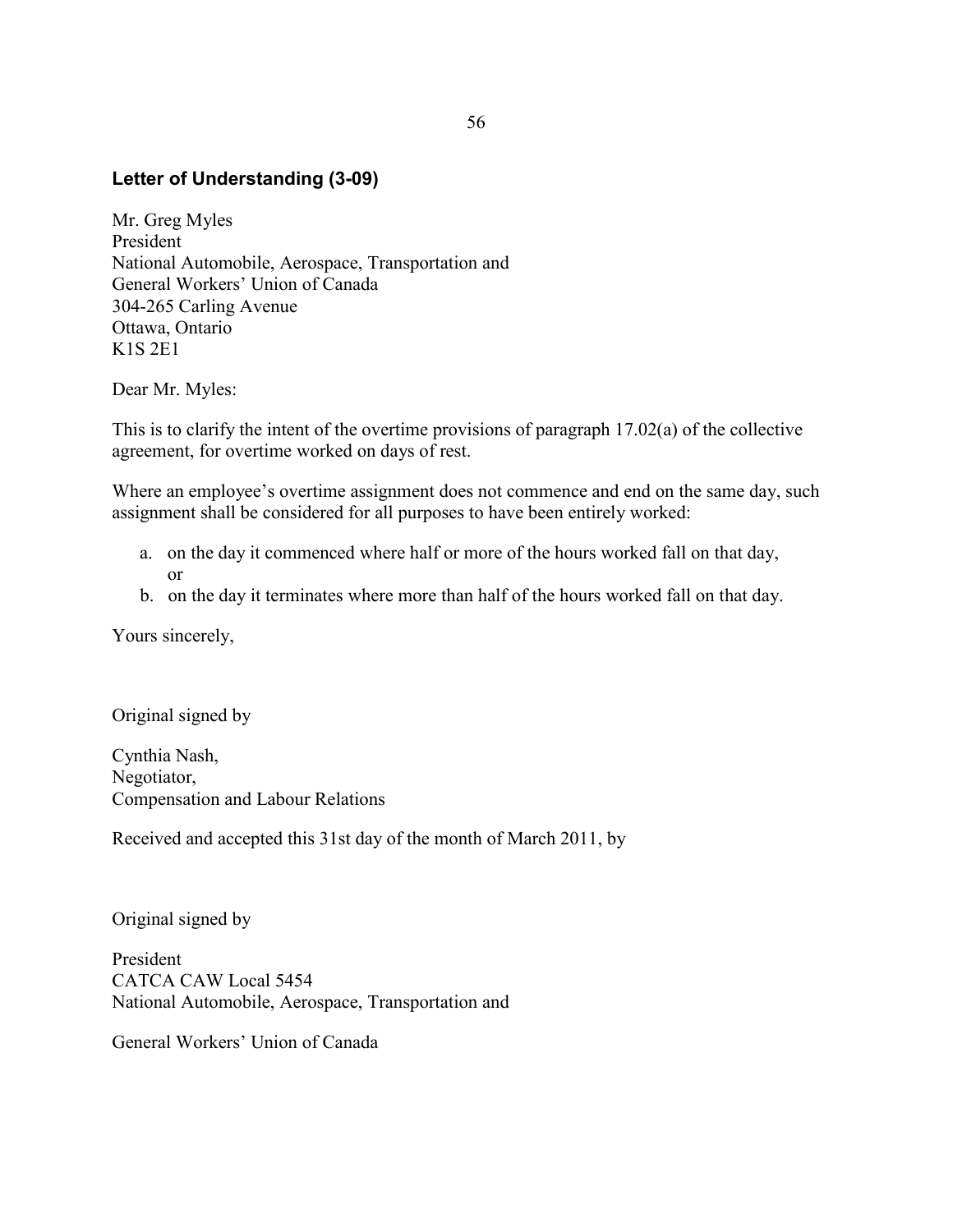#### **Letter of Understanding (4-09)**

Mr. Greg Myles President CATCA CAW Local 5454 National Automobile, Aerospace, Transportation and General Workers' Union of Canada 304-265 Carling Avenue Ottawa, Ontario K1S 2E1

Dear Mr. Myles:

This is to confirm an understanding reached during the current negotiations in respect of assignment of controllers' duties.

Functions which are presently only performed by members of the Air Traffic Control Group will not be assigned to members of other bargaining units.

Where either party deems it desirable to deviate from this understanding, the parties agree to enter into discussions to consider such proposals and may mutually agree to make exceptions to the foregoing.

Original signed by

Todd Burke, Negotiator, Labour Relations and Compensation Operations

Received and accepted this 25th day of the month of June 2008, by

Original signed by

President CATCA CAW Local 5454 National Automobile, Aerospace, Transportation and General Workers' Union of Canada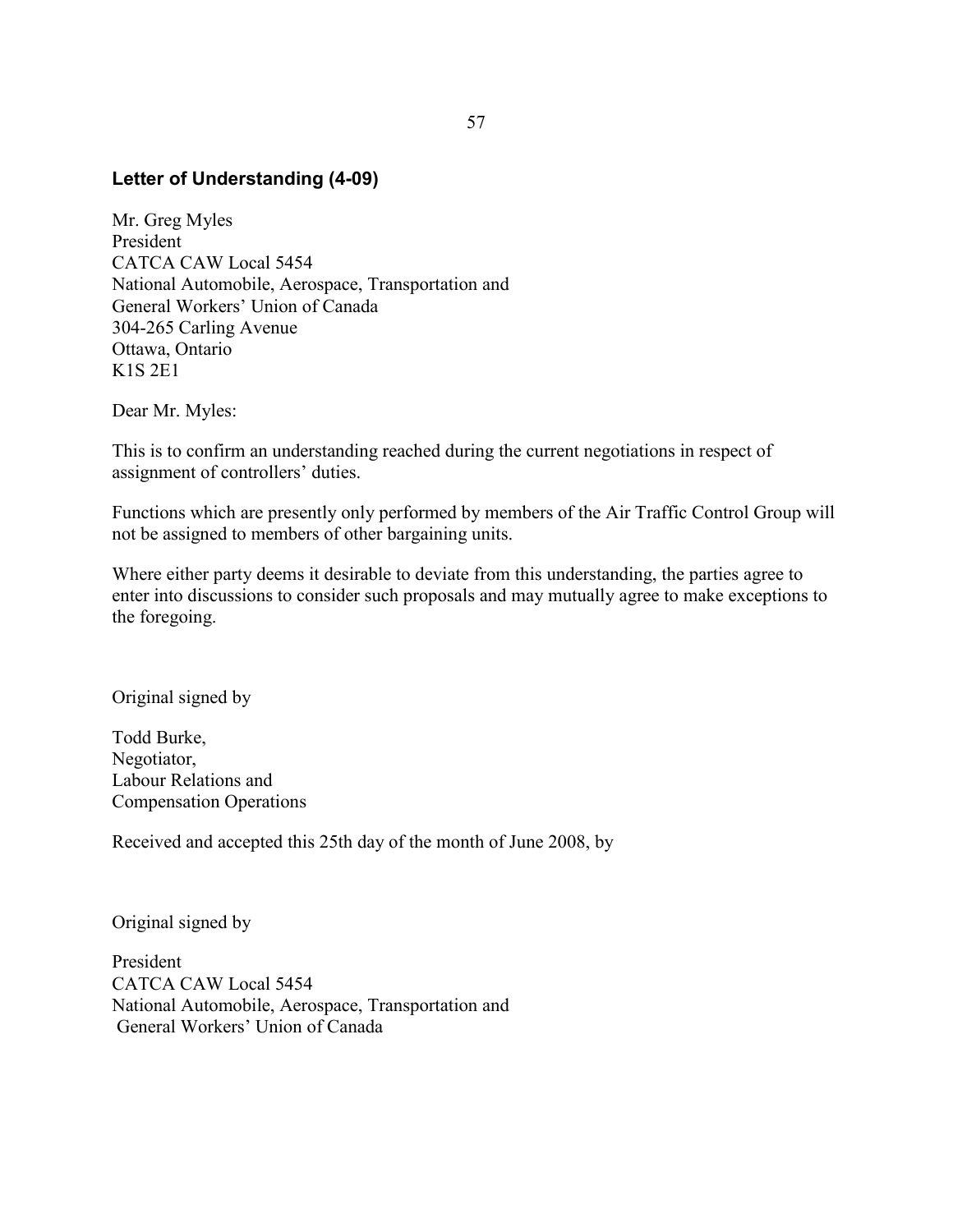# **Appendix "B": Archived Provisions for the Elimination of Severance Pay for Voluntary Separations (Resignation and Retirement)**

This appendix is to reflect the language agreed to by the Employer and CATCA Unifor Local 5454 for the elimination of severance pay for voluntary separations (resignation and retirement) on July 2, 2011. These historical provisions are being reproduced to reflect the agreed language in cases of deferred payment.

### **Article 21: severance pay**

Effective July 2, 2011, paragraphs 21.01(b) and (e) are deleted from the collective agreement.

**21.01** Under the following circumstances and subject to clause 21.02, an employee shall receive severance benefits calculated on the basis of his or her weekly rate of pay:

### **a. Layoff**

- i. On the first (1st) layoff after March 21, 1979, for the first (1st) complete year of continuous employment, two (2) weeks' pay, or three (3) weeks' pay for employees with ten (10) or more and less than twenty (20) years of continuous employment, or four (4) weeks' pay for employees with twenty (20) or more years of continuous employment, plus one (1) week's pay for each additional complete year of continuous employment with a maximum benefit of thirty (30) weeks' pay.
- ii. On second (2nd) or subsequent layoff after March 21, 1979, one (1) week's pay for each complete year of continuous employment with a maximum benefit of twenty-nine (29) weeks' pay, less any period in respect of which he or she was granted severance pay under subparagraph 21.01(a)(i) above.

#### **b. Retirement**

On retirement, when an employee is entitled to an immediate annuity or entitled to an immediate annual allowance under the *Public Service Superannuation Act*, one (1) week's pay for each complete year of continuous employment with a maximum benefit of thirty (30) weeks' pay.

**c. Death**

If an employee dies, there shall be paid to his or her estate, one (1) week's pay for each complete year of continuous employment to a maximum of thirty (30) weeks' pay, regardless of any other benefit payable.

### **d. Termination of employment for reasons of incapacity**

An employee whose employment has been terminated under section  $12(1)(e)$  of the *Financial Administration Act* by reason of incapacity shall on termination of his or her employment be entitled to severance pay on the basis of one (1) week's pay for each complete year of continuous employment with a maximum benefit of twenty-eight (28) weeks' pay.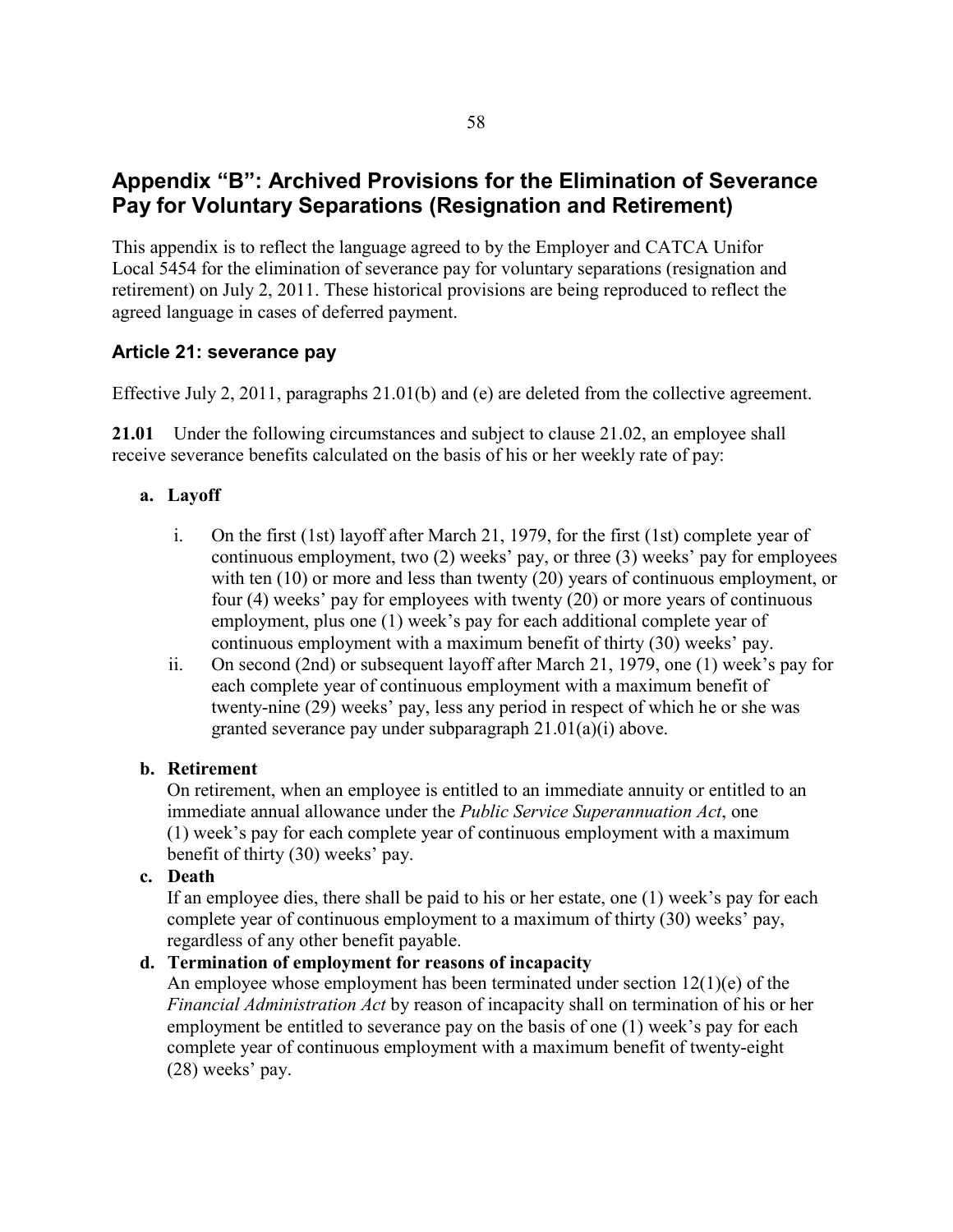### **e. Resignation**

On resignation, an employee who has completed ten (10) or more years of continuous employment and who is not qualified under paragraph (b) above, one half (1/2) week's pay for each complete year of continuous employment with a maximum benefit of thirteen (13) weeks' pay.

**21.02** The period of continuous employment used in the calculation of severance benefits payable to an employee under this article shall be reduced by any period of continuous employment in respect of which the employee was already granted any type of termination benefit. Under no circumstances shall the maximum severance pay provided under clauses 21.01 and 21.04 be pyramided.

For greater certainty, payments made pursuant to clauses 21.04 to 21.07 or similar provisions in other collective agreements shall be considered as a termination benefit for the administration of clause 21.02.

**21.03** The weekly rate of pay referred to in the above clauses shall be the weekly rate of pay to which the employee is entitled for the classification prescribed in his or her certificate of appointment on the date of the termination of his or her employment.

### **21.04 Severance termination**

Subject to clause 21.02 above, indeterminate AIs on July 2, 2011, shall be entitled to a payment in lieu of severance equal to one (1) week's pay for each complete year of continuous employment and, in the case of a partial year of continuous employment, one (1) week's pay multiplied by the number of days of continuous employment divided by three hundred and sixty-five (365), to a maximum of thirty (30) weeks.

### **Terms of payment**

### **21.05 Options**

The amount to which an AI is entitled shall be paid, at the AI's discretion, either:

- a. as a single payment at the rate of pay of the AI's substantive position as of July 2, 2011, or
- b. as a single payment at the time of the AI's termination of employment from the core public administration, based on the rate of pay of the AI's substantive position at the date of termination of employment from the core public administration, or
- c. as a combination of paragraphs (a) and (b), pursuant to paragraph  $21.06(c)$ .

### **21.06 Selection of option**

a. The Employer will advise the AI of his or her years of continuous employment no later than three (3) months following the official date of signing of the collective agreement.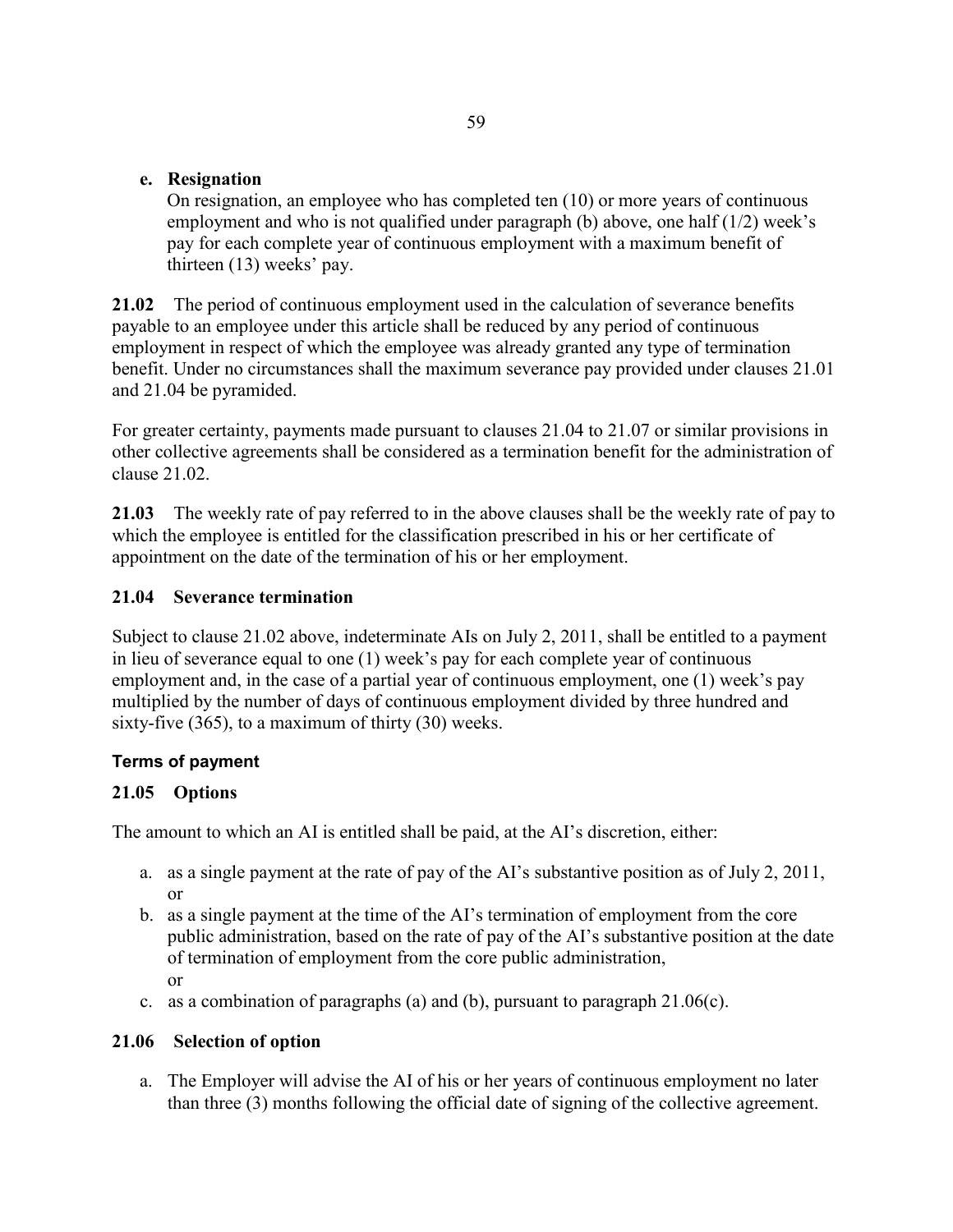- b. The AI shall advise the Employer of the option selected within six (6) months from the official date of signing of the collective agreement.
- c. The AI who opts for the option described in paragraph  $21.05(c)$  must specify the number of complete weeks to be paid out pursuant to paragraph 21.05(a) and the remainder to be paid out pursuant to paragraph 21.05(b).
- d. An AI who does not make a selection under paragraph 21.06(b) will be deemed to have chosen option 21.05(b).

#### **21.07 Appointment from a different bargaining unit**

This clause applies in a situation where an employee is appointed into a position in the AI bargaining unit from a position outside the AI bargaining where, at the date of appointment, provisions similar to those in paragraphs 21.01(b) and (e) are still in force, unless the appointment is only on an acting basis.

- a. Subject to clause 21.02 above, on the date an indeterminate employee becomes subject to this agreement after July 2, 2011, he or she shall be entitled to a payment in lieu of severance equal to one (1) week's pay for each complete year of continuous employment and, in the case of a partial year of continuous employment, one (1) week's pay multiplied by the number of days of continuous employment divided by three hundred and sixty-five (365), to a maximum of thirty (30) weeks, based on the employee's rate of pay of his substantive position on the day preceding the appointment.
- b. Subject to clause 21.02 above, on the date a term employee becomes subject to this agreement after July 2, 2011, he or she shall be entitled to a payment in lieu of severance equal to one (1) week's pay for each complete year of continuous employment, to a maximum of thirty (30) weeks, based on the employee's rate of pay of his substantive position on the day preceding the appointment.
- c. An employee entitled to a payment in lieu of severance under paragraph (a) or (b) shall have the same choice of options outlined in clause 21.05; however, the selection of which option must be made within three (3) months of being appointed to the bargaining unit.
- d. An employee who does not make a selection under paragraph 21.07(b) will be deemed to have chosen option paragraph 21.05(b).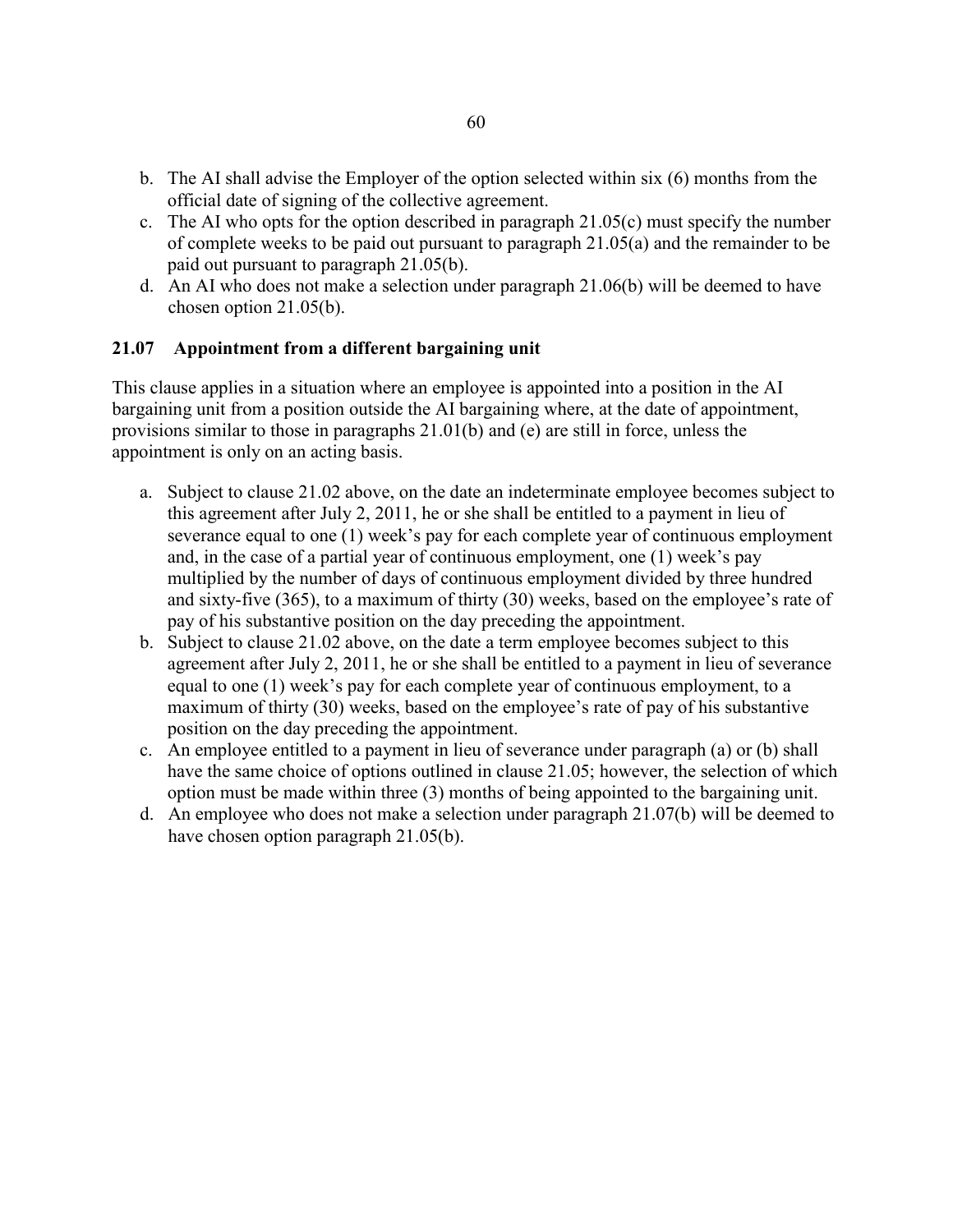# **\*\*Appendix "C": Memorandum of Agreement on Supporting Employee Wellness**

This memorandum of agreement is to give effect to the agreement reached between the Employer and the bargaining agent (hereinafter referred to as "the parties") regarding issues of employee wellness. This MOA replaces the prior Employee Wellness MOA previously signed.

The parties have engaged in meaningful negotiations and co-development of comprehensive EWSP language and program design to capture the key features and other recommendations agreed to by the technical committee and steering committee, which is reflected in the Plan Document agreed to by the parties on May 26, 2019.

The program and its principles focus on improving employee wellness and the reintegration of employees into the workplace after periods of leave due to illness or injury. The previous MOA identified the following key features:

- contained in collective agreements;
- benefits for up to 26 weeks (130 working days) with income support replacement at 100%;
- the annual allotment shall be 9 days of paid sick leave for illness or injury that falls outside of the parameters of the EWSP;
- 100% income replacement during the 3 day (working) qualification period when the employee's claim is approved;
- qualifying chronic or episodic illnesses will be exempt of the waiting period;
- the qualification period will be waived in cases of hospitalization or recurrence of a prior illness or injury approved under EWSP within 30 days;
- employees are entitled to carry over a maximum of 3 days of unused sick leave credits remaining at the end of the fiscal year, for use in the following fiscal year;
- the accumulation of current sick leave credits will cease once the EWSP is implemented. Employees with banked sick leave in excess of 26 weeks, will be entitled to carry over those excess days to provide extended coverage at 100% income replacement prior to accessing LTD;
- travel time for diagnosis and treatment;
- internal case management and return-to-work services focused on supporting employees when ill or injured;
- an employee on EWSP will be considered to be on leave with pay;
- full costs of administering the EWSP to be borne by Employer; and
- increase the quantum of family related leave by one (1) day.

The Plan Document approved on May 26, 2019, takes precedence over the principles if there's a difference in interpretation.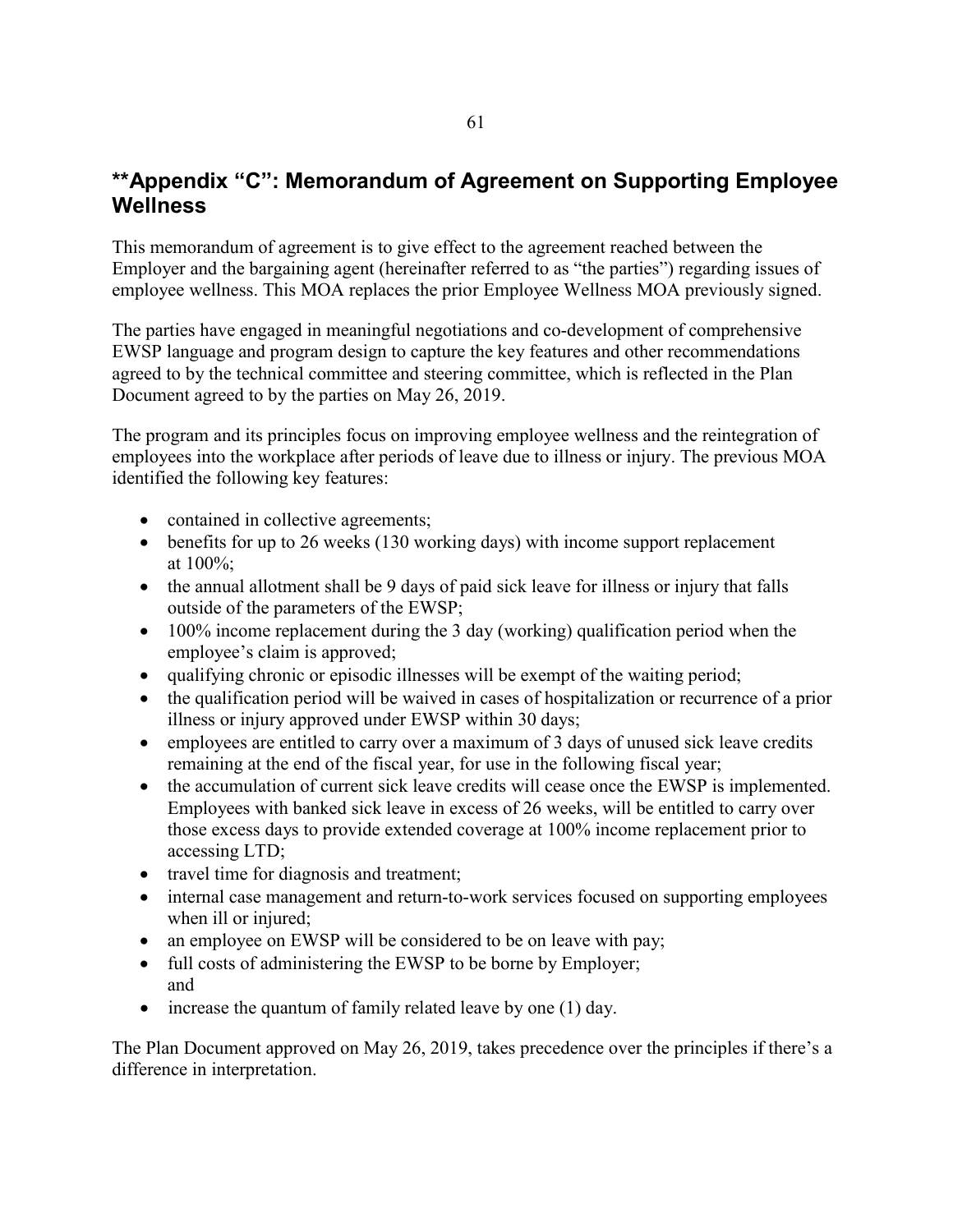#### **Process**

The parties agree to continue the work of the TBS / Bargaining Agent Employee Wellness Support Program (EWSP) Steering Committee, which will focus on finalizing a service delivery model for program implementation, including its governance, for the improvement of employee wellness and the reintegration of employees into the workplace after periods of leave due to illness or injury.

As required, the Steering Committee will direct a subcommittee to make recommendations on the overall implementation, service delivery and governance issues of the Program. As a first priority, the Steering Committee will develop a planning framework with timelines to guide work toward the timely implementation of the new EWSP. A governance model will be developed taking into account there will be only one (1) EWSP.

The Steering Committee will complete the necessary work on overall implementation, including service delivery and governance issues no later than March 21, 2020, a date which can be moved based on mutual agreement of the parties.

If accepted by the Steering Committee, the recommendation(s) concerning program implementation, including service delivery and governance, as well as the proposal for the EWSP itself, approval will be sought on these elements from the Treasury Board of Canada and by the bargaining units.

If approved by both parties, the parties mutually consent to reopen the collective agreement to vary the agreement only insofar as to include the EWSP wording, and include consequential changes. No further items are to be varied through this reopener; the sole purpose will be EWSPrelated modifications. The EWSP Program would be included in the relevant collective agreements only as a reopener.

Should the parties not be able to reach agreement on EWSP, the existing sick leave provisions, as currently stipulated in collective agreements, will remain in force.

For greater certainty, this MoA forms part of the collective agreement.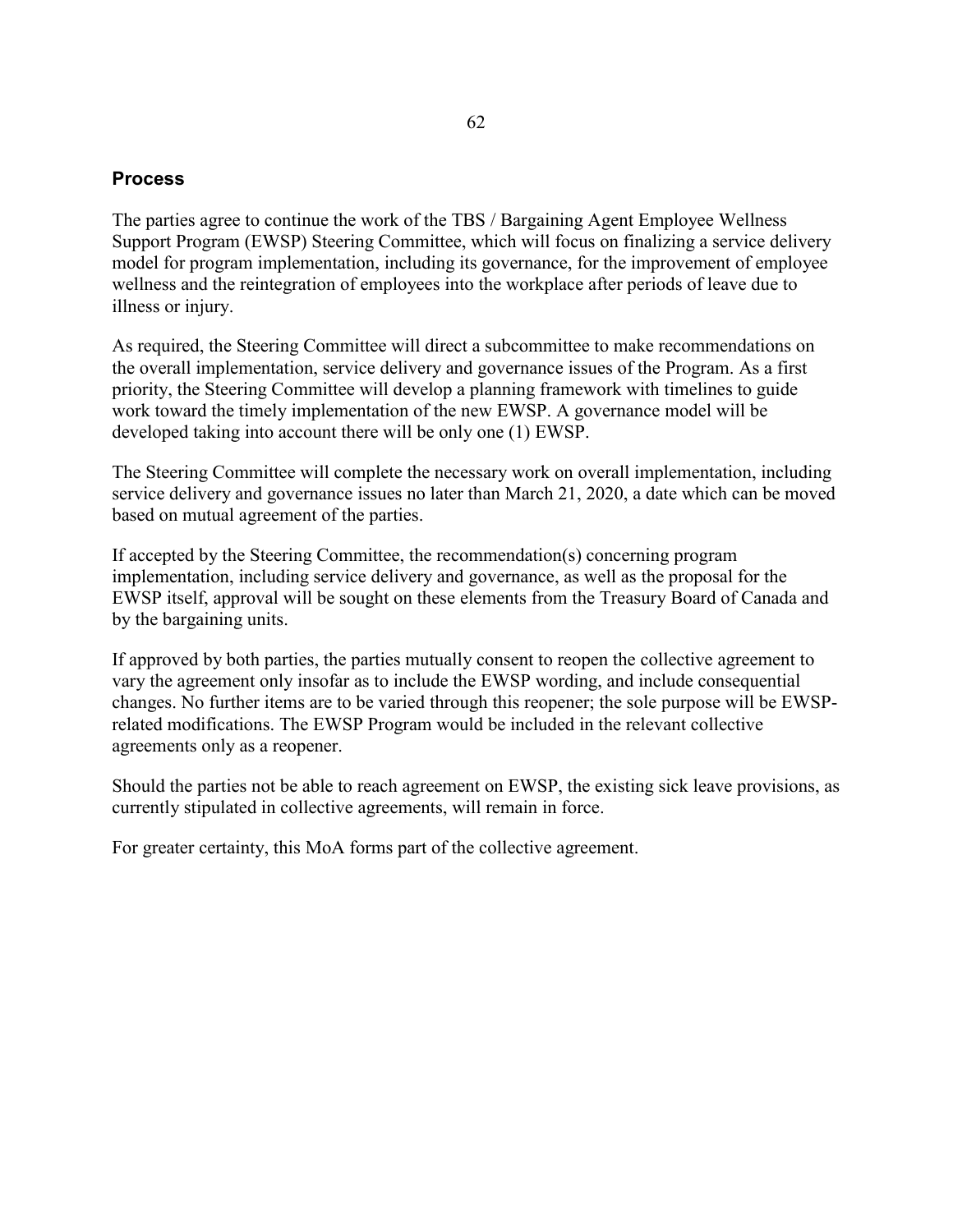# **\*\*Appendix "D": Memorandum of Understanding between the Treasury Board of Canada and the CATCA Unifor Local 5454 with Respect to the Implementation of the Collective Agreement**

Notwithstanding the pay notes in Appendix "A" on the calculation of retroactive payments and clause 42.03 on the collective agreement implementation period, this memorandum is to give effect to the understanding reached between the Employer and the CATCA Unifor Local 5454 regarding a modified approach to the calculation and administration of retroactive payments for the current round of negotiations.

#### **1. Calculation of retroactive payments**

- a. Retroactive calculations that determine amounts payable to employees for a retroactive period shall be made based on all transactions that have been entered into the pay system up to the date on which the historical salary records for the retroactive period are retrieved for the calculation of the retroactive payment.
- b. Retroactive amounts will be calculated by applying the relevant percentage increases indicated in the collective agreement rather than based on pay tables in agreement annexes. The value of the retroactive payment will differ from that calculated using the traditional approach, as no rounding will be applied. The payment of retroactive amount will not affect pension entitlements or contributions relative to previous methods, except in respect of the rounding differences.
- c. Elements of salary traditionally included in the calculation of retroactivity will continue to be included in the retroactive payment calculation and administration, and will maintain their pensionable status as applicable. The elements of salary included in the historical salary records and therefore included in the calculation of retroactivity include:
	- Substantive salary
	- Promotions
	- Deployments
	- Acting pay
	- Extra duty pay/Overtime
	- Additional hours worked
	- Maternity leave allowance
	- Parental leave allowance
	- Vacation leave and extra duty pay cash-out
	- Severance pay
	- Salary for the month of death
	- Transition Support Measure
	- Eligible allowances and supplemental salary depending on collective agreement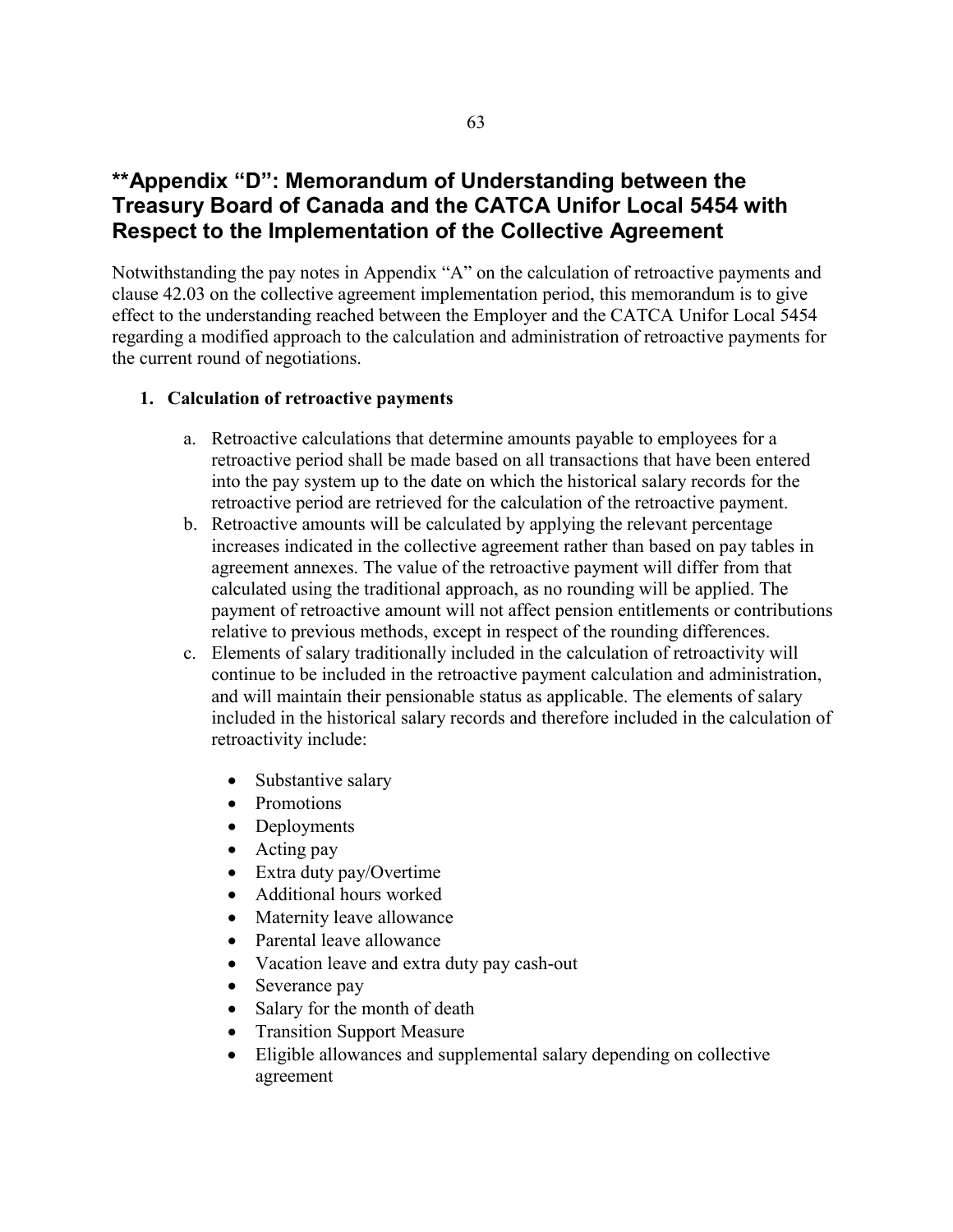- d. The payment of retroactive amounts related to transactions that have not been entered in the pay system as of the date when the historical salary records are retrieved, such as acting pay, promotions, overtime and/or deployments, will not be considered in determining whether an agreement has been implemented.
- e. Any outstanding pay transactions will be processed once they are entered into the pay system and any retroactive payment from the collective agreement will be issued to impacted employees.

#### **2. Implementation**

- a. The effective dates for economic increases will be specified in the agreement. Other provisions of the collective agreement will be effective as follows:
	- i. All components of the agreement unrelated to pay administration will come into force on signature of agreement.
	- ii. Changes to existing compensation elements and new compensation elements such as premiums, allowances, insurance premiums and coverage and changes to overtime rates will become effective within one hundred and eighty (180) days after signature of agreement, on the date at which prospective elements of compensation increases will be implemented under subparagraph 2(b)(i).
	- iii. Payment of premiums, allowances, insurance premiums and coverage and overtime rates in the collective agreement will continue to be paid until changes come into force as stipulated in subparagraph 2(a)(ii).
- b. Collective agreement will be implemented over the following time frames:
	- i. The prospective elements of compensation increases (such as prospective salary rate changes and other compensation elements such as premiums, allowances, changes to overtime rates) will be implemented within one hundred and eighty (180) days after signature of agreement where there is no need for manual intervention.
	- ii. Retroactive amounts payable to employees will be implemented within one hundred and eighty (180) days after signature of the agreement where there is no need for manual intervention.
	- iii. Prospective compensation increases and retroactive amounts that require manual processing by compensation advisors will be implemented within five hundred and sixty (560) days after signature of agreement. Manual intervention is generally required for employees on an extended period of leave without pay (for example, maternity/parental leave), salary protected employees and those with transactions such as leave with income averaging, pre-retirement transition leave and employees paid below minimum, above maximum or in between steps. Manual intervention may also be required for specific accounts with complex salary history.